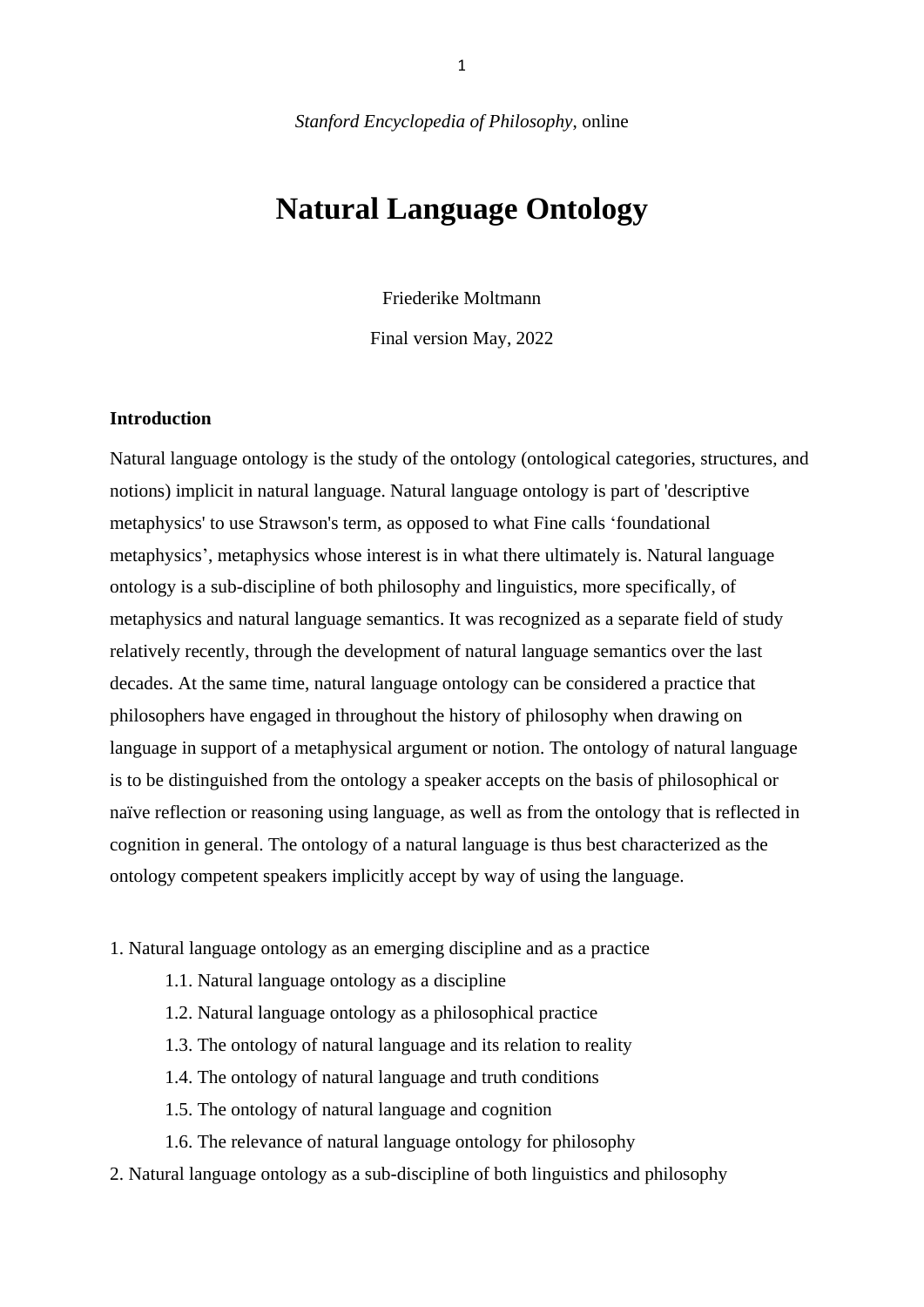- 2.1. Natural language ontology as part of descriptive metaphysics
- 2.2. How does natural language reflect ontology?
	- 2.2.1. Entities in different semantic roles
		- 2.2.1.1. Semantic values of referential noun phrases and variables
		- 2.2.1.2. Implicit arguments
		- 2.2.1.3. Parameters of evaluation and truthmakers
		- 2.2.1.4. Other semantic roles
	- 2.2.2. The connection between ontology and compositionality
	- 2.2.3. Ontological categories and syntactic categories and positions
	- 2.2.4. Metaphysically relevant specific expressions and constructions
	- 2.2.5. Chomskyean skepticism about reference to objects in the semantics of natural language
- 3. Distinctive features of the ontology of natural language
	- 3.1. Complex NPs and constructional ontology
		- 3.1.1. Reference to unrestricted sums and kinds
		- 3.1.2. Introduction of objects by abstraction
	- 3.2. Intentional ('nonexistent') objects
	- 3.3. The mass-count distinction
- 4. The question of ontologies and the core-periphery distinction
- 5. Outlook

Bibliography

- General works on natural language ontology
- Specific references mentioned in the text
- Works on particular topics or particular approaches

# **1. Natural language ontology as an emerging discipline and practice**

# **1.1. Natural language ontology as a discipline**

The subject matter of natural language ontology is the ontology implicit in natural language, which is to be distinguished from the ontologies of the various metaphysical theories or naïve philosophical views formulated by using natural language. Natural language ontology has as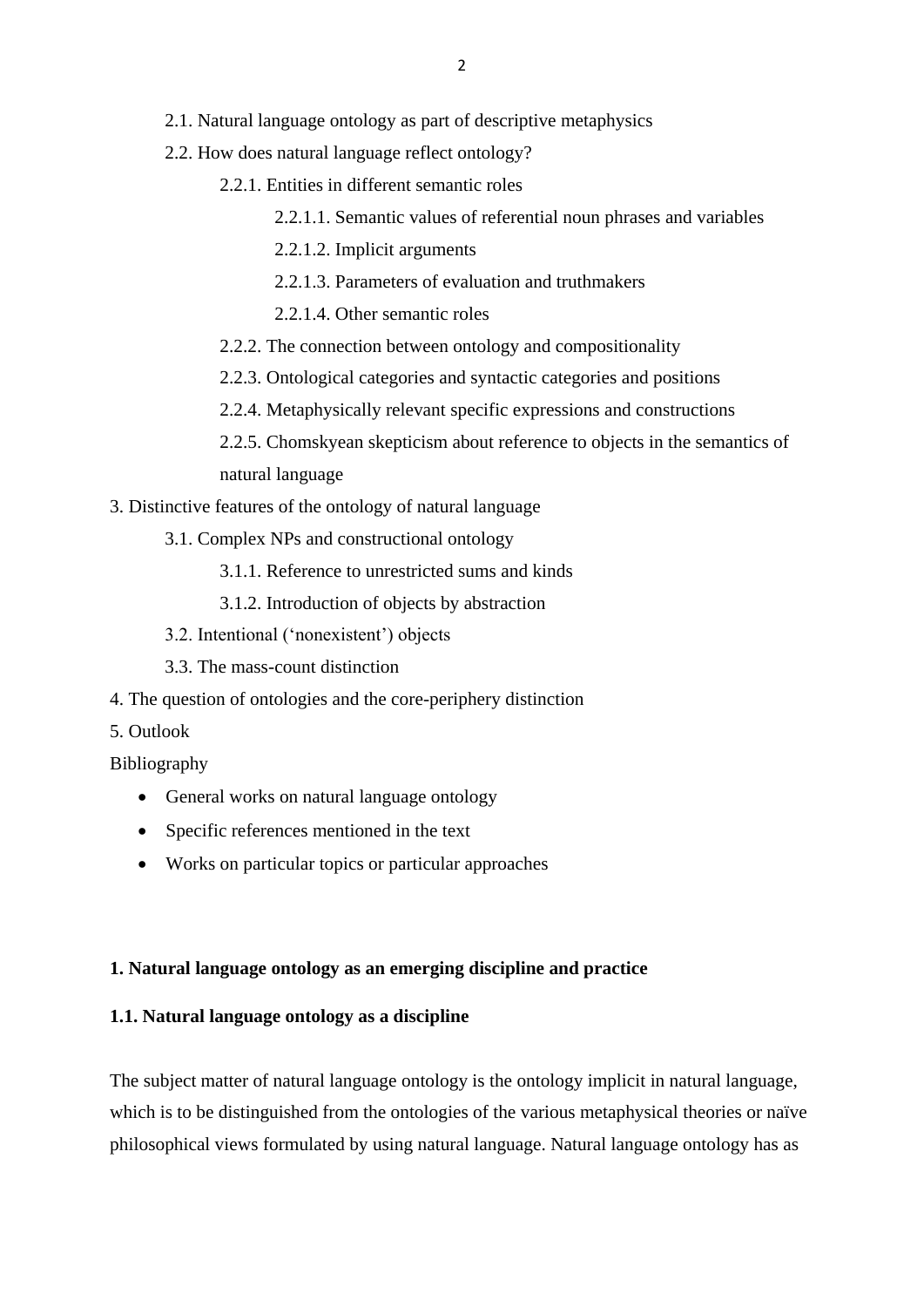its task to uncover the ontology that is reflected in relevant sorts of linguistic intuitions, setting aside the question whether that ontology is real or merely apparent.

 I will use 'natural language ontology' as the term for the discipline and 'the ontology of natural language' as a term for its subject matter. The more accurate term for the subject matter of natural language ontology would actually be 'the ontologies of natural languages', since natural languages may, in principle, reflect different ontologies and even the same language (or idiolect) might reflect different ontologies. For most of the entry, I will simplify by talking about *the* ontology of natural language, addressing the issue of different ontologies only in Section 4. This is justified by the fact that philosophers practicing natural language ontology generally presuppose that there is a single ontology shared by natural languages, as do, to a great extent at least, semanticists.

 Natural language ontology had been suggested as a discipline first by Bach (1986), who uses the term 'natural language metaphysics'. That term is in a sense more adequate than 'natural language ontology': ontology is often taken to be narrower than metaphysics, dealing just with what there is (the inventory of things) rather than, as metaphysics does, with the nature of things (Quine 1948). However, 'ontology' is increasingly used in the broader sense of metaphysics as well, especially when it has an empirical or applied dimension (e.g. 'applied ontology', a field of study that involves the practical application of ontological notions and theories to specific domains, such as management, biomedicine or geography), a usage this entry will adopt as well. Also the count noun 'ontology' is better usable than 'metaphysics' to denote the subject matter of a branch of metaphysics since it comes with a plural, allowing talk about 'the ontologies of natural languages' and 'different ontologies' being the subject matter of different branches of metaphysics.

 The ontology (or metaphysics) of natural language needs to be distinguished from the ontology of linguistic entities, words, meanings, phonemes, etc. Sometimes the term 'metaphysics of natural language' is used for the study of the latter (Postal 2018).

 Bach (1986) conceives of natural language metaphysics somewhat differently than the present entry in that for him it is just part of linguistics, not of philosophy. For Bach, whereas proper metaphysics is concerned with the question "what sort of things are there?", natural language metaphysics is concerned with the question "what sort of things do people talk as if there were?" Bach goes on saying "Is there Natural Language Metaphysics? How could there not? […] Do the overt and covert distinctions that correspond to natural language categories correspond to the structure of the world? How could they not? But this is where linguistics

3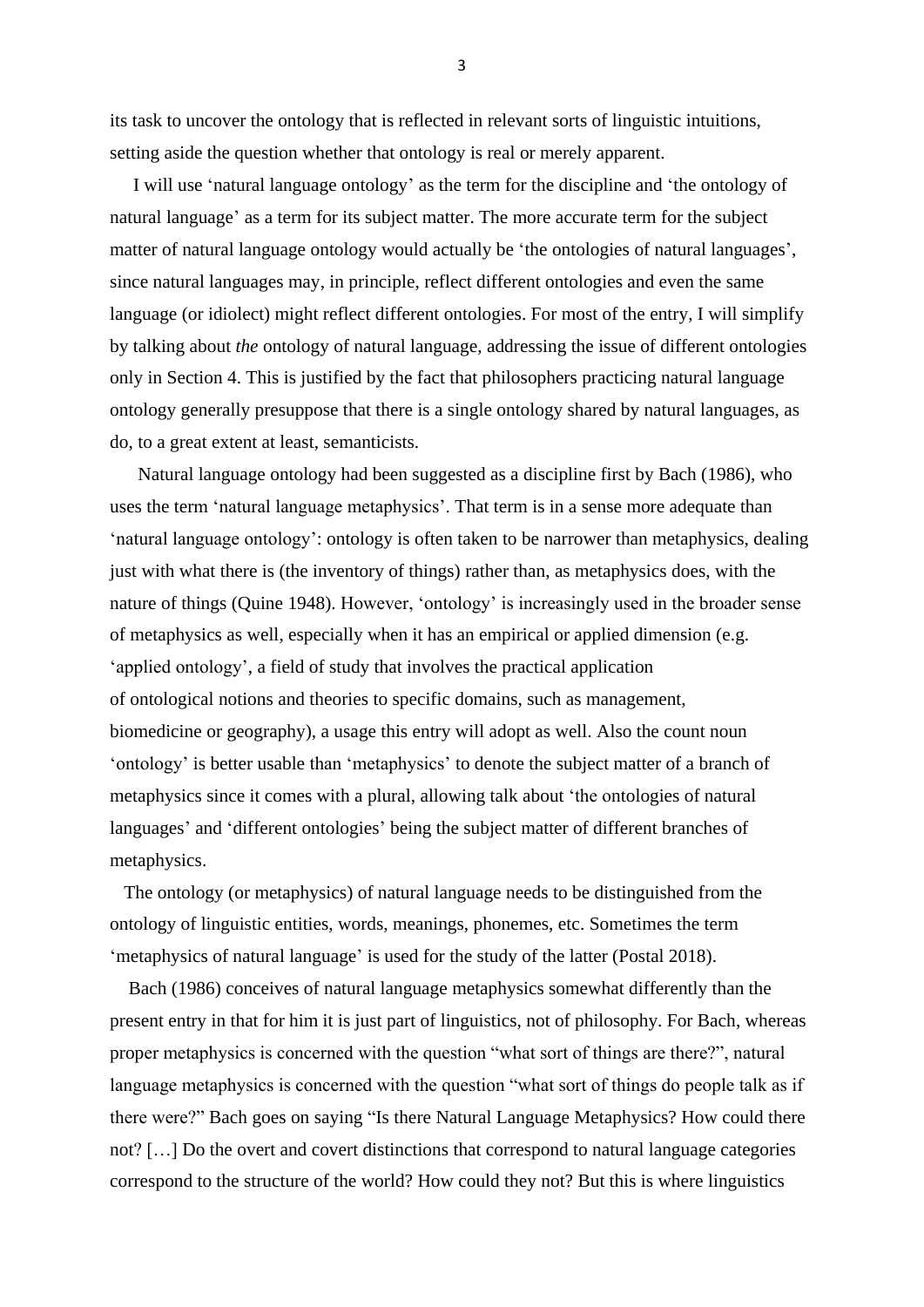stops." Bach then adopts agnosticism as to the ontological and cognitive status of the entities that are posited as semantic values. The view that natural language metaphysics is part only of linguistics has also been adopted by Fiorin & Delfitto (2020, chap. 14), who characterize it as 'the practice of identifying and studying the qualitative differences between the objects in the model that are relevant to the interpretation of natural languages', whereby a model is strictly motivated by linguistic data.

#### **1.2. Natural language ontology as a practice throughout the history of philosophy**

Natural language ontology as a discipline whose subject matter is the ontology implicit in natural language is a developing discipline that, on the view adopted in this entry, is part of both metaphysics and natural language semantics. But in a way it has also been a practice throughout the history of philosophy. Throughout the history of philosophy, at times more often than others, natural language has been used as method for clarifying *intuitions*, that is, states of intellectual seeming that contrast, very roughly, with inferential belief, reasoning or reflection and that have been considered the primary evidence in philosophy [SEP Intuition]. In particular, natural language has played an important role in clarifying intuitions that bear on metaphysical issues.

 Natural language has been used, for example, by Fine (2003) to elucidate the intuitive distinction between an object and the material constituting it While the statue may seem a distinct entity from the alloy that constitutes it, the distinction becomes particularly convincing when paying attention to ranges of predicates that are or aren't meaningfully applicable to the statue and the alloy. The statue can be said to be 'defective', 'well made', 'valuable', 'ugly', 'Romanesque', 'insured', or 'admired', even though the alloy which makes it up is not. Some predicates may not hold the alloy; other cannot even be applied meaningfully to it, e.g. *Romanesque*. A philosopher that denies an ontological distinction between an object and the matter constituting it faces the considerable challenge of explaining those differences in the applicability of predicates.

 Another ontological distinction that has been elucidated significantly using natural language is the distinction between objects and events. While some philosophers take objects and events to be of the same category and identify both with the material content of spacetime regions, others distinguish them in the way they persist through time (endurance and perdurance [SEP Identity over Time]). Natural language gives significant support for the view that objects and events relate to time and space differently. The difference is reflected in the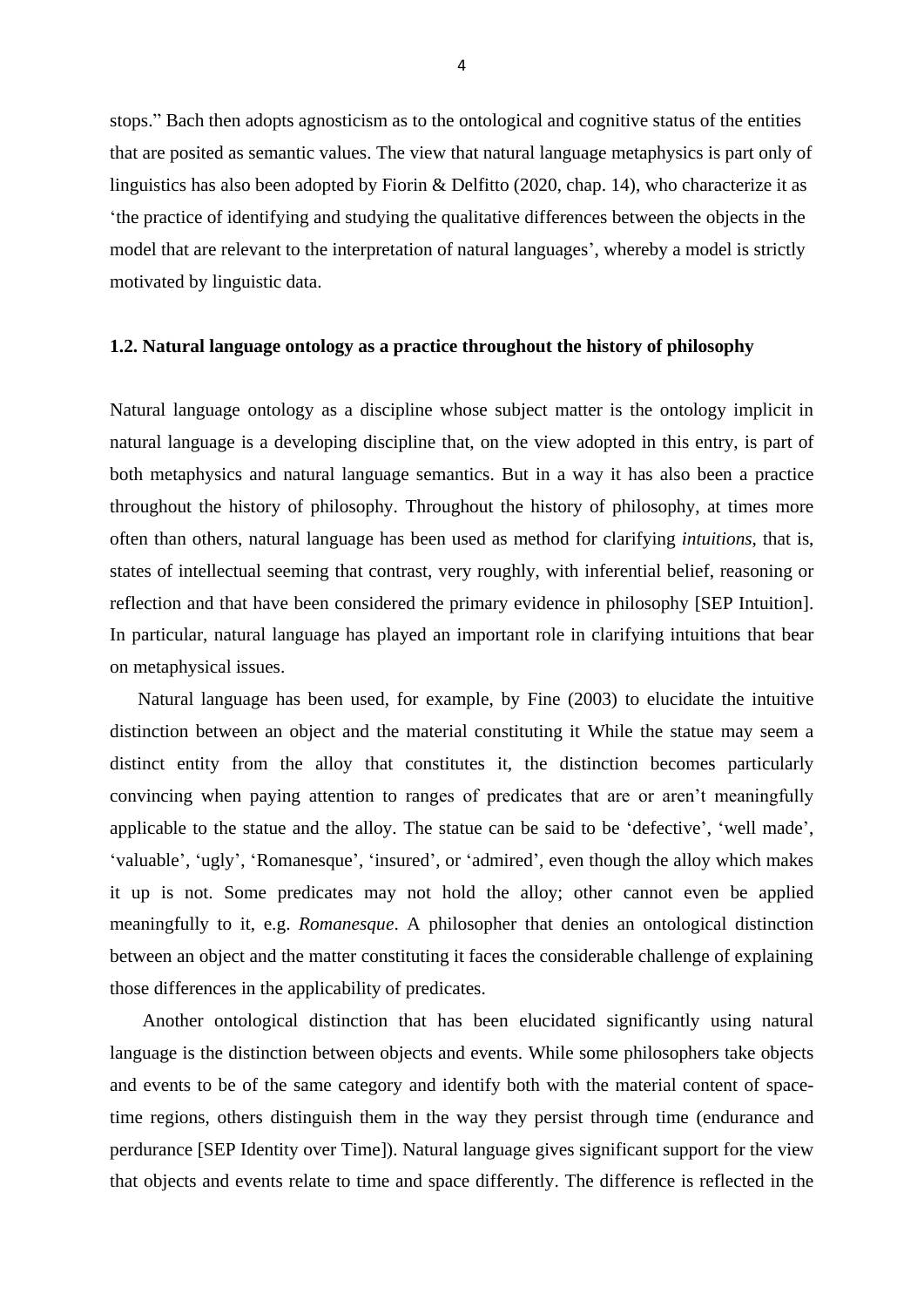choice of different existence predicates in that *exist* applies to objects, but *occur, take place, happen* to events (\* *The palace existed* / ??? *happened*, *The murder happened* / ??? *existed*)); it also reflected in the applicability of spatial modifiers to existence predicates (*The party took place in the garden*, ??? *The flowers existed in the garden*) (Hacker 1982, Cresswell 1986, Fine 2006, Moltmann 2020b).

 Philosophers when making use of natural language in such ways to clarify metaphysical intuitions practice natural language ontology. They thereby generally presuppose that metaphysical intuitions do not show interpersonal inconsistencies [SPE intuitions] and in their linguistic manifestation, crosslinguistic differences (Section 4.2.).

 Appeals to natural language of this kind can be found within different approaches to metaphysics, as long as the philosophers in questions take metaphysical intuitions to be a basis for developing philosophical views. They can be found, for example, in Aristotle and very explicitly in medieval metaphysics (Aquinas, Buridan, Ockham), where the use to natural language examples was a common practice. It can be found in the phenomenological tradition (Bolzano, Brentano, Husserl, Meinong), and, again quite explicitly, in early analytic philosophy (Frege, Twardowski, Strawson, Austin, Vendler, Ryle). Drawing on natural language as a method of clarifying metaphysical intuitions is also common among many contemporary philosophers that do not explicitly engage in natural language ontology as an emerging discipline, but just take a descriptive approach to metaphysics (Section 1.6.).

# **1.3. The ontology of natural language and its relation to reality**

There are various ways in which philosophers have used natural language to clarify metaphysical intuitions. One of the most common ways in which philosophers draw on language concerns the denotations of particular *types* of referential noun phrases (NPs). It is a standard assumption in both philosophy and linguistics that referential NPs stand for entities and predicates express properties of entities. The types of predicates acceptable with a particular type of referential NP are thus indicative of the ontological category of the entities that that type of NP denotes. The types of NPs philosophers make use include bare adjective nominalizations like *wisdom* when arguing for qualities or properties, deverbal nominalizations like *laughter* when arguing for events, modified adjective nominalizations like *Socrates' wisdom* when arguing for tropes or particularized properties [SEP Tropes], NPs with a relational use of *number* such as *the number of planets* when arguing for numbers as objects, and fact-referring terms like *the fact that it is raining* or *the facts* when discussing the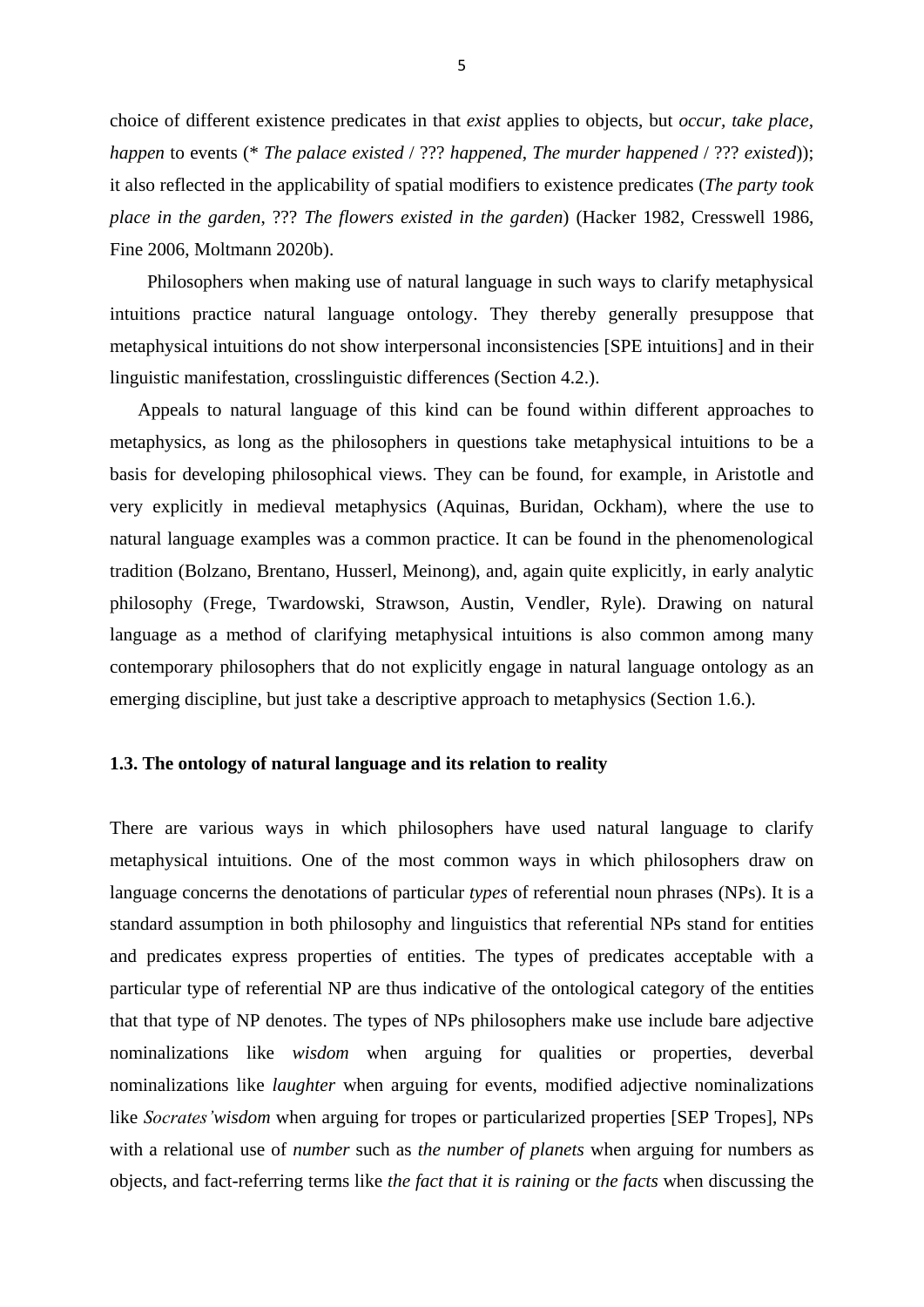nature and role of facts (Austin 1950, Strawson 1950). Other ways in which natural language appears to reflect ontology and which have played a role in philosophy will be discussed later (Section 2.2.).

 The appeal to natural language in the history of philosophy was generally based on the assumption that natural language just reflects reality and that natural language thus provides a particularly manifest indication for the way reality should be understood. While the view is still present in some of the ways in which contemporary metaphysicians draw on natural language, there is another view that has gained prominence, and that is that natural language does not in fact reflect the ontology of what there really is, or at least not fundamental reality. Rather, natural language comes with an ontology that may be quite different from what many philosophers consider the ontology of the real.

 For example, a lot of referential NPs in natural language seem to stand for entities that many philosophers would not consider real, let alone fundamental. These include ontologically dependent, minor, and derivative objects such as holes, shadows, smiles, homes, problems, reasons, advantages, and mistakes, as well as construction-driven objects such as pluralities like 'the stones in the garden' (Section 3.1.1.), functional, variable, or intensional objects like 'the increasing temperature' or 'the book John needs to write' (Section 3.1.1.), and intentional objects of the sort 'the house John was dreaming about' (Section 3.2.).

 There are also predicates of natural language that reflect notions that diverge from corresponding 'philosophical' notions, such as the verb *exist*, which cannot convey the univocal notion that can be conveyed by philosophical uses of the noun *existence* (as in *the existence of everything there is*) (Section 1.2.).

 Also categorial distinctions such as the mass-count distinction, which includes a distinction between 'the water' and 'the quantity of water', 'the rice' and 'the rice grains', as well as 'the clothes' and 'the clothing', are nowadays not generally taken to reflect a real ontological distinction, but, at best, a distinction at a level of 'grammaticized individuation' (Section 3.6.).

Such discrepancies motivate distinguishing two ways of pursuing metaphysics:

[1] metaphysics whose aim is to uncover the ontology reflected in natural language or intuitions more generally, that is, *descriptive metaphysics*

[2] metaphysics whose aim is to uncover what there really is, that is, *foundational metaphysics.*

This distinction raises important questions itself, though.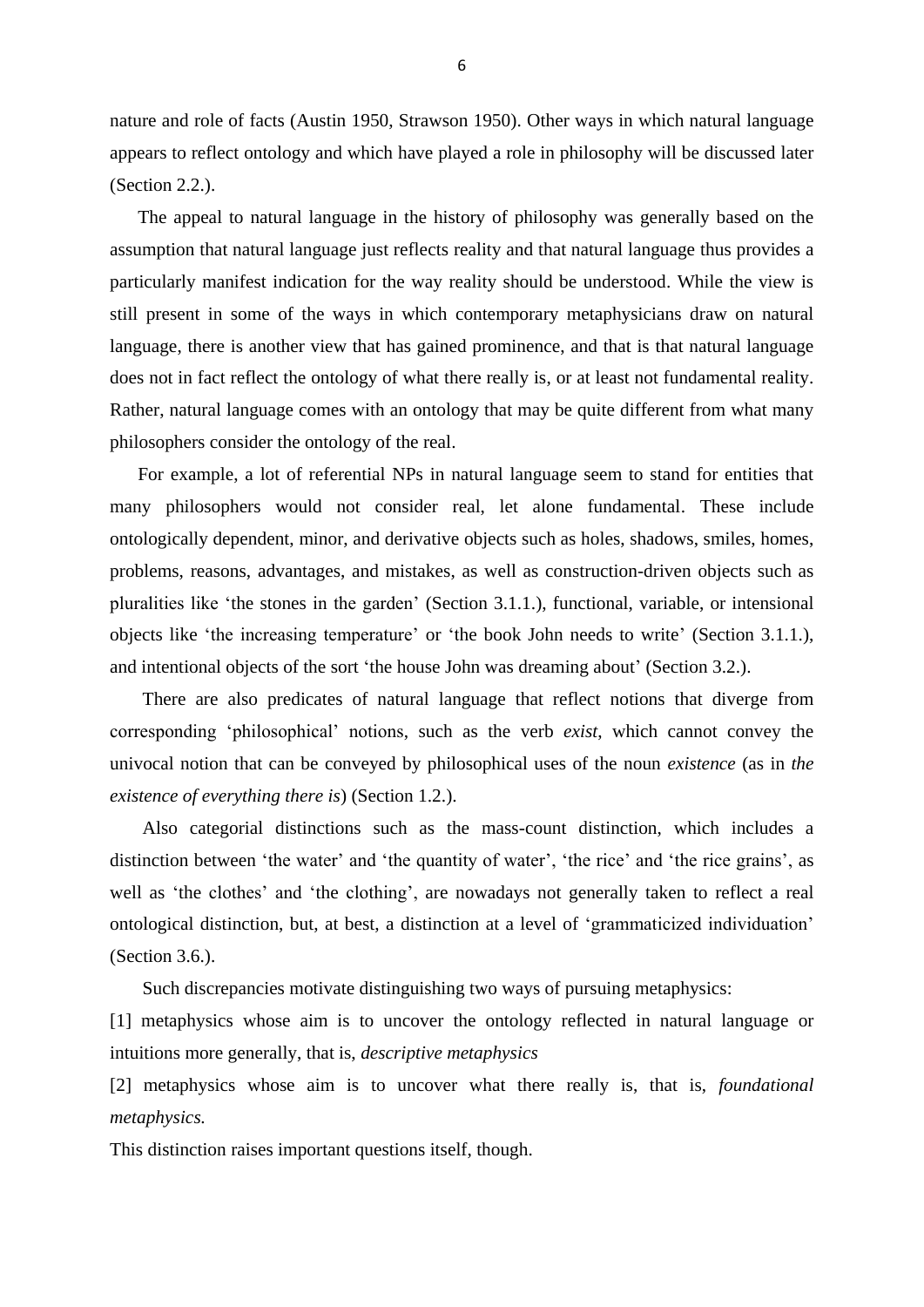First of all, how should reality itself be understood? Does reality just consist in what is fundamental, and if so what entities or ontological category would be fundamental (e.g. certain sorts of objects, properties or facts), and in what sense of fundamentality? [SEP Fundamentality, Metaphysical Realism]. Or does reality also include ordinary objects (which are generally not considered fundamental), and perhaps entities ontologically dependent on them (such a tropes and events, or even entities like shadows and holes), and in what sense of ontological dependence [SEP Ontological Dependence]? Or does reality consist of a much greater range of entities, even perhaps a plentitude of just anything x that is conceivable that meets the conditions for x's existence (Eklund 2008, Schaffer 2009, [SEP Existence])? Does reality consist of a single level of being or different levels ordered by relations of grounding or fundamentality, and would there be a single such relation or a plurality of relations? [SEP Metaphysical Grounding, Fundamentality]. Does reality come with a structure at all or is it an 'amorphous lump', to be carved out in one way or another by language? Finally, should reality include a realm of mere possibilia and perhaps nonexistent, merely intentional objects [SEP Possible Objects, Nonexistent Objects]? Depending on how reality itself is conceived, the ontology of natural language may or may not be viewed as an ontology of the real (see also Section 2.2.5.).

 A second question is whether the two metaphysical projects can be pursued independently of each other. While many contemporary metaphysicians aim to pursue [2] without engaging in [1], Fine (2017a) argues that the two branches of metaphysics cannot be pursued independently, but that [2] presupposes [1]: metaphysics that aims to figure out what there really is has to take descriptive metaphysics or what Fine calls 'naïve metaphysics' or 'the metaphysics of appearances' as its starting point, that is, the metaphysics whose aim is to uncover the ontology reflected in our intuitions or 'ordinary judgments' (as Fine calls them). That is because naïve (or descriptive) metaphysics provides the clarification of the metaphysical notions that foundational metaphysics aims to explain in more fundamental terms.

 A third issue is whether metaphysics that aims to uncover what there really is can even be pursued in the first place. There have been various movements in metaphysics that deny that, including Kantian and phenomenological approaches (Section 7.1.). In fact, natural language ontology might very well be pursued while taking a skeptical stance toward the metaphysics of the real.

#### **1.4. The ontology of natural language and truth conditions**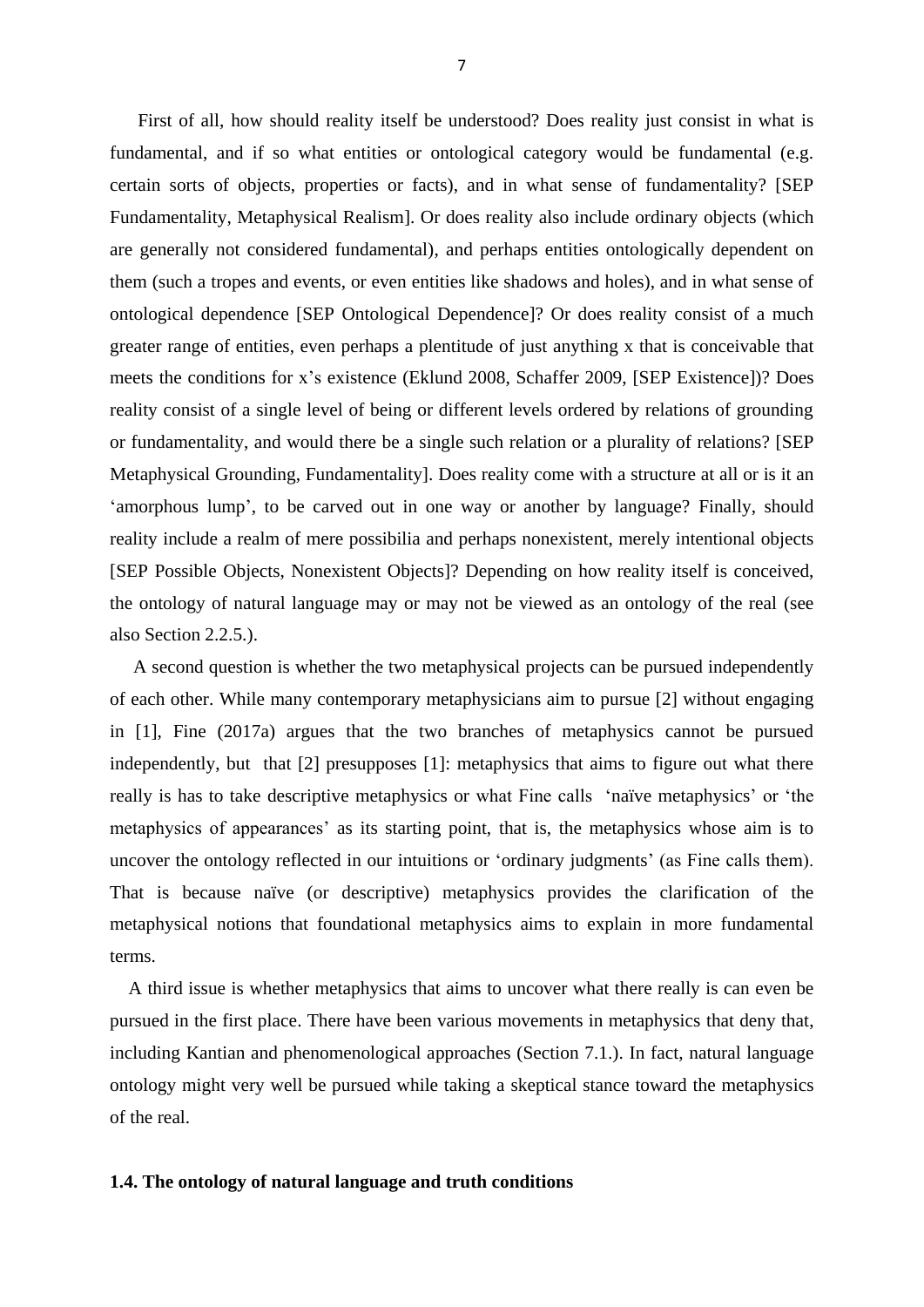Some central issues in natural language ontology bear on the question of how reality and existence are to be understood.

 One of them concerns natural language ontology itself, when its subject matter is an ontology that may diverge from the ontology of what is considered real. How is natural language ontology compatible with what is widely regarded as a fundamental requirement on semantic theory, namely that of giving truth conditions? For a sentence S about an entity *d* to be true or false, what makes S true or false, it seems, needs to be a part of reality that includes *d* itself, and thus *d* needs to be a real entity, rather than part of an ontology of 'appearances'. There are various options to pursue, each of which may be adopted for just some part of the ontology reflected in natural language. One option is that natural language displays ontological notions or items that simply fail to be real, and thus speakers making use of them in their utterances are in error. Second, entities in the ontology of natural language may have the status of fictional entities, which means that a sentence about such entities may not be able to be 'really' be true (unless it predicates a property of the fictional entity *as* a fictional entity, with predicates such as *is a fictional character*) [SEP Nonexistent Objects, Section Nuclear and Extranuclear Properties]). Third, entities in the ontology of natural language, even if not considered fundamental, may be considered derivative, yet real, which would allow sentences involving reference to them to be true. As was mentioned in Section 1.1., some proponents of natural language ontology remain agnostic regarding the metaphysical status of the items that natural language ontology posits, as long as they are motivated by empirical generalizations and theoretical linguistic considerations.

 Another general issue, skeptically addressed in particular by Chomsky, is whether referential NPs even have as their semantic function to be used to refer to entities and thus whether referentialist semantics is even possible (Section 2.2.5.). Not all approaches to natural language semantics in fact have as their aim giving truth conditions (whether such an aim is set aside or abandoned) and thus rely on referentialist semantics. Chomsky (2000) himself takes the view that the semantics of natural language can involve only our cognitive representation of the world, not entities and their properties themselves.

#### **1.5. Ontology reflected in natural language, in cognition, and in reasoning**

It is tempting to take the ontology of natural language to just be the ontology implicit in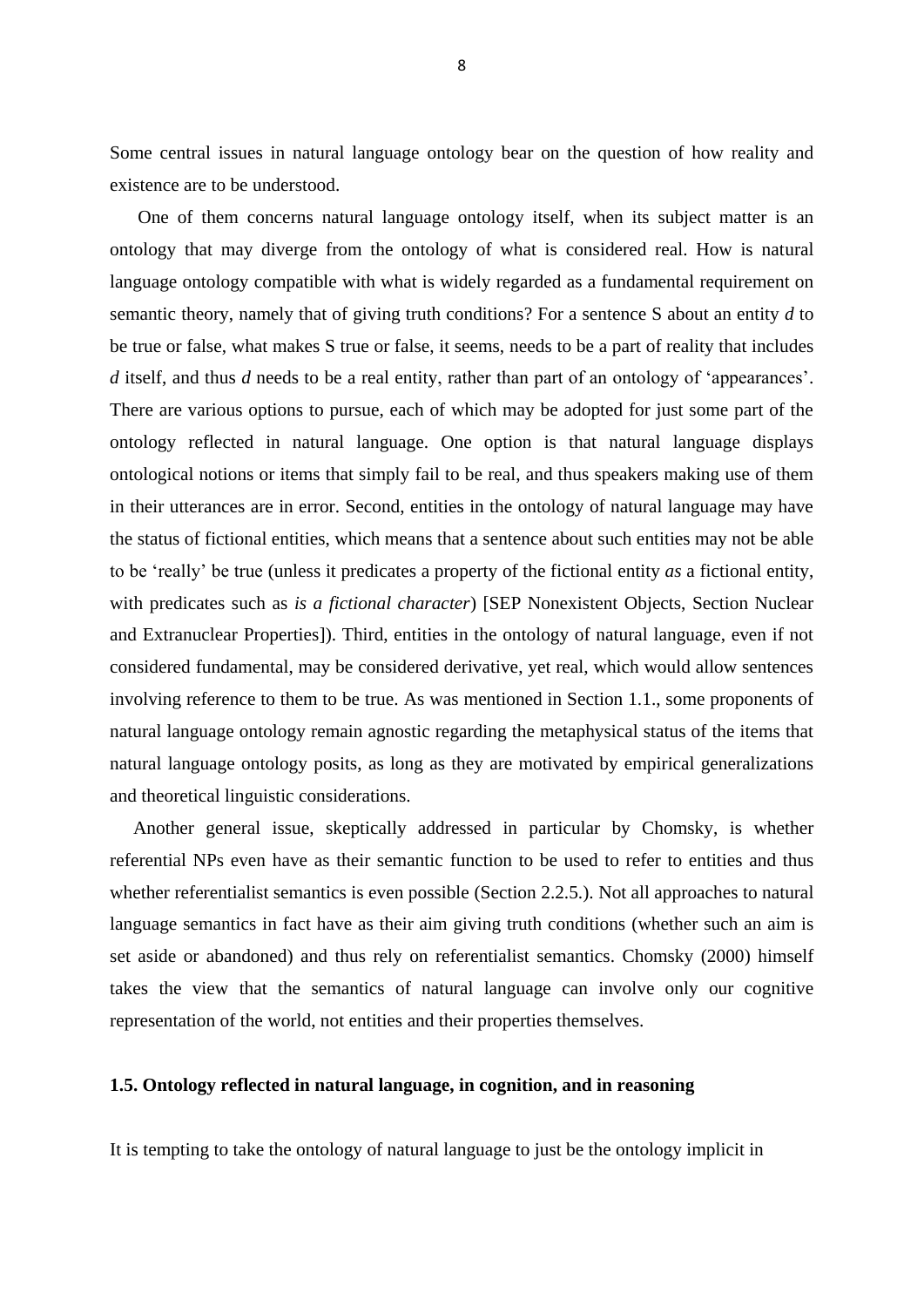cognition, including perception. In fact, often researchers pursuing natural language ontology take research in cognitive science into account or pursue interdisciplinary research in both areas at once (e.g. Wellwood et al. 2012, Wisniewski et al. 1996). While there are without doubt important connections and a significant overlap, the two ontologies need to be kept distinct. To give an example, it is generally agreed that the ontology implicit in cognition in general, the ontology of ordinary objects is not closed under sum formation, but rather subject to constraints of gestalt (integrity) as well as function (Schaffer & Rose 2017). Thus, the sum of the stuff in my room does not form an entity that belongs to the ontology of ordinary objects and neither does the sum of the Eiffel Tower and the Dalai Lama. But natural language appears to allow for unrestricted sum formation with definite mass and plural NPs and conjunctions of definite singular NPs (*the stuff in my room*, *the Eiffel Tower and the Dalai Lama*), at least on the dominant view on which definite plural and mass NPs stand for sums (Section 3.1.1.). Another example of a divergence between the ontology implicit in cognition and in natural language is the mass-count distinction, with choices such as the English mass noun *pasta* and the French plural count noun *pâtes* hardly reflecting a cognitive distinction (Section 3.3.).

 Given the divergence of the ontology of natural language from that reflected in cognition, how does the ontology of natural language relate to cognitive agents? What sort of ontological commitment does it involve? One option may be that the ontology of natural language is the ontology a speaker accepts just when using the language. This cannot be right, though: a speaker may just accept the ontology by coincidence when using the language. Rather the acceptance of the ontology of natural language has to be strictly tied to the use of language; it has to be acceptance that necessarily goes along with the use of language, that is, ontological acceptance *by way of using the language*.

 There is another cognitive dimension that matters for distinguishing the ontology of natural language, namely that of intuition as opposed to inferential belief, reasoning, or reflection [SEP Intuition]. Natural language can be used for making and denying various ontological claims and for introducing revisionary ontological theories. This may consist both in making ontological assertions and in introducing expressions for the purpose of conveying a particular ontological notion (see Section 4.1.).

 The practice of natural language ontology, as it has been pursued by philosophers and linguistics, makes a clear distinction between the sorts of linguistic data indicative of the ontology implicit in natural language and those indicative of an ontology based on reasoning. Explicit metaphysical assertions are not indicative of the ontology implicit in natural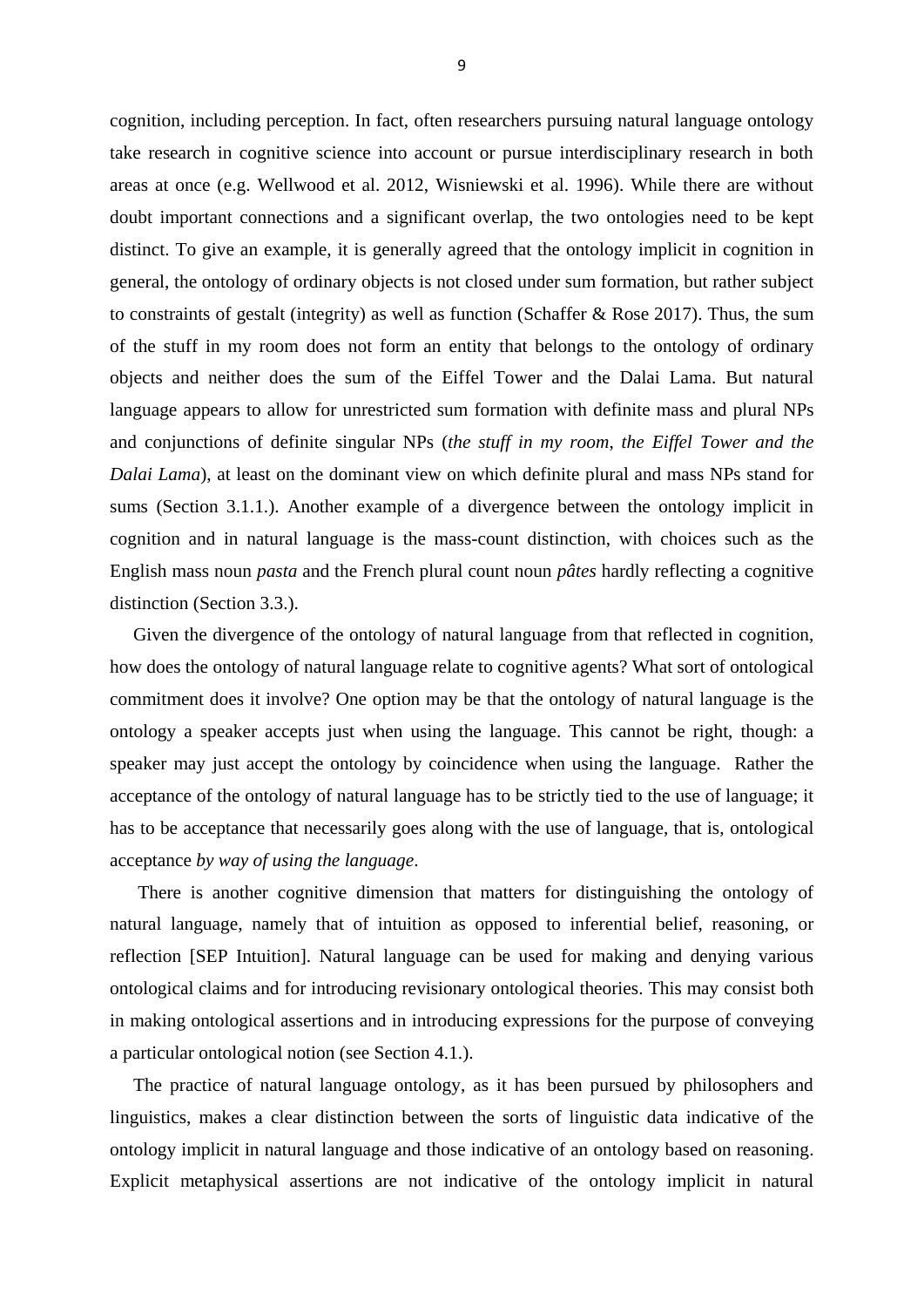language, for example assertions of the following sentences (whether they are widely believed or not):

- (2) a. There are artifacts.
	- b. Objects are not events.
	- c. There are things that don't exist

No philosopher or linguist would appeal to sentences such as (2a-c) when arguing for an ontology of artifacts, of states distinct from events, or of nonexistent entities. Otherwise, another philosopher or linguists might just as well appeal to the negations of (2a, b, c), which are equally acceptable, to argue for just the opposite. Such uses of language do not display the ontology implicit in natural language, but rather ontological views based on reasoning, that is, ontologies that philosophers accept when thinking about there is or ontologies that nonphilosophers ('the folk') naively accept when thinking about what there is. The latter are the subject matter of folk metaphysics (Schaffer 2019), the analogue of folk physics and folk biology.

 The ontology of natural language is instead displayed in different ways. One way in which it has been taken to manifest itself is in pesuppositions of ontological categories carried by certain predicates: *stop* and *happen* require events, and *move* and *exist* (enduring) objects, on pain of resulting in a category mistake (but see Magidor 2013 for a critical discussion). A particularly important way in which the ontology of natural language manifests itself is restrictions of particular types of NPs to ontological categories of entities they may stand for. Gerunds like *John's buying of the house* can only stand for events, gerunds like *John's buying the house* only for facts (Vendler 1967). Bare adjective nominalizations like *wisdom* can only stand for qualities, and adjective nominalizations with a specifier (*Socrates' wisdom*) for tropes; deverbal nominalizations like *laughter* are generally restricted to events (Section 1.3.). Quantificational NPs like *every time* can range only over times or situations, quantifiers like *somewhere* only over places, and quantifiers like *somehow* only over qualities. Other ways in which the ontology of natural language manifests itself will be elaborated in Section 2.2.

 The distinction between ontological assertions and presuppositions goes along with two ways of accepting an ontology: acceptance though reasoning or reflection and implicit acceptance by way of using the language. The latter should be part of the definition of the ontology implicit in natural language (Moltmann 2006):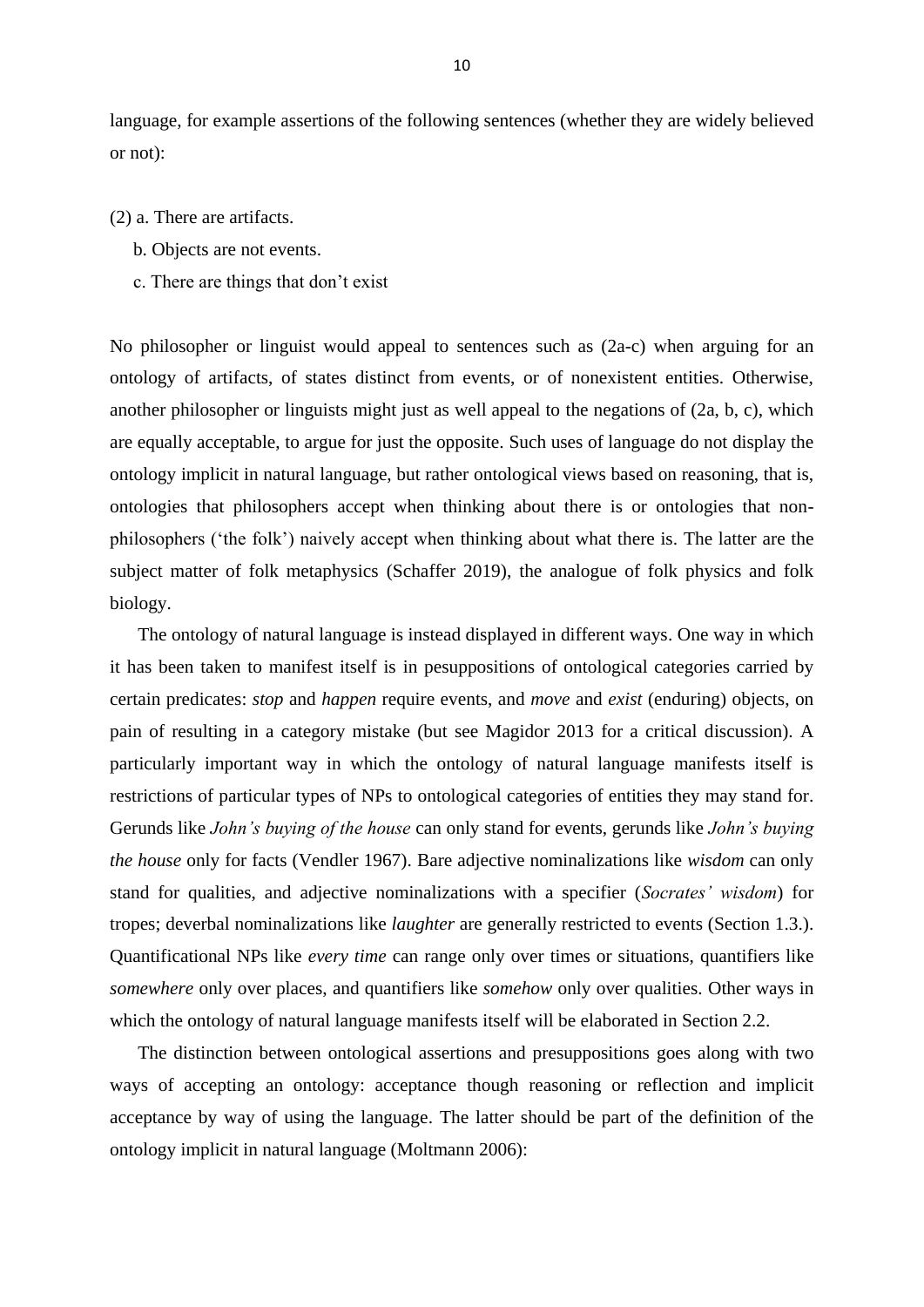(1) The ontology of a natural language is the ontology speakers *implicitly* accept by way of using the language.

Note that it may very well turn out that the ontology arrived at through reasoning is the very same as the ontology implicit in natural language. What matters thus is the relation of agents to the ontology, rather than the nature of the ontology itself.

 The ontology of natural language is reflected not only in presuppositions, but also in certain kinds of linguistic data that are generally inaccessible to linguistically uninformed philosophical or naive reflection. These are syntactic analyses of sentences that would be unavailable to non-linguists and involve particular ontological commitments. One example is syntactic analyses that posit silent syntactic elements with ontological content. Thus, Kayne (2005, chap. 8) argues that the sentence *John has few books* contains a silent (antecedent-less) occurrence of the noun *number*, which suggests that the actual structure of the sentence, *John has few* NUMBER *books*, involves reference to a number. Another example is syntactic analyses that make use of lexical decomposition with ontological relevance. Thus, Harves & Kayne (2012) argue that the underlying form of the English verb *need* is *have need*, which involves an ontological commitment to things like needs that is not evident from the simple verb *need* alone. Underlying syntactic structures of this sort are posited in generative linguistics on the background assumption that knowledge of grammar is implicit and to an extent innate. If ontological notions go along with such structures, then they should be just as much part of implicit knowledge as the syntactic structures themselves, which means that they will be unavailable to rejection or revision through reasoning.

 Taking ontology to be part of the implicit knowledge of grammar may also solve the puzzle of how it is possible for a speaker to reject upon reflection (part of) the ontology that is implicit in natural language while still committing herself to it through the continued use of the language. On such a view, the implicit acceptance of the ontology of natural language would not be a form of belief, but rather as a form of tacit knowledge on a par with that of grammar (Moltmann 2020a). This would explain the robustness of such a form of implicit acceptance, which resists rejection upon reflection as long as the agent uses the same language, unlike the implicit acceptance or bias in ethics, for example, which does permit rejection upon reflection [SEP Bias].

 Distinguishing implicit acceptance of an ontology through the use of language from metaphysical reflection does of course not prevent the latter to come into play *when building a theory* of the ontology reflected in natural language. Natural language data may provide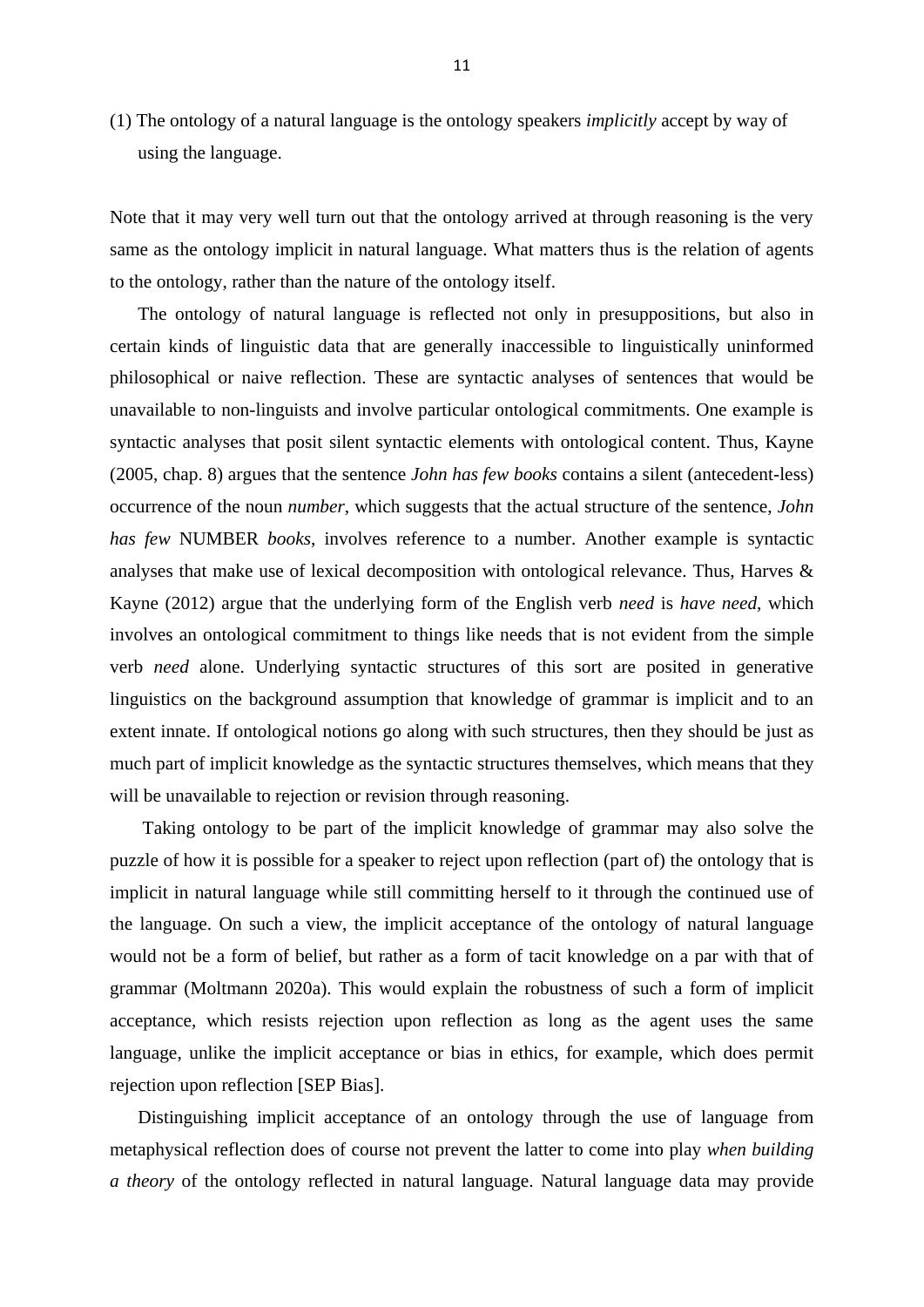only a partial specification of a particular ontological notion so that metaphysical reasoning would fill in the rest – at least on a view on which natural language ontology is also part of metaphysics and not just linguistics (cf. Section 1.1.), and metaphysical reasoning may give independent support for ontological notions reflected in natural language.

#### **1.6. The relevance of natural language ontology for philosophy**

There are two general questions that arise regarding natural language ontology as an emerging discipline. [1] Why should natural language ontology be pursued in the first place? [2] Why is its pursuit relevant to philosophy?

 As regards [1], at least given certain general assumptions about semantic values, truth conditions and compositionality (Section 2.2.), natural language ontology is an integral part of theoretical linguistics and thus as important to pursue as theoretical linguistics itself. Theoretical linguistics has grown enormously over the last 70 years providing a wealth of semantic and syntactic generalizations and theories, which permits a more systematic and accurate use of natural language for metaphysical purposes. When pursued within the context of theoretical linguistics, natural language ontology will also set its own ambitions regarding universals, the alignment of ontology with syntax, the relation of ontology to lexical semantics, and the connections of the ontology reflected in natural language to that reflected in cognition.

As regards [2], there are specific reasons for a philosopher to pursue natural language ontology. First of all, natural language ontology has an important contribution to make to descriptive metaphysics (Section 2.1.), as it deals with linguistic manifestations of intuitions bearing on metaphysical issues. In fact, natural language ontology can be regarded a linguistically informed development of descriptive metaphysics.

Second, various topics in metaphysics have evolved historically around linguistic facts, generally used as manifestations of shared intuitions or of reality itself (Section 1.2.). By making full use of empirical and theoretical research in linguistics, natural language ontology can shed a significant light on those topics. For example, linguistic facts have played an important role in the debate surrounding universals since the middle ages, where questions were pursued such as whether *wisdom* is a term that picks out an abstract universal or just its various instances. Natural language examples play a significant role also in contemporary discussions of abstract objects (Zalta 1983, Boolos 1998), properties (Chierchia/Turner 1988, Bealer 1993), and types (Wetzel 2009). Those discussions generally presuppose the view that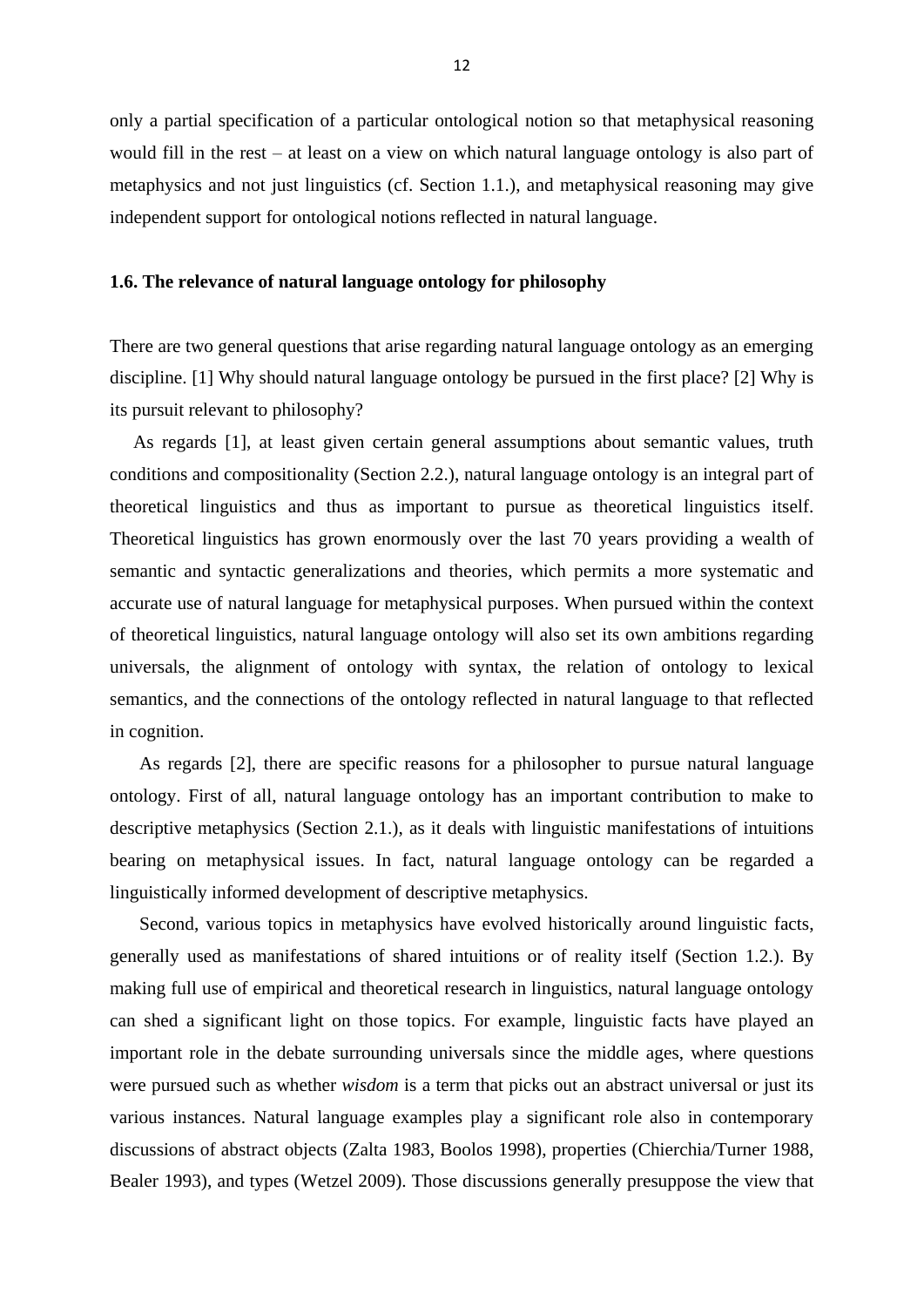natural language allows reference to a wide range of abstract objects, though that view has been challenged on the basis of other linguistic generalizations and analyses (Section 4.1.).

Linguistic facts, at least since Frege (1918/9), have also played a central role for motivating abstract propositions as truth bearers: *that*-clauses appear to act as singular terms standing for abstract propositions, truth bearers that are both meanings of sentences and objects or contents of thought. Using a different range of linguistic data from Polish, German, and French (in three versions of the same article), Twardowski (1911) argued for nonenduring products of acts ('claims', 'judgments', 'assumptions'), rather than propositions, being truth bearers, proposing a novel cognitively realistic yet not psychologistic account of the content of attitudes as well as the subject matter of logic.

Finally, linguistic facts play an important role in the debate about the existence and nature of numbers. Frege's (1884) theory of numbers as abstract objects was motivated by sentences such as *the number of planets is eight*, an apparent identity statement containing two apparent number-referring terms. More recent linguistically oriented research has put into question whether *eight* in that sentence really refers to a number rather than keeping its 'adjectival' meaning (as a quantifier or plural property) and moreover whether *the number of planets* in that sentence is really a number-referring term rather than acting as a 'concealed question', standing for the question about how many planets there are (Romero 2005, Hofweber 2016).

Such philosophical debates show that when metaphysical arguments rely on linguistic data, those data need to be subject to serious linguistic examination, in the recognition that natural language ontology is also part of linguistics.

#### **2. Natural language ontology as a subdiscipline of both linguistics and philosophy**

Natural language ontology as a subdiscipline of both linguistics and philosophy raises a number of general questions. First, how does natural language ontology situate itself within metaphysics and how is it to be understood as a part of metaphysics? Second, how exactly does the semantics of natural language involve ontology and thus in what sense is natural language ontology part of linguistics? Third, what sorts of linguistic data reflect the ontology implicit in language, and how is that ontology itself to be characterized? In what follows, these questions will be addressed in turn.

#### **2.1. Natural language ontology as part of descriptive metaphysics**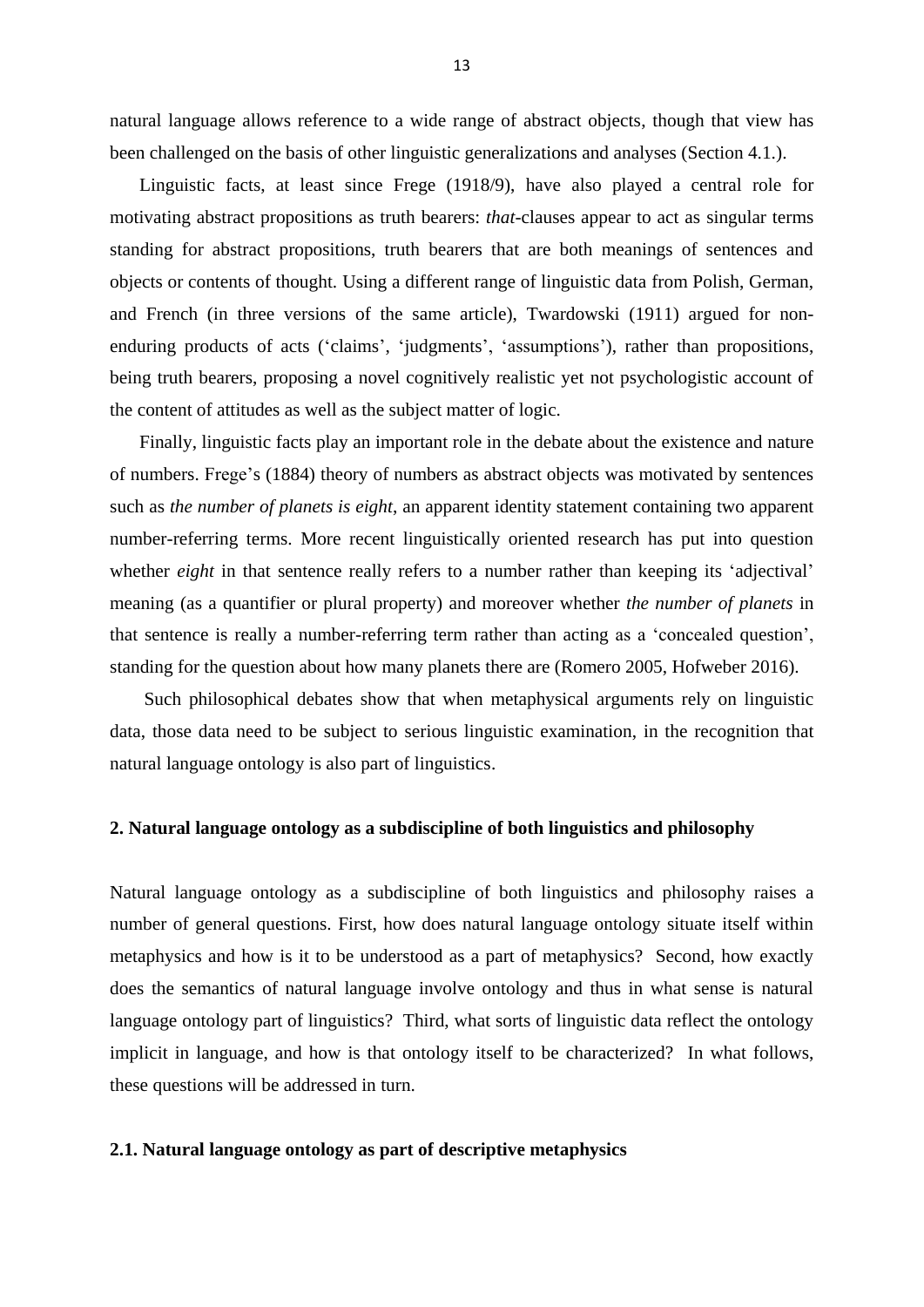A dominant contemporary view of metaphysics is that its subject matter is that of fundamental reality, the task of metaphysics being, in Plato's words, to 'carve nature at its joints'. If the subject matter of metaphysics is fundamental reality, then natural language ontology will have no place in it. There is another view of metaphysics, however, on which metaphysics, at least in part, has as its subject matter the general nature of things *as reflected in* a particular range of 'data'. Those data may consist in intuitions, experiences (as in phenomenology), or in linguistic intuitions about the acceptability, truth conditions, and inferential relations of natural language sentences (natural language ontology). On such an approach to metaphysics, it is left open what such data may reflect, whether it is reality in one sense or another, a realm of actual but derivative entities, entities constituted by the experience itself, or a realm of conceived reality. Older traditions of metaphysics that fall under the approach include the Kantian tradition, which deals, for example, with ontological categories, but as preconditions of accessing the world, rather than as categories of how things really are, as well as the phenomenological tradition (Brentano, Husserl, Ingarden), where ontology was also pursued, but based on how things appear (or are constituted by appearance), rather than assumptions about a mind-independent reality.

 In contemporary analytic philosophy, Strawson's (1959) notion of descriptive metaphysics most clearly focuses on what is reflected in data. The subject matter of descriptive metaphysics is what Strawson calls our 'shared conceptual scheme', a term indicative of a Kantian background (SEP Strawson). Nowadays descriptive metaphysics is more commonly taken to have as its subject matter the ontology reflected in our shared intuitions or ordinary judgments (since metaphysics is generally taken not to be about representations or concepts, but things and their nature). Strawson contrasts descriptive metaphysics with what he calls 'revisionary metaphysics', which aims to produce a better structure of our thought (or a better ontology, as one may rather say). Strawson does not elaborate how 'better' is to be understood; it may be meant to be metaphysics that better carves nature at its joints, provides a better foundation of the natural sciences, or is better able to meet whatever the standard a given revisionary metaphysician may have in mind.

 Given the Strawsonian distinction, natural language ontology clearly belongs to descriptive metaphysics, in the sense that its subject matter is the ontology reflected in linguistic intuitions regarding the truth conditions or acceptability of natural language sentences.

A distinction somewhat similar to the Strawsonian distinction between descriptive and revisionary metaphysics is Fine's (2017a) already mentioned distinction between 'naïve metaphysics' and 'foundational metaphysics'. Naïve metaphysics is interested in the general

14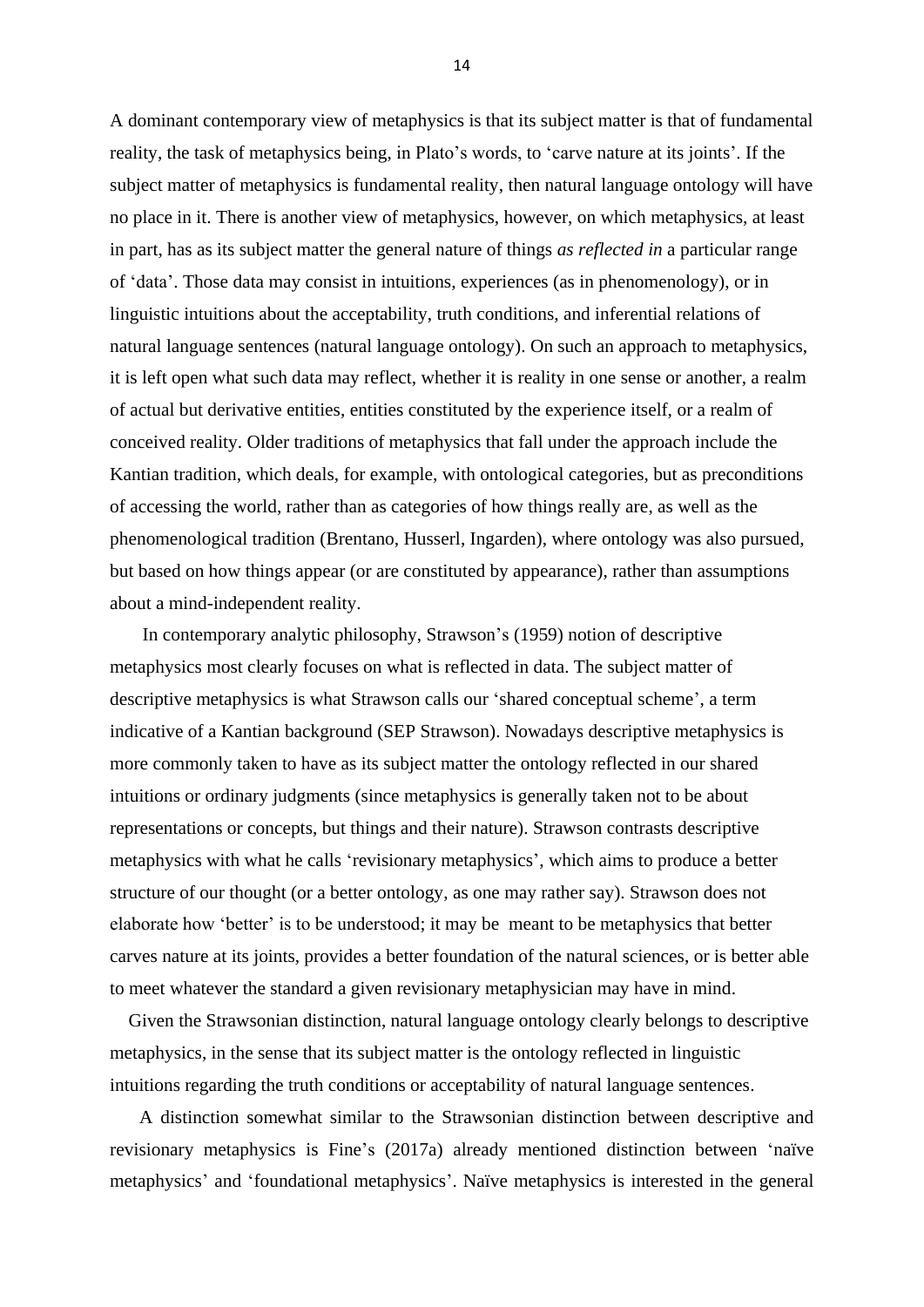nature of things, without regard for whether they are real, with our ordinary judgments being an important guide. As it does not distinguish between appearance and reality, Fine also calls it the 'metaphysics of appearances'. The subject matter of foundational metaphysics, by contrast, is the ontology of what there really is, fundamental reality. Foundational metaphysics is defined in terms of its subject matter, not in terms of its deviation from naïve metaphysics. What is novel in Fine's distinction is how the relation between naïve and foundational metaphysics is understood: foundational metaphysics must take naïve metaphysics as its starting point (as mentioned in Section 1.3.); naive metaphysics, by contrast, should be pursued without regard of foundational considerations

Given the Finean distinction, natural language ontology will be part of naïve metaphysics. The term 'naïve metaphysics' is potentially misleading, though, when applied to natural language ontology. The ontology implicit in natural language needs to be distinguished from the ontology of what non-philosophers naively think there is (the subject matter of folk metaphysics). The ontology of natural language, by contrast, is the ontology that competent speakers of the language implicitly accept, whether philosophers or non-philosophers and whether they would naively or not so naively agree with it upon reflection. For that reason, I will stay with the better established and less misleading Strawsonian term 'descriptive metaphysics', suitably understood.

The view that descriptive metaphysics is to be pursued without foundational considerations also defines a methodological principle for natural language ontology not always adhered to in natural language semantics, namely that the decision whether to posit entities of particular ontological categories as semantic values should not be made based on assumptions about what is fundamental or what really exists, but rather on the grounds of the semantic behavior of expressions.

It is not clear, though, that natural language ontology can be pursued just as a form of 'metaphysics of appearances' without foundationalist considerations. Considerations as to what is relatively fundamental certainly enter decisions as to how to understand derivative entities as semantic values. More importantly, considerations regarding truth play a central role in semantics as well as natural language ontology. The guiding principle for natural language ontology may just better be that of giving priority to linguistic intuitions over foundationalist considerations when linguistic intuitions are available.

 One might think that involving metaphysical considerations in natural language ontology means mistakenly imposing a sophisticated metaphysics on the 'folk' (competent speakers that are non-philosophers). Clearly, however, what matters is whether the ontology posited is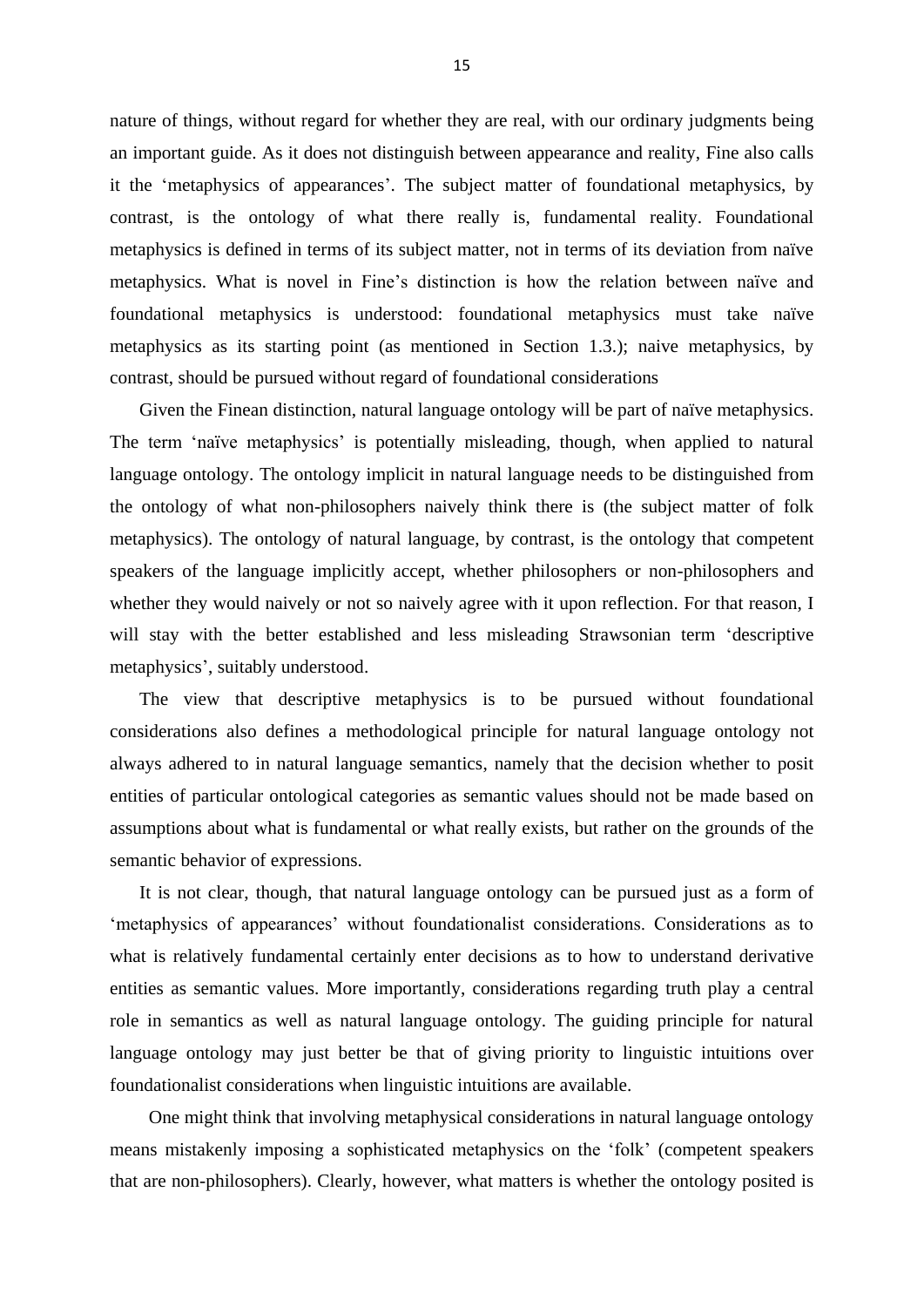the correct one, as the ontology speakers implicitly accept by way of using language, not whether it has been posited through reflection by the ontologist.

#### **2.2. How does natural language reflect ontology?**

It is a guiding assumption of natural language ontology that natural language reflects ontology. That is, the semantics of natural languages involves entities of various ontological categories, ontological structures, and ontological notions on the basis of syntactic roles of expressions, syntactic categories and features, and lexical words. The following will elaborate some of the ways in which natural language reflects ontology.

### **2.2.1. Entities in different semantic roles**

First of all, entities may play various roles in the semantic structure of natural language sentences. To an extent, it depends on particular semantic theories about relevant constructions or expressions, though, what entities play what sorts of roles (Section 2.2.2.).

#### **2.2.1.1. Semantic values of referential NPs and variables**

Most importantly, entities play a role as the semantic values of referential noun phrases (NPs), as the things that quantificational NPs range over, and as arguments of predicates. Referential NPs are occurrences of NPs in sentences in which they have the function of standing for entities. Natural language comes with a wealth of expressions referring to or quantifying over entities, as well as a wealth of expressions that express properties of entities (or relations among them). The standard view is that with the utterance of a simple sentence like *the apple is red,* the property expressed by *red* is attributed to the entity the speaker refers to with *the apple*.

 The notion of a referential NP has played a central role in philosophical discussions about ontological commitment; it is an important notion in semantics and also plays a role in syntactic theory. Names and definite NPs can serve as referential NPs, as can specific indefinites and certain determinerless (bare) plurals and mass nouns. Only certain syntactic positions are reserved for referential NPs, such as the subject or the object position of extensional predicates, as opposed to intensional predicates like *look for*, intentional predicates like *imagine*, and existence predicates like *exist* and *occur*. There are various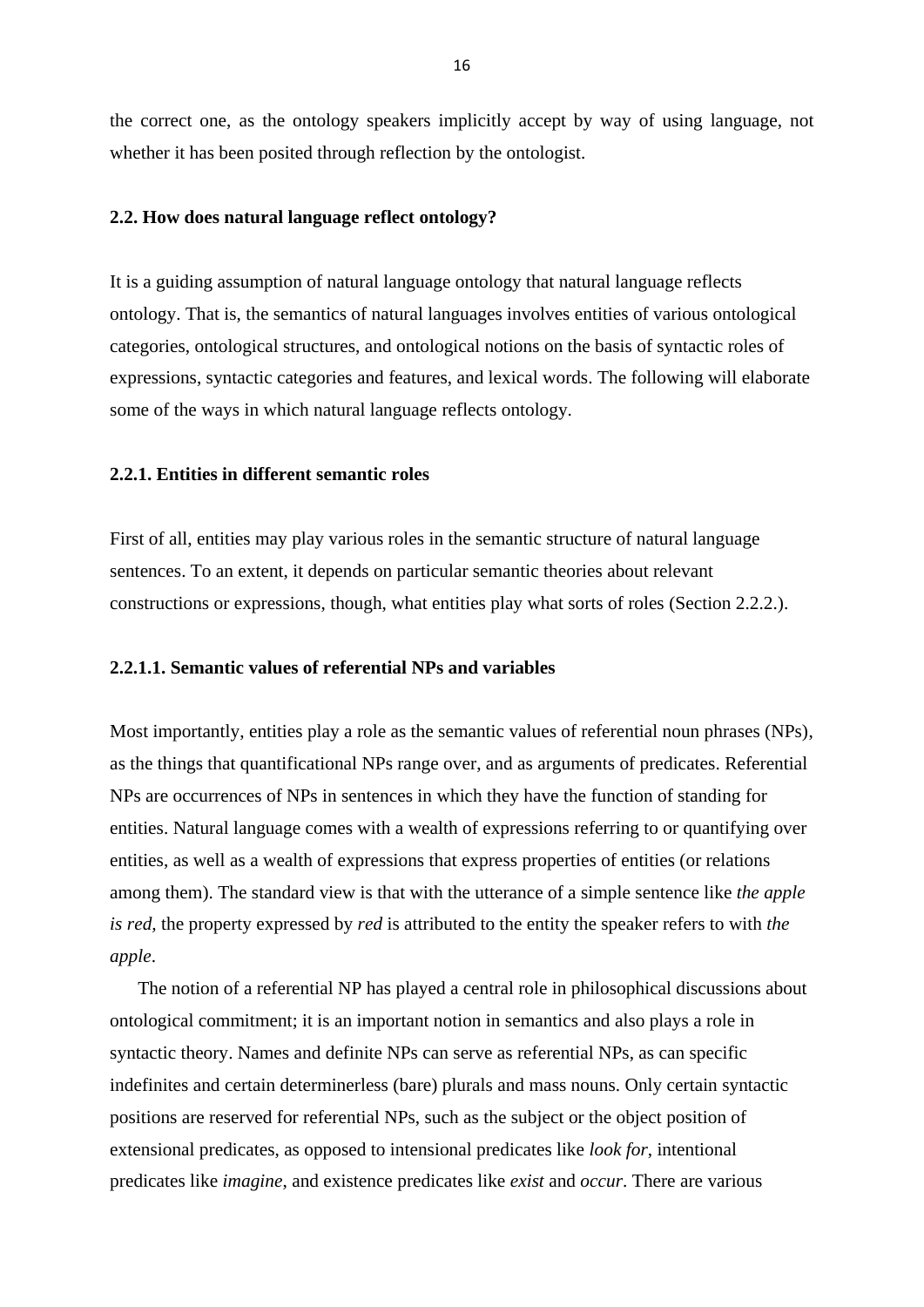syntactic and semantic criteria for referential NPs. For philosophers, since Frege, they include the ability of an NP to support anaphora, to be replaceable by quantificational NPs, and to serve as an argument of ordinary (i.e. extensional) predicates (Frege 1892, Hale 1987). For syntacticians, referential NPs also must satisfy certain syntactic conditions: they are generally taken to have the more complex structure of a determiner phrase (DP) rather than just that of what syntacticians take to be an NP, NPs being able to be used only predicatively (Abney 1987, Borer 2005).

 The notion of a referential NP (or *Eigenname* 'name' as it was called at the time) already plays a central role in Frege's (1892) philosophy of language, where it provides a syntactic criterion for being an entity. For Frege, an entity is what can be the semantic value of a referential NP, since standing for an entity is the role of a referential NP in the context of a sentence.

 Entities also play a role as semantic values of quantificational NPs, more precisely, the variables that serve to formalize them. Ontological commitment has been tied to the role of semantic values of variables by Quine (1948), who put forward the dictum 'to be is to be the value of a variable'. This was meant to apply not so much to natural language, though, but to regimentations of it in formal theories of science. Yet being the semantic value of a variable or being in the domain of a quantificational NP has become a well-established criterion for being an entity in the practice of natural language ontology.

 Some caution needs to be applied to both the Fregean and the Quinean criterion of objecthood. There are apparently referential NPs whose function is not that of standing for an actual entity, such as the subjects of negative existentials (*Santa Claus does not exist*) and the arguments of intentional verbs (*John is thinking about Santa Claus*). Furthermore, there are Meinongian views according to which reference and quantification are not actually existenceentailing but only lexical predicates are (Section 3.2., Priest 2005). Moreover, there are views according to which referential and quantificational NPs do not always range over entities, but may just have an inferential role (Hofweber 2016). Finally, not all quantificational NPs have the same semantic role, ranging over entities that will also act as arguments of the embedding predicate. Quantificational NPs of the sort *something, everything*, and *several things* in English, which can take the place of predicative complements as well as other nonreferential positions, have been argued to have a nominalizing function, introducing 'new' entities into the semantic structure of a sentence (Moltmann 2013, Chap. 3) or to be non-nominal quantifiers, ranging over the same higher-order entities as are the semantic values of the expressions they may replace (Rosefeld 2008).

17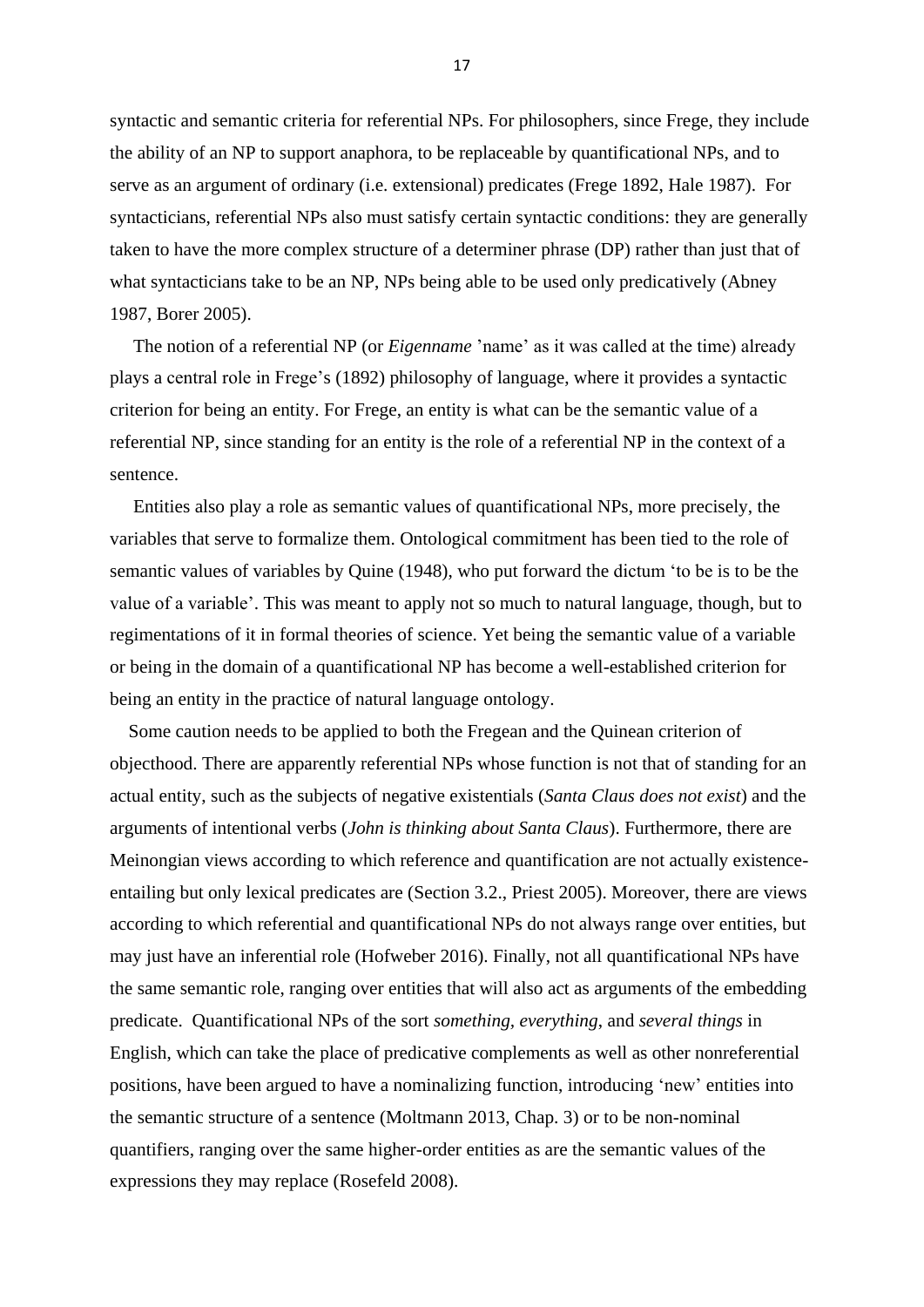The notion of a referential NP also plays a central role in the tradition of Montague Grammar, where referential NPs are taken to be of type *e*, the type of entities (Montague 1974). Montague himself, though, also proposed type-lifting referential NPs to the type of individual concepts (of type  $\langle \langle e, t \rangle, \langle \rangle$ ). This was meant to allow for semantic uniformity with respect to NPs that for Montague must stand for individual concepts, such as *the rising temperature*, *the golden mountain* and *the mathematician John claims to be* (but see Section 3.1.1.). The move, however, no longer maintains a straightforward notion of a referential NP and thus a criterion for entities being part of the ontology of natural language.

#### **2.2.1.2. Implicit arguments**

Another role entities may play in the semantic structure of sentences is that of implicit arguments, that is, arguments of predicates that are not also the semantic values of referential NPs. For example, on Davidson's (1967) influential analysis of adverbial modification, the sentence *John walked slowly* states that there is an event which, together with John, is an argument of *walk* and of which *slowly* (now treated as a predicate of events) is true  $(\exists e(walk(e, John) \& slowly(e))$ . The very same considerations that lead Davidson to posit events as implicit arguments apply to adjectives and motivate tropes as arguments of adjectives. *John is profoundly happy* will then state that there is a happiness trope that, together with John, is an argument of *happy* and of which *profoundly* is true  $(\exists t(happ)(t,$ John)  $\&$  profoundly(t)). Instead of tropes, degrees have been used widely as implicit arguments of adjectives (Kennedy 2007, Wellwood 2015). Other implicit arguments proposed in the literature are implicit location arguments for weather predicates (*it is raining*) (Perry 1986) and implicit taste parameters for predicates of personal taste (Stephenson 2007). Implicit arguments are posited when expressions appear to act as predicates targeting entities for which there are no overt NPs in the syntactic context.

 The semantic role of implicit arguments raises the question whether there is a difference in ontological status between entities that are implicit arguments and entities that are semantic values of referential NPs. Davidson's arguments for events are generally treated as stronger arguments for events being part of the ontology of natural language than the fact that there are event-referring NPs, which may have to do with the distinction between core and periphery of language (Section 4.1.). There are alternatives to Davidson's semantics of adverbials, though, which do not posit such implicit arguments (Kim 1976, Copley & Harley 2015).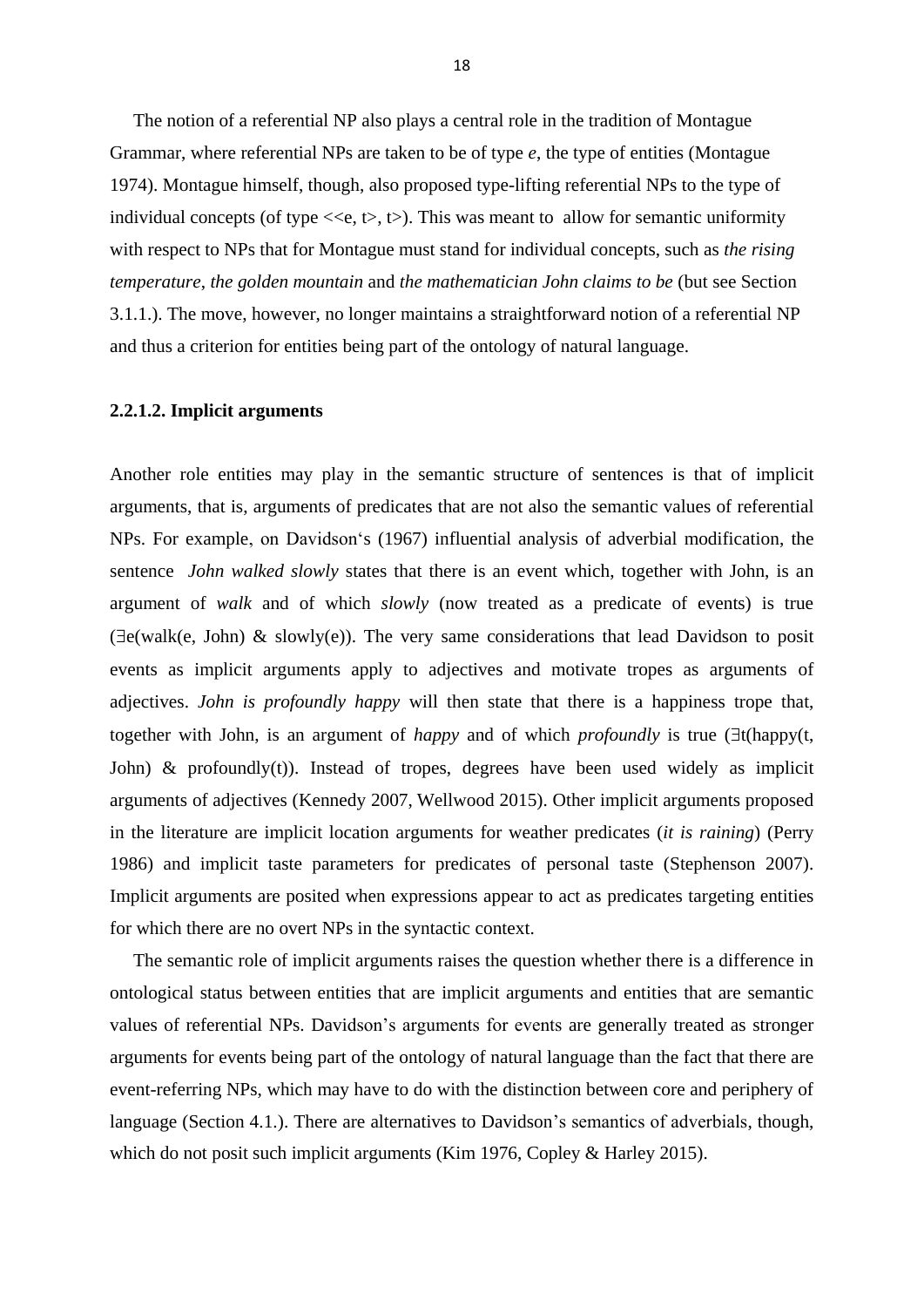## **2.2.1.3. Parameters of evaluation and truthmakers**

Another important role of entities in the semantic structure of natural language is that of a parameter of evaluation for the truth of sentences. The standard semantic view takes a sentence to be true or false not absolutely, but relative to a time and a (possible) world. This first of all gives justice to the intuition that sentences can be true or false in actual as well as counterfactual circumstances. Moreover, there are natural language expressions that have been considered operators shifting a parameter of evaluation. Tenses and temporal adverbials are standardly taken to act as operators shifting the time of evaluation and modals as operators shifting the world of evaluation. Also conditionals are generally treated as potentially shifting the world of evaluation for antecedent and consequent.

 There is generally taken to be a difference in ontological commitment between parameters of evaluation on the one hand and semantic values of referential terms and implicit arguments of predicates on the other. It is generally understood that parameters of evaluation do not involve an ontological commitment on the part of the language user, but are mere posits in the semantic theory, which means they have a status as entities only in the semantic metalanguage. Parameters of evaluation involve an ontological commitment on the part of the language users only if there are referential expression in the object language making reference to them, or so the general view appears to be. For example, there are referential expressions in English referring to times (*today, that day, that moment* etc), but not those referring to worlds, at least not from the core of language (Section 4.1.). Frege's criterion of objecthood of course does not apply to parameters of evaluation (and, in fact, it did not even apply to implicit arguments).

#### **2.2.1.4. Other semantic roles for situations**

Situations have been considered parameters of evaluation, but they play yet other semantic roles within particular approaches to natural language semantics [SEP Situation Semantics]. Thus, in Austin's (1950) theory of sentence meaning, a speaker, when uttering a sentence, refers to a situation that provides semantic values for context-dependent expressions. Does this mean an ontological commitment to situations? The answer to that question bears on another criterion for ontological commitment, that of an entity being part of the intended meaning of a sentence. Certainly, an ontological commitment to situations is in place if situations must form part of the intention of speakers when correctly using a sentence, as is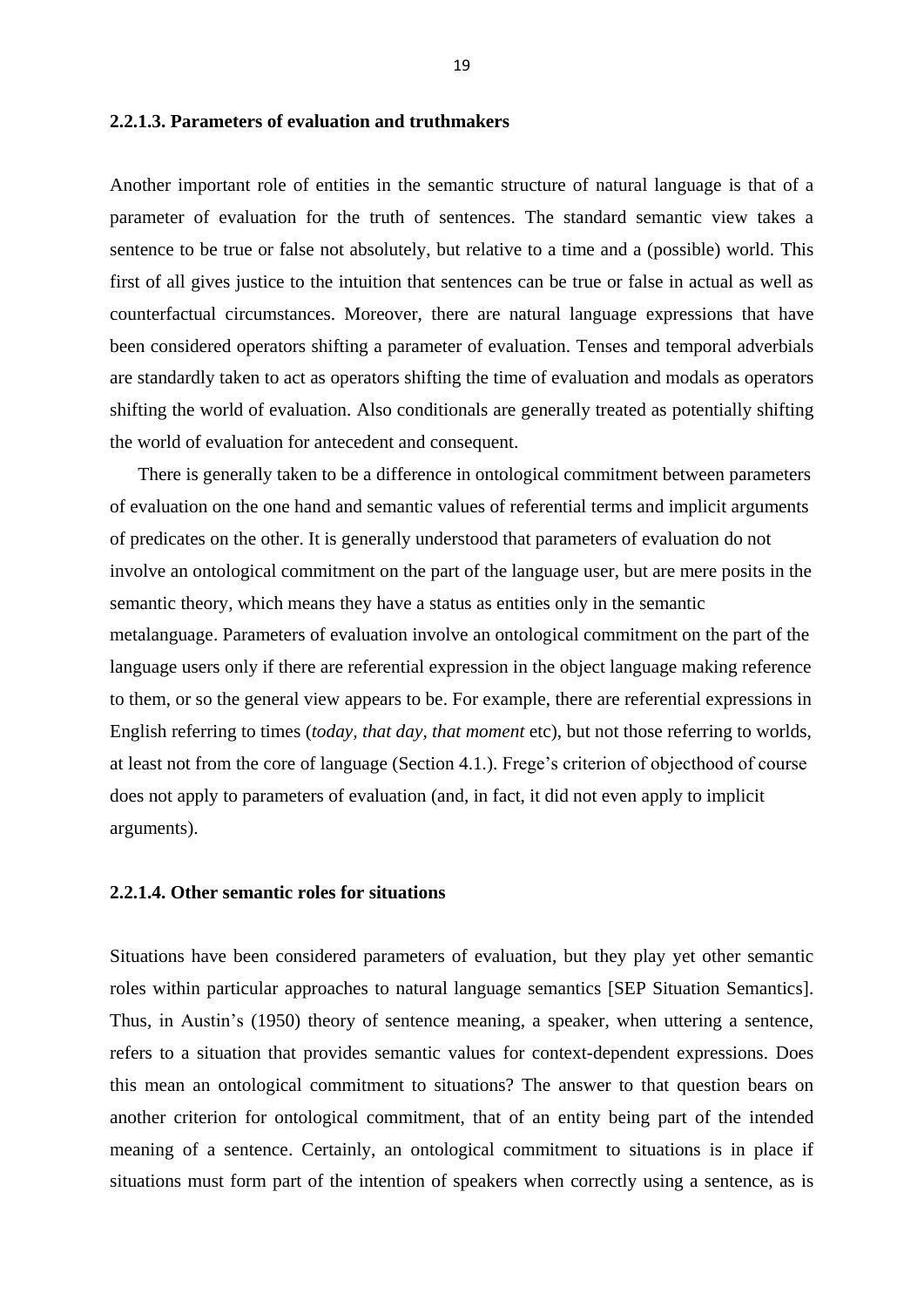the case on that theory. This is also the case for various roles of situations in semantic analyses of definite and quantificational NPs, as well as E-type pronouns (Elbourne 2005). By contrast, situations play a role strictly outside the (intended) meaning of a sentence in Recanati's (2010) theory of pragmatic enrichment.

 In the more recent development of truthmaker semantics (Fine 2017b), situations play somewhat similar roles to worlds in their role as parameters of evaluation, though truthmakers are based on a more restricted relation of exact truthmaking between situations and sentences. Situations in their role as truthmakers, it has been argued, also act as semantic values of referential and quantificational NPs, namely NPs with *case* as head noun (Moltmann 2021a), which would amount to an explicit ontological commitment, in both the Fregean and the Quinean sense.

# **2.2.2. The connection between ontology and compositionality**

The ontology of natural language is intimately linked to compositionality, the chief tenet of natural language semantics. Which entities play a role in the semantic structure of natural language depends very much on what the semantic contribution of occurrences of expressions to the composition of the meaning of the sentence is taken to be. Different compositional semantic analyses of the language may thus go along with different ontologies. This means that the choice of an ontology may depend on the choice of a compositional semantic theory, which in turn may depend on the choice of a syntactic theory. Generally, the contribution of referential NPs is taken to be that of standing for entities and the role of predicates that of expressing properties that are applied to entities. There is a formal alternative, though, on which referential NPs denote higher-level functions (individual concepts) that apply to predicate denotations (Section 2.2.1.1.). What is most important is that for the purpose of compositionality the contributions of referential NPs and of predicates are the same in different types of sentences. Sometimes, different syntactic analyses may have significant consequences for ontological issues, such as the analysis of *the number of planets is eight* as an identity statement about numbers (Frege) as opposed to an analysis of the sentence as a so-called specificational sentence, conveying a question-answer relation (Section 1.6.).

 There is also a view according to which the semantic role of expressions reflects ontology. Specifically this view has been held by Frege, for whom predicates stand for concepts, that is,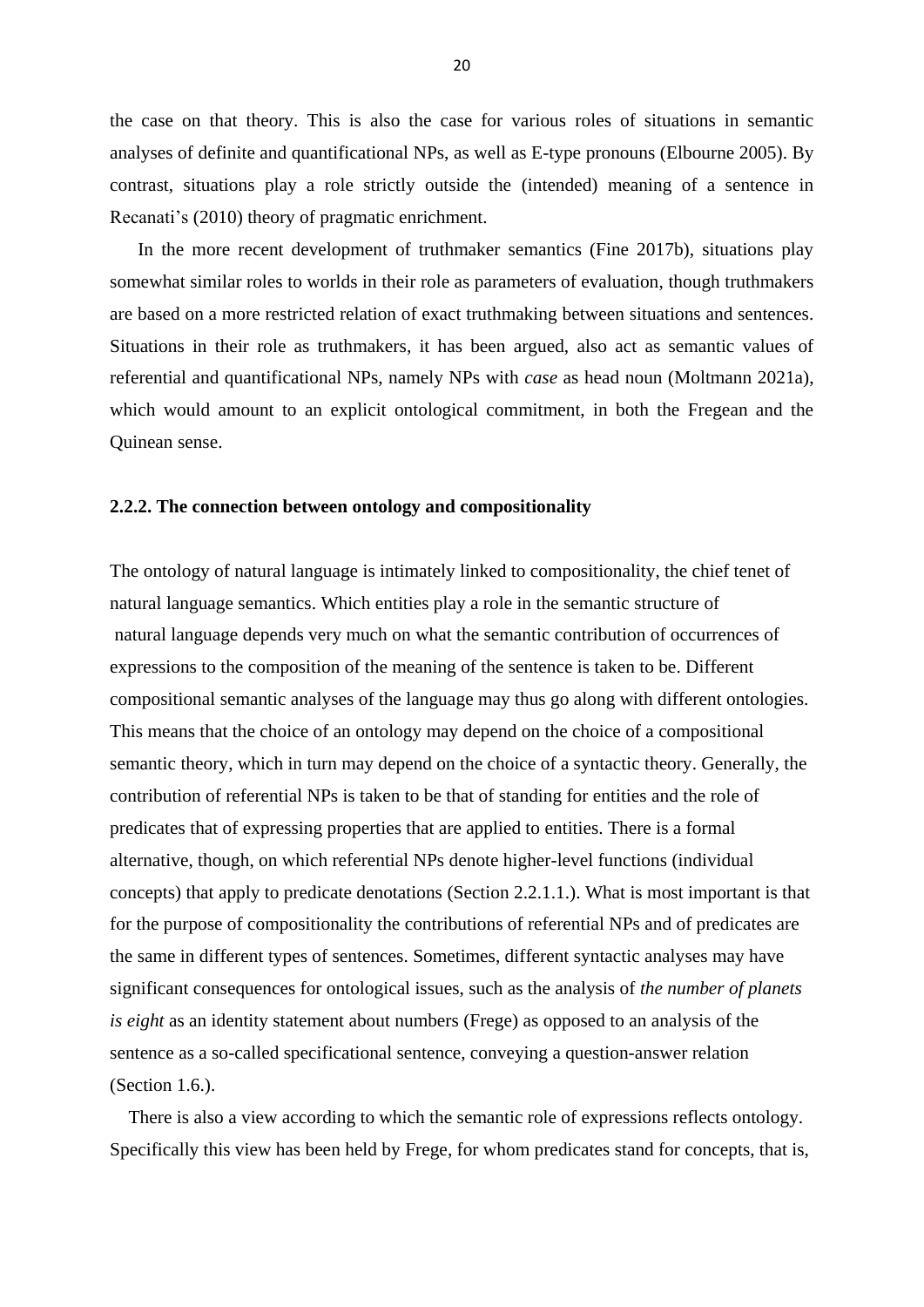unsaturated entities that need to apply to an object to yield a truth value. (SEP Frege, see also Liebesman 2015, who takes a critical stance).

#### **2.2.3. Ontological categories and syntactic categories, positions, and structures**

Natural language may manifest ontology also in its syntactic categories, which often appear to reflect ontological categories. Thus, verbs are generally taken to reflect the category of events (Szabo 2015), and adjectives the category of tropes or particularized properties (Williams 1953, Strawson 1959). Syntactic categories do not strictly correlate with ontological categories, though. *Be in a hurry*, *be hurried* and *hurry* all are predicates seemingly standing for the same property, but based on the lexical content of a noun, an adjective, and a verb, respectively. Another, mere tendency of a correlation is that of the syntactic mass-count distinction with the distinction between stuff and individuals (Section 3.6.).

 There is no agreement, at this point, as to the ontological content of syntactic category distinctions. This is a difficult issue also because there is a lot of crosslinguistic variation as to what syntactic categories natural languages display (Gil 1999). Moreover, there are theoretical developments in syntax that put familiar syntactic category distinctions into question and require at least a recasting of the issue. For example, in distributive morphology (Halle/Marantz 1993, Borer 2005), lexical elements (roots) are not associated with syntactic categories in the lexicon. Only when they are inserted in a syntactic structure will they be associated with syntactic categories, which means that they cannot owe any ontologically relevant lexical content to a syntactic category. Another example is the theory of radical lexical decomposition (Hale/Kayser 2002), according to which a range of full verbs are derived from combinations of a light verb and a noun e.g. *walk* from *take a walk* (*take* being the light verb and *walk* the noun). This view gives up a close connection between events and the category of verbs, but posits a much greater range of nouns instead that underlie full verbs.

 Ontological categories in natural language may be reflected in other ways in syntax than in syntactic categories, for example in syntactic positions. On the recent cartographic theory of syntax (Cinque/Rizzi 2010), syntactic positions in a sentence or an NP are associated with a semantic content, which often amounts to an ontological category, for example different positions for adjectival modifiers in an NP are distinguished for modifiers of number, size, shape and color.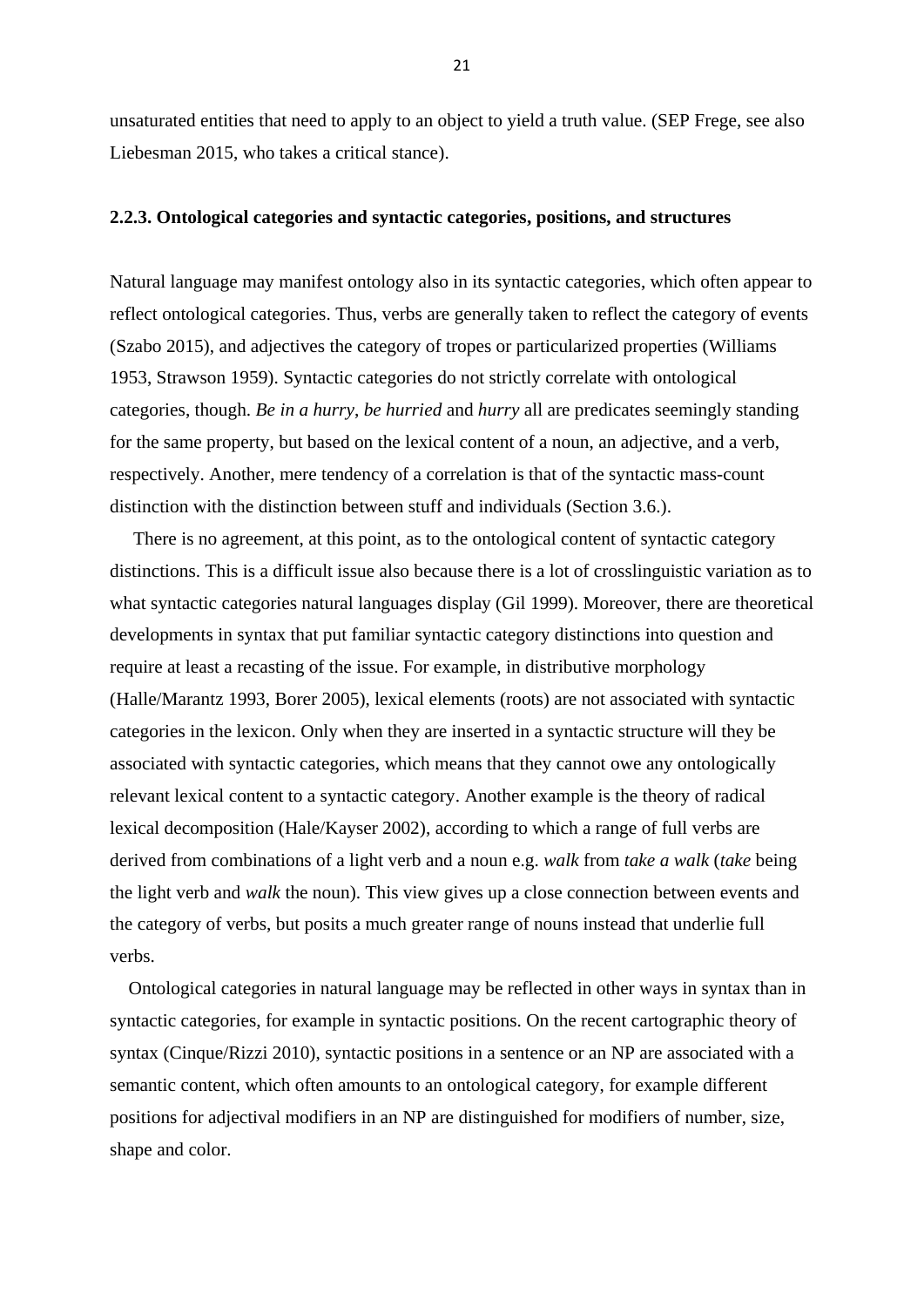Another correlation of syntactic structure with ontology may concern the different types of situations that serve as truthmakers for different types of modal auxiliaries (Ramchand 2019).

#### **2.2.4. Metaphysically relevant specific expressions and constructions**

Besides syntactic categories, natural language displays particular types of expressions and constructions that appear to express metaphysical notions. Examples are of course the copula *be*, which conveys identity, predication, existence and perhaps other related notions, modals that convey metaphysical modality (*may, must, essential, the nature of*), existence predicates that convey existence or ways of being (*exist, occur, obtain*) (Section 1.2.), ontological dependence (which may be conveyed by *have* or the possessor construction), part-wholerelated expressions (Vieu 2006), expressions of causation (*make, cause*) (Swanson 2012), and truth (Hinzen/Wiltschko 2018, Moltmann 2021b). In addition, there are various nominal constructions that serve to denote entities of particular categories, perhaps introduced in particular construction-specific ways (Section 3.1.)

 With metaphysically relevant expressions, there is a general issue whether they may be used as technical terms pertaining to a particular philosophical view, in which case the expressions may be regarded as part of the periphery of language, not displaying an ontological notion that is part of the ontology of natural language (Section 4.1.). Nouns such as *existence, property, being, event,* and *number* may be candidates since they can be used with particular philosophical notions in mind, unlike the verb *exist* (Section 1.3.) and copula and modal verbs, which do not permit non-ordinary, 'philosophical' uses.

# **2.2.5. Chomskyan skepticism about reference to objects in the semantics of natural language**

As mentioned in Section 1.3., the view that referential NPs stand for objects is not uncontroversial. It has been the target of critique particularly by Chomsky (1986, 1995, 2013), who put forward various challenges to the traditional notion of reference as a relation to 'real' objects in a mind-independent reality. These are for the most part cases of inconsistent property ascriptions that objects on standard views would not be able to bear. For example, what we refer to as a 'door' could be painted, replaced, and walked through, properties that could not be attributed jointly to material objects as standardly understood. Another example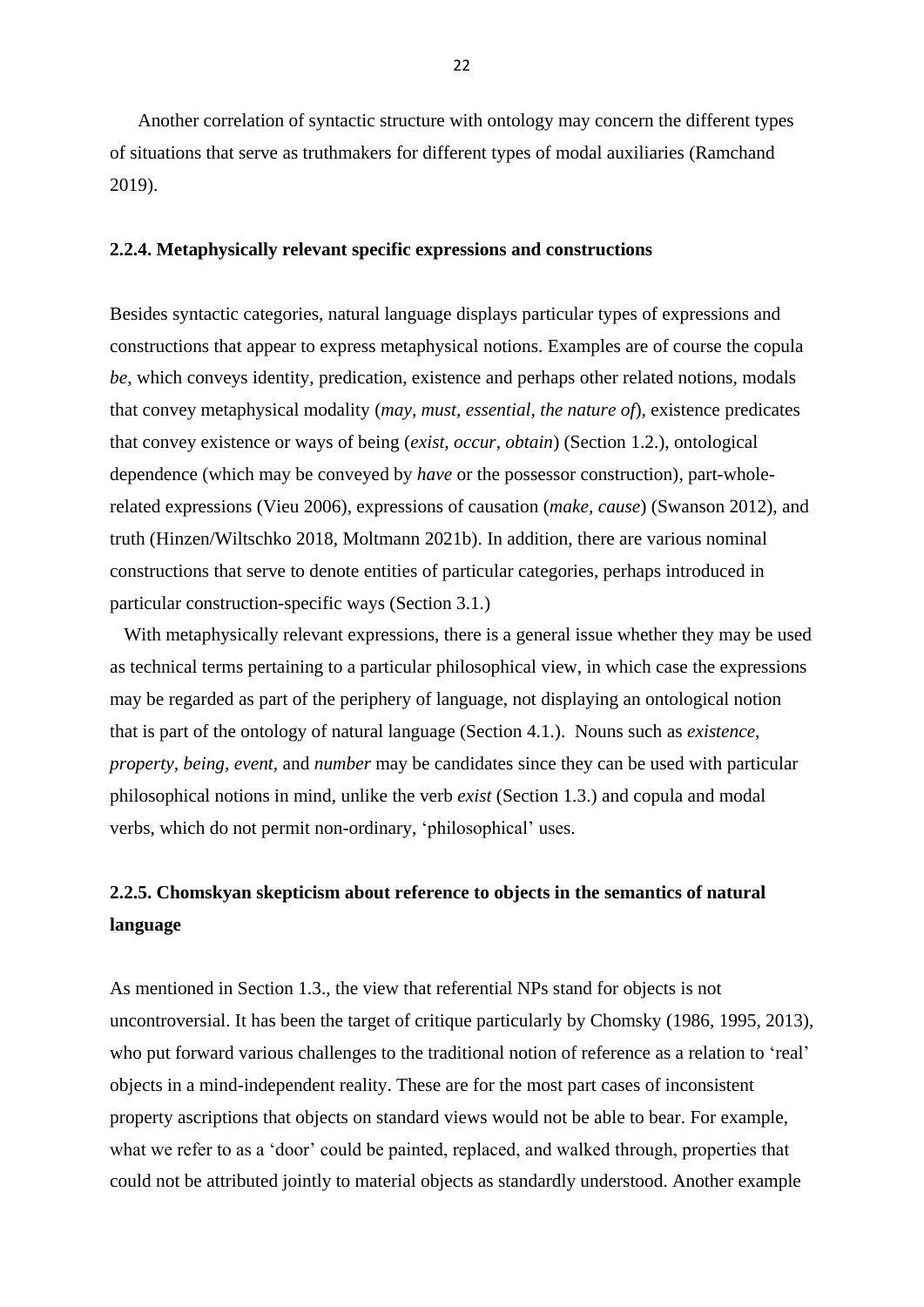Chomsky gives is a home, which unlike a house may have peculiar combinations of properties: one can own or sell a home, but not, for example paint a home. Other examples are cites, which can be destroyed and rebuilt at a different location, artifacts, which can undergo complete replacement of their parts, and persons with their relative independence of the bodies. Even terms like *water*, Chomsky (1995) argues, do not stand for an external substance, but are individuated in part by their roles in people's lives. For example, water can be polluted but not  $H_2O$ . Moreover, Sprite has the same percentage of  $H_2O$  as tab water, but one would not call it water, water being individuated by function, not just chemical composition.

 Against the background of traditional assumptions of how reality and the individuation of objects is to be conceived (Section 1.3.), Chomsky's conclusion is that natural language does not involve the reference relation, as a relation to 'real' objects. The semantics of referential noun phrases rather involves lexical/conceptual structures deployed by speakers in particular contexts to refer to particular aspects of reality. Instead of a semantics with the (traditional) notion of external reference as its central notion, referential terms should have an internalist semantics, involving another level of syntactic representation, that of lexicalconceptual structure. This view will then require a different conception of compositionality than the standard one. Rather than being based on objects and properties, compositional semantics will have to do with concepts only or concepts together with mental instructions (Pietroski 2018).

 Chomsky's position, which denies that speakers using referential NPs refer to objects (on a particular standard understanding), appears to imply a rejection of natural language ontology as such. There are different kinds of ontological responses to the various Chomskyean challenges. First, one may adopt a different conception of reality. Reality need not be conceived as a mind-independent realm of material objects, subject to particular constraints on their spatio-temporal location. Instead it may be taken to consist in a plenitude of entities, including entities that are individuated by function and purposes. Second one may adopt nonstandard notions of an object that allow for apparently contradictory property attributions, such as 'complex objects' that obtain properties from distinct entities of which they are composed (Arapinis & Vieu 2015) or 'variable embodiments' that inherit properties from different manifestations (Fine 1999). A third type of response is to revise standard views of predication by having predicates apply to underspecified conceptual units ('dot objects'), which are then mapped them onto real objects (Pustejovsky 1995) or to have predication be

23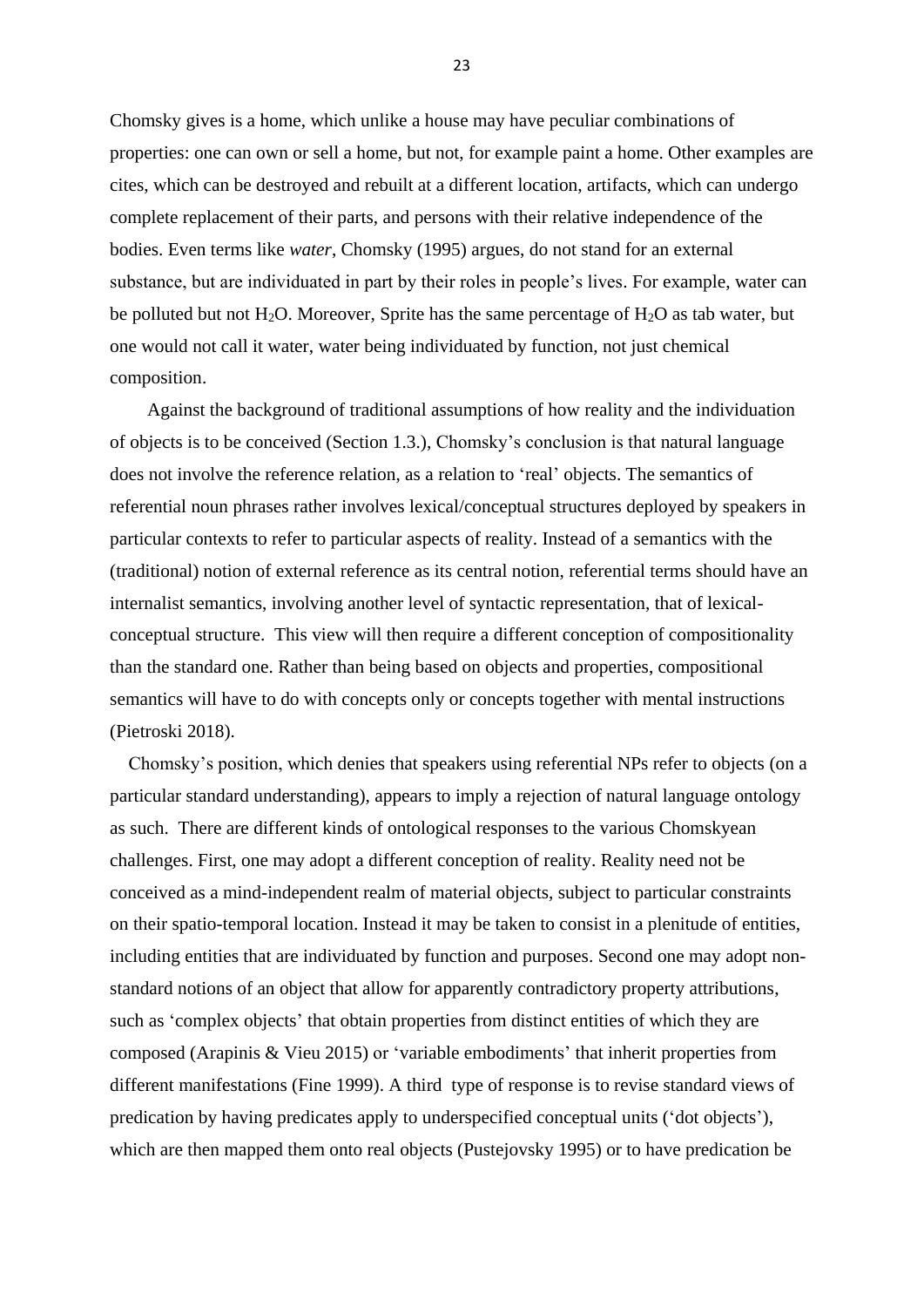based on particular ways of property inheritance from parts or constituting matter (Liebesman/Magidor 2017).

#### **3. Distinctive features of the ontology of natural language**

#### **3.1. Complex NPs and constructional ontology**

The pursuit of natural language ontology appears to go along with a view of ontological pluralism according to which there is not a single ontology, but several ontologies associated with different cognitive or representational functions, in addition to the ontology of what there ultimately is. The following sections will discuss cases that appear to show a discrepancy between the ontology of natural language and the reflective ontology of ordinary speakers, that is, the ontology speakers naively accept when thinking about what there is, an ontology that includes the ontology of ordinary objects. They are just some of examples of the wealth of 'derivative' or 'minor' entities that referential NPs may stand for and that are likely to be rejected by speakers of the language when thinking about there is. Referential NPs standing for such controversial entities satisfy the very same criteria of referentiality as NPs standing for less controversial entities, by accepting the same sorts of predicates as ordinary referential NPs, supporting anaphoric pronouns, and being replaceable by quantifiers.

#### **3.1.1. Reference to unrestricted sums and kinds**

The first case involves definite plurals and mass nouns as well as conjunctions of definite NPs. The dominant view in natural language semantics is that the semantics of such NPs involves an ontology of unrestricted sums of individuals (in the case of plurals) and of quantities (in the case of mass NPs). That is, *the things in my garden* stands for the sum of the things in my garden, the definite mass NP *the sand in the Sahara* stands for the sum of the sand quantities in the Sahara, and *the Eiffel Tower and the Dalai Lama* stands for the sum of the Eiffel Tower and the Dalai Lama (Link 1983, Champollion & Krifka 2017, Ojeda 1993). Motivations for that view are that definite plurals and mass NPs exhibit standard criteria of referentiality and share predicates with singular NPs with the same readings. Thus, *heavy* displays readings applying to the entire referent of the definite NPs below:

(3) a. The stone is heavy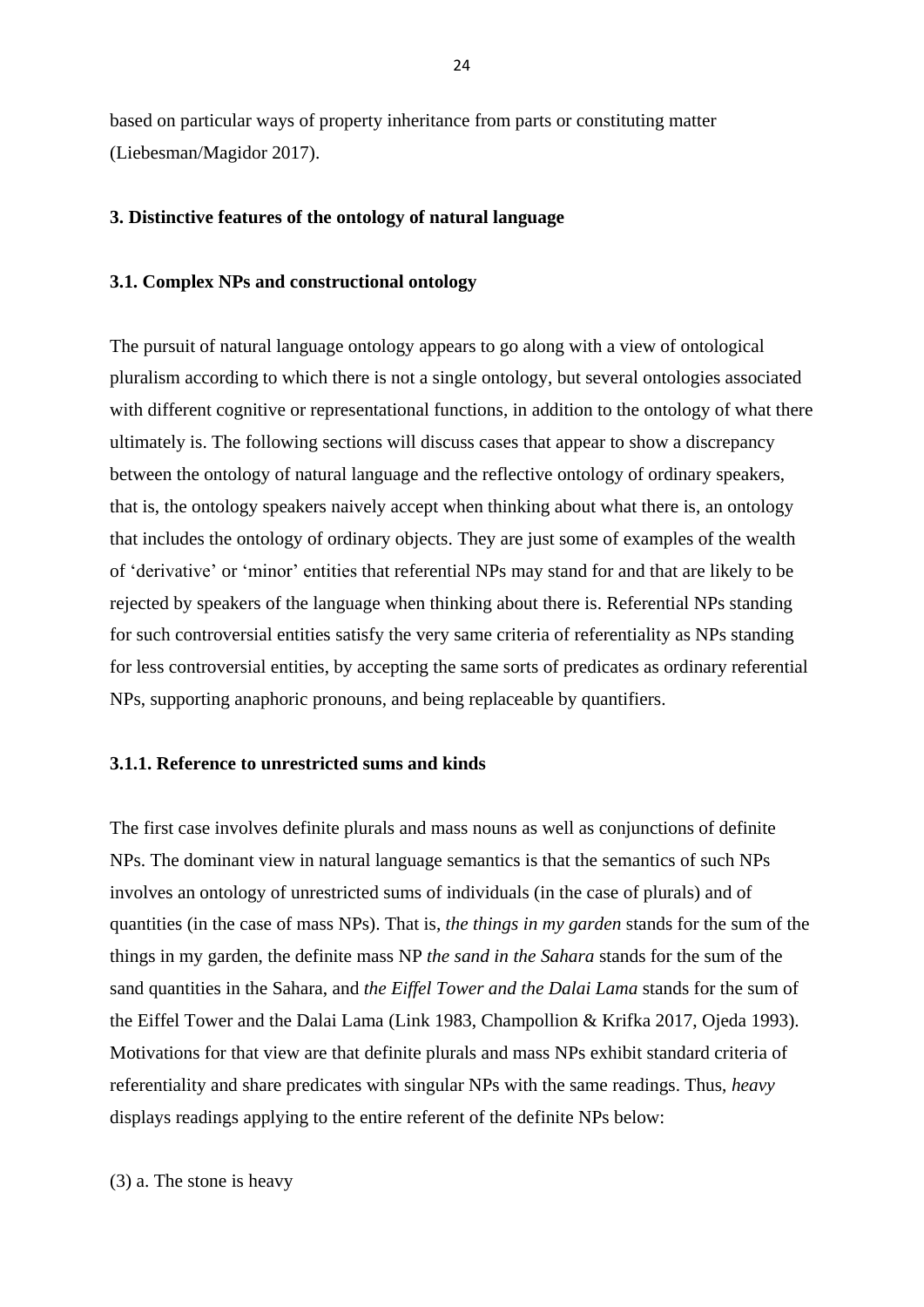- b. The stones are heavy.
- c. The sand is heavy.

A sum of individuals is generally understood on the basis of a part relation specific to plurals and distinct from the part relation applying to individuals (Link 1983, Ojeda 1993).

 If definite plural and mass NPs and conjunctions of definite NPs stand for sums, they do not impose any restrictions on sum formation, which means that the ontology of natural language displays mereological universalism [SEP Mereology]. Mereological universalism is generally not taken to obtain for the ontology of ordinary objects, where sum formation appears subject to conditions of integrity (such as having a form or boundary) that the potential sum must fulfill (Simons 1987) or by teleological conditions of purpose (Schaffer/Rose 2017) (Section 1.5.). Such restrictions need not obtain for sum formation in the ontology of the real, where mereological universalism is a plausible view.

 A similar issue arises with the denotation of bare (determinerless) plurals and mass nouns such as *dinosaurs* or *water.* Bare plurals and mass nouns in English are generally taken to be able to act as terms referring to kinds (Carlson 1977):

- (4) a. Pigeons are widespread
	- b. Water is transparent

Predicates of kinds include those conveying properties of the kind as a whole, as in (4a), and those conveying properties characteristic of the instances of the kind, as in (4b). The kindreferential status of the bare nouns in (4a, b) is supported by the usual criteria for referentiality. *Pigeons* will thus stand for a kind whose instances are particular pigeons, and *water* will stand for a kind (substance) whose instances are particular water quantities.

 The semantics of bare plurals and mass nouns involves a particular notion of kind: kind formation for the purpose of the semantics of bare plural and mass nouns is unrestricted. Bare plurals like *typographical mistakes*, *old pink buttons* or *cheap red wine* are semantically entirely on a par with *pigeons*, displaying the same semantic characteristic readings of predicates. Those would hardly be considered kinds in folk metaphysics or the ontology of the real, where not just any instantiated (non-natural) property corresponds to a kind.

 Such a divergence also holds for qualities. In the tradition of Aristotle's Categories [SEP Aristotle], bare adjective nominalizations such as *wisdom* in (5) can be regarded terms for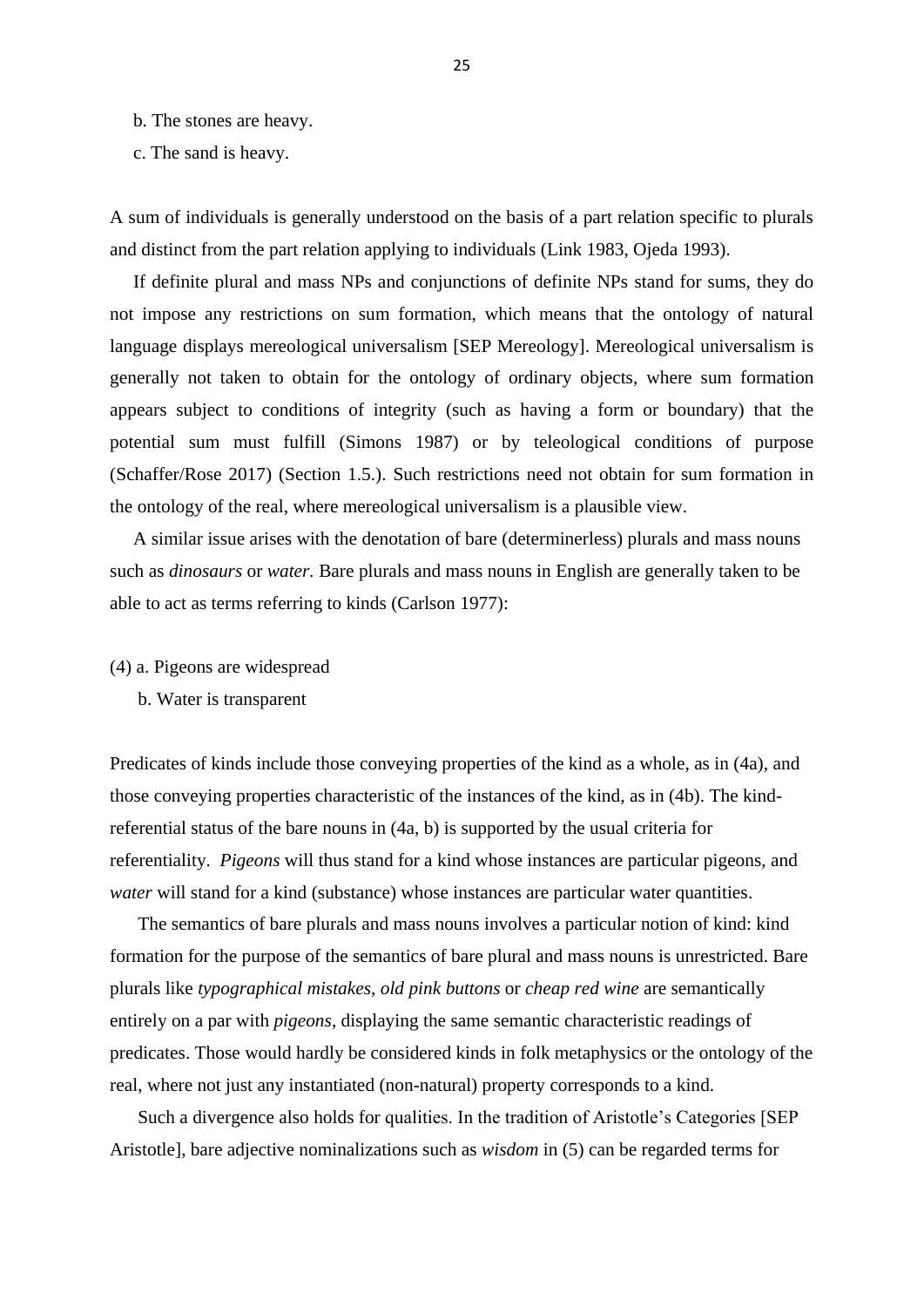qualities, universals whose instances have been taken to be tropes (modes or Aristotelian accidents) (Lowe 2006):

(5) Wisdom is better than cleverness.

As a universal, 'wisdom' will have as its instances tropes such as Socrates' wisdom or the wisdom of that remark. With bare plurals and adjective nominalizations, English appears to reflect the Aristotelian four-category ontology of individuals (primary substances) - kinds of individuals (secondary substances), tropes (accidents/modes) – kinds of tropes (qualities). Like Aristotelian secondary substances, the kinds that bare plurals stand for generally inherit their properties from their instances (*Pigeons can fly*) and exist only if instantiated (*Pigeons exists* implies the existence of an individual pigeon). However, qualities as denotations of bare adjectives are unrestricted. *Irregularity, dirtiness,* and *underserved wealth* will likewise stand for qualities, but not in any sense of naturalness that would put them on a par with natural kinds.

 The view that definite plurals and mass NPs and bare plurals and mass nouns stand for unrestricted sums or kinds is not uncontroversial. An alternative view that has been pursued for definite plurals is that of plural reference, the view according to which the definite plural *the stones* refers to each stone at once, rather than referring to a single plurality (Yi 2005, 2006, McKay 2006, Oliver/Smiley 2013) [see SEP Plural Quantification]. There are various motivations for plural reference. One of them is the intuition that a sentence such as (1b) is about the stones, not a distinct object that is the sum of stones. Another motivation is the applicability of *many* and numerals like *ten* to plurals (*the stones are many / ten*), but not sums (?? *the group / sum of the stones is many / ten*). Plural reference is also motivated by the way the predicates *are some of* and *is one of* are understood. If *Genie* is the name for the sum of Russell and Whitehad, only (6a) will be true, not (6b) (Yi 2005, p. 472):

(6) a. Genie is one of Frege and Genie.

b. Genie is one of Frege and Russell and Whitehead.

Similarly, quantities as denotations of definite mass NPs (*the sand*) appear to behave neither as one nor as many and may ultimately require a different account (Laycock 2006, McKay 2016).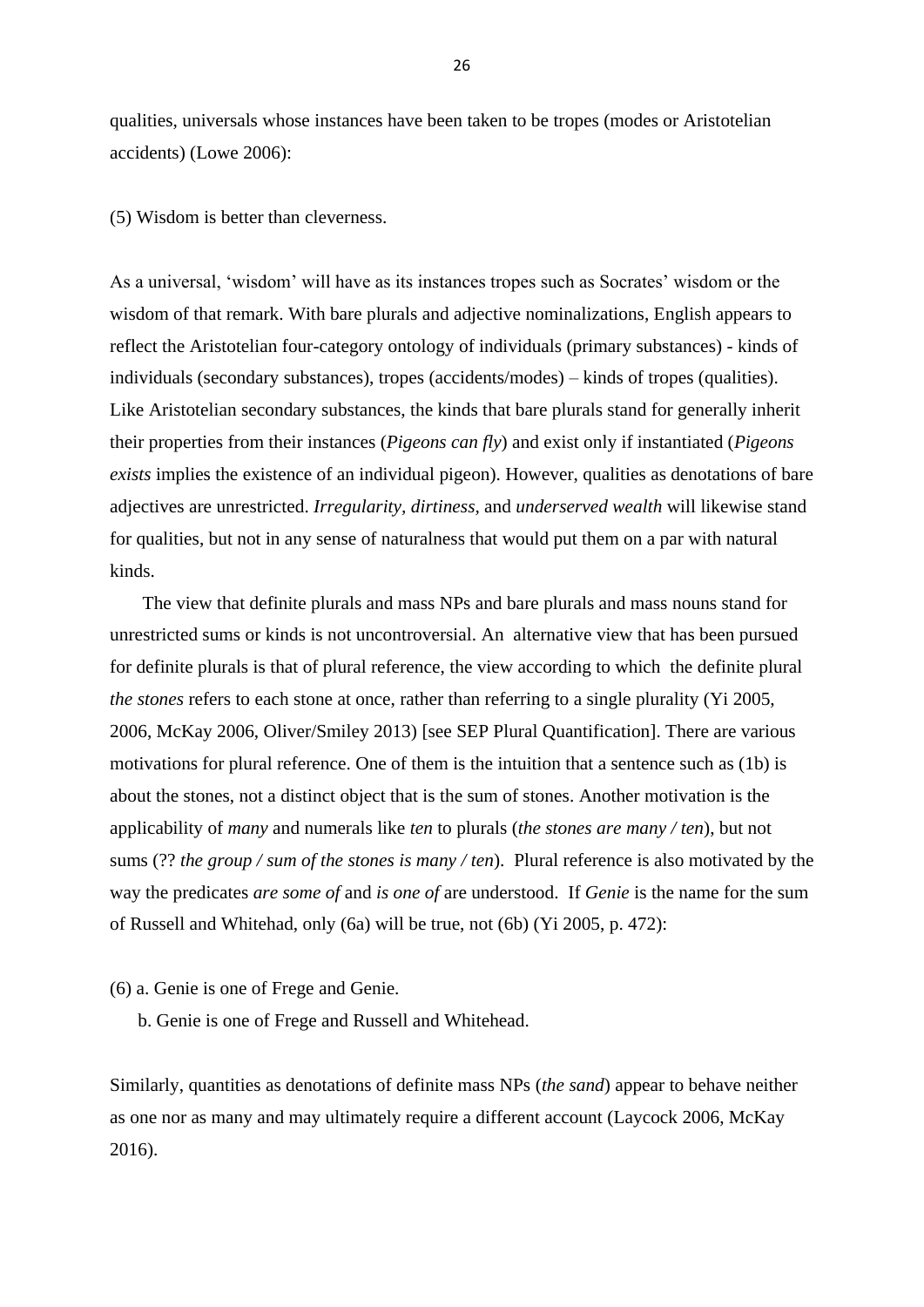Similar considerations shed doubt on bare plural and mass nouns referring to kinds as single entities. For example, just as (7a), unlike (7b), cannot express the existence of a sum as an entity distinct from the individuals, (8a) cannot possibly be used to make a claim about the existence of an entity that is a possibly uninstantiated kind or property (Strawson (1959, Woltersdorff 1970, Chap. 7), as opposed to (8b), which can be used that way:

(7) a. The books exist.

b. The sum of the books exists.

(8) a. Wisdom exists.

b. The property of being wise exists.

There are two alternatives one might pursue for kind terms of the sort of bare plurals and mass nouns: first, positing entities that fail to have properties themselves but have properties strictly on the basis of inheritance from their instances; second, extend plural reference to bare plurals and mass nouns, by taking them to plurally refer to all the possible instances (Moltmann 2013, Chap. 2).

#### **3.1.2 Intensional definite NPs**

NPs such as *the increasing air in the balloon, the rising temperature*, *the people that can fit into the car*, or *the book John needs to write*) appear to behave like referential NPs and have been analysed as standing for particular sorts of entities, variable embodiments or variable objects (Fine 1999, Moltmann 2013, Chap. 4), entities that are hardly part of the ontology speakers in general accept when thinking about what there is. There are alternatives to the ontological analysis, though, such as that of Montague (Thomason 1974), who took *the temperature* to stand for a functional concept, and of Grosu & Krifka (2007), who took the related NP *the gifted mathematician you claim to be* to stand for an individual concept.

#### **3.1.3. Introduction of entities by abstraction**

An important way of introducing abstract objects that has been discussed in the philosophical literature is that of abstraction from concepts (Frege 1884, Wright 1983, Hale 1987). A related view is that of pleonastic entities introduced by 'something-from-nothing transformations' on the basis of nonreferential expressions (Schiffer 1996). Are these strategies part of the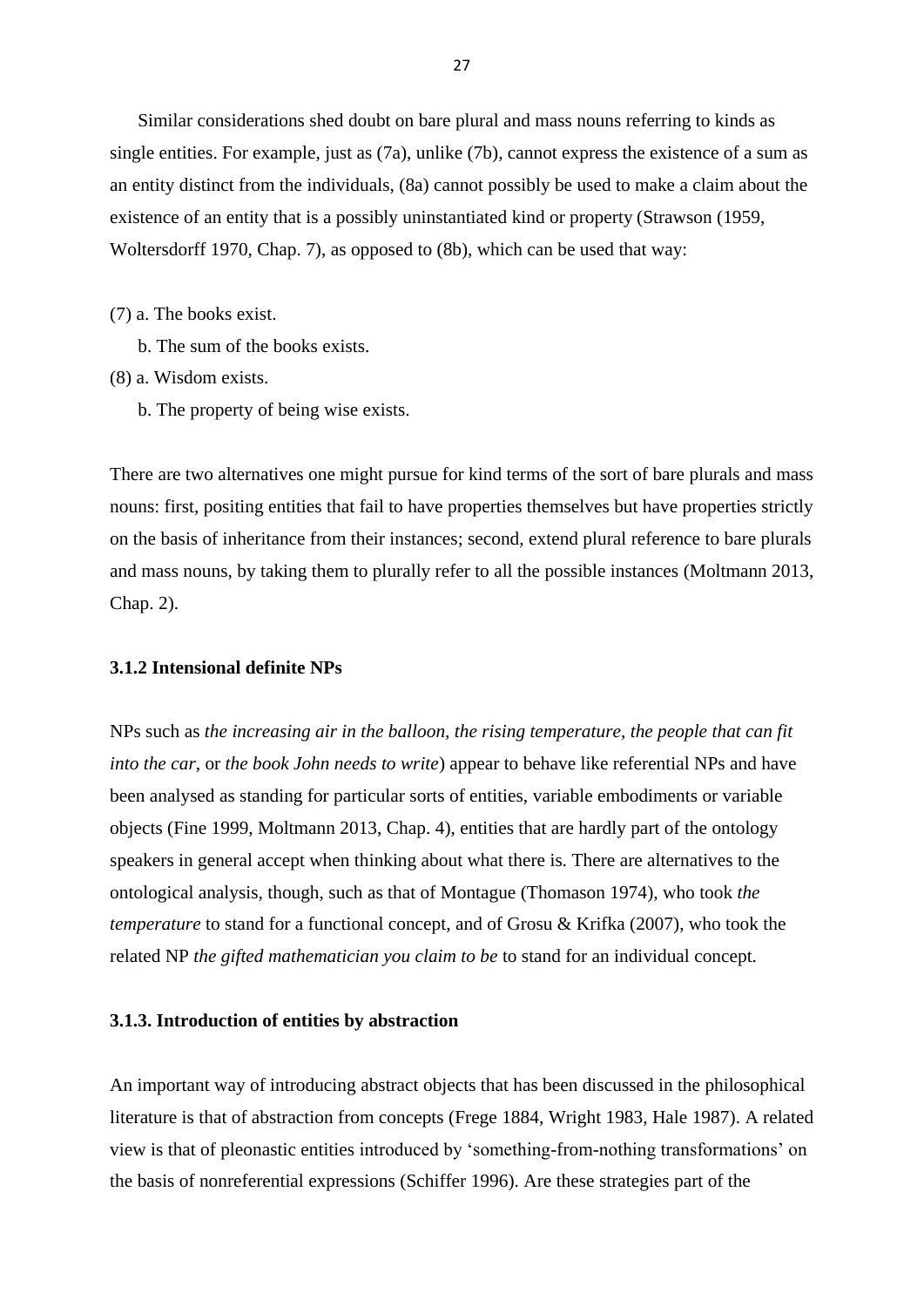(constructional) ontology of natural language? On the Fregean view, abstraction is part of the semantics of functional number terms like *the number of planets*, which, on that view, introduce a number on the basis of a concept (the concept planet) and the relation of equinumerosity. The pleonastic account was originally applied to *that-*clauses and nominals like *the property of being wise* (Schiffer 1996). The method of introducing objects on the basis of nonreferential expressions has been argued to be associated with the compositional semantics of close appositions of the sort *the number eight* and *the truth value true*, as well as other 'reifying terms' of the sort *the property of being wise* and *the fact that* S (Moltmann 2013, chap. 6). The use of the abstraction strategy may serve the purpose of enlarging the domain of the ontology of natural language by choice, if reifying terms are part of the 'periphery', not the 'core' of language (Section 4.1.). The introduction of entities by abstraction, though, also appears to underlie the Kimean notion of events, as opposed to the Davidsonian one of events as primitives (Kim 1976, Davidson 1967, Maienborn 2017).

#### **3.2. Intentional or nonexistent objects**

The view that there are nonexistent or intentional objects, Meinongianism, is a highly controversial philosophical view (van Inwagen 2001, SEP Existence, SEP Nonexistent Objects SEP Fictional Entities). But it is a view that is often motivated or defended by appeal to natural language (Fine 1982a, Inwagen 1977, Kripke 2013, McGinn 2000, Parsons 1980, Priest 2005, Salmon 1987, 1998, Thomasson 1999), namely sentences with existence predicates or intentional verbs such as *look for* or *think about*:

- (9) a. Pegasus does not exist.
	- b. John thought about / was looking for Pegasus.

The Meinongian takes *Pegasus* in (9a) and (9b) to stand for a nonexistent object. An alternative takes it to be an exceptional, empty occurrence of a name (Sainsbury 2005). Linguistic support for the Meinongian view comes from the fact that *Pegasus* in (8a) and (8b) fulfills standard criteria for referential terms such as supporting anaphora and allowing for replacement by quantifiers (*something*) as well as from the compositional semantics of constructions with relative clauses as below (Moltmann 2016a):

(10) a. The building John thought about does not exist.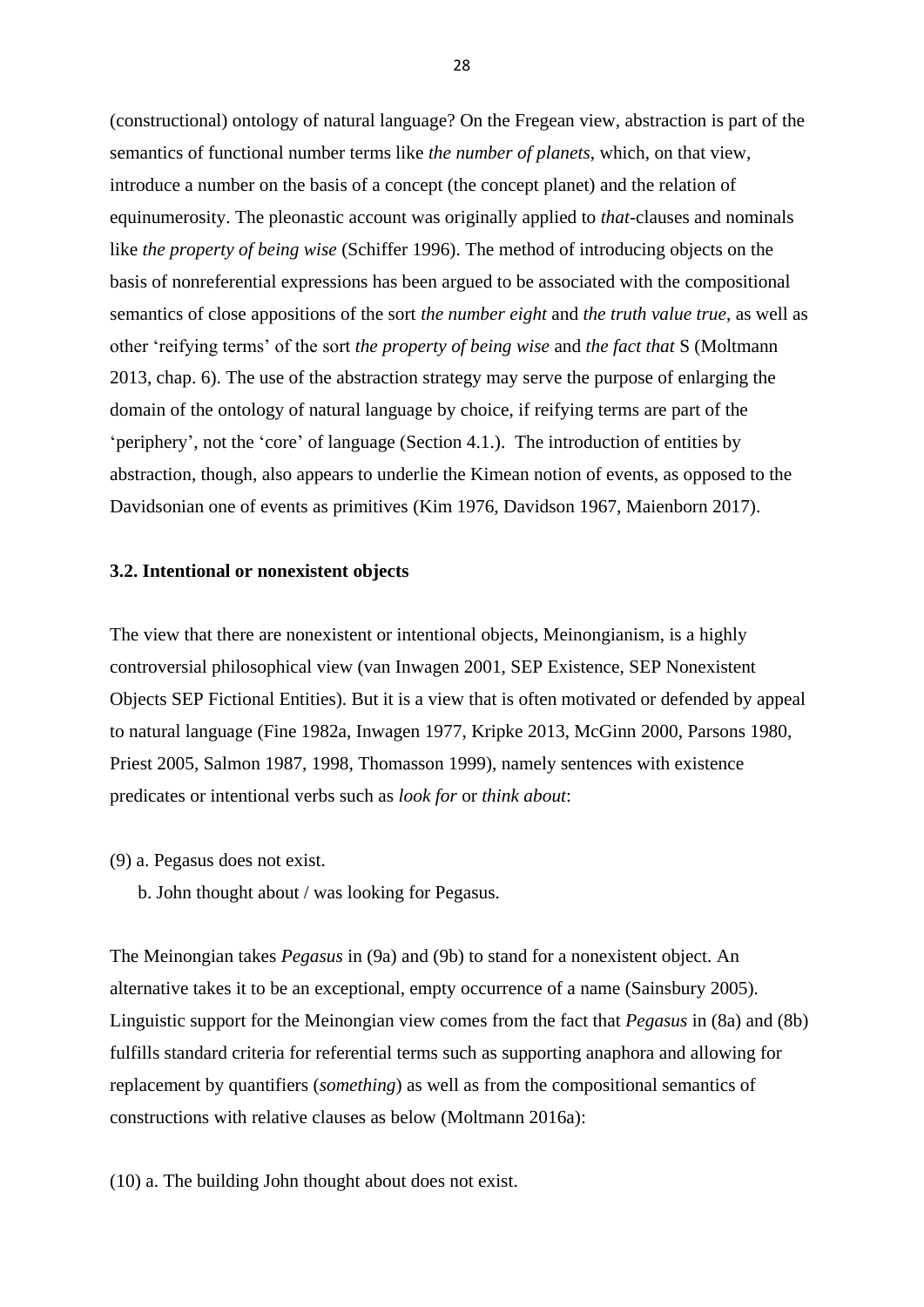b. John thought about a building that does not exist.

A compositional semantics of the relative clause constructions in (10a, b) can hardly be achieved without positing intentional objects as arguments of both *think about* and *exist*. The task for natural language ontology then is to develop a theory of intentional objects that is both coherent and does justice to their restricted occurrences in the semantic structure of sentences.

 If descriptive metaphysics is conceived as the 'metaphysics of appearances', this might suggest that non-existent objects would have to be posited as semantic values of referential NPs even with extensional predicates. Referential NPs should reflect entities of a certain sort whether or not they exist. However, non-intentional predicates are existence-entailing (Priest 2005), which means that in extensional contexts only actual entities as semantic values of referential NPs contribute to truth conditions. Thus, *the building is tall* is true only if the building being referred to is an actual building that is tall. In extensional contexts, referential NPs that turn out not to refer to actual entities better fail to have a semantic value rather than standing for nonexistent objects.

 In intensional contexts, intentional objects have been posited also as semantic values of anaphora, both within the context of an attitude of a single agent and across attitudinal contexts involving different agents (Edelberg 1986). In those contexts, intentional objects serve as discourse referents (Karttunen 1977) and thus interact with dynamic semantics, being individuated not just by what properties agents attribute to them, but also by the flow of information in the discourse (Edelberg 1986). Discourse referents in fact have sometimes been conceived ontologically even in extensional contexts (Landman 1986), though this is not the dominant view in dynamic semantics (SEP Dynamic Semantics).

# **3.3. The mass-count distinction**

The mass-count distinction displays in a particularly striking way a discrepancy between the ontology displayed by natural language and the ontology tied to cognition or what is generally taken to be the ontology of the real. Various criteria distinguish count nouns from mass nouns in English. Most important is the availability of the plural and the applicability of cardinal and ordinal numerals with count nouns, but not mass nouns (Pelletier/Schubert 1989/ 2003, Doetjes 2012). The mass-count distinction, it is generally agreed, has semantic content, but there is much less agreement as to what that content amounts to [SEP Metaphysics of mass

29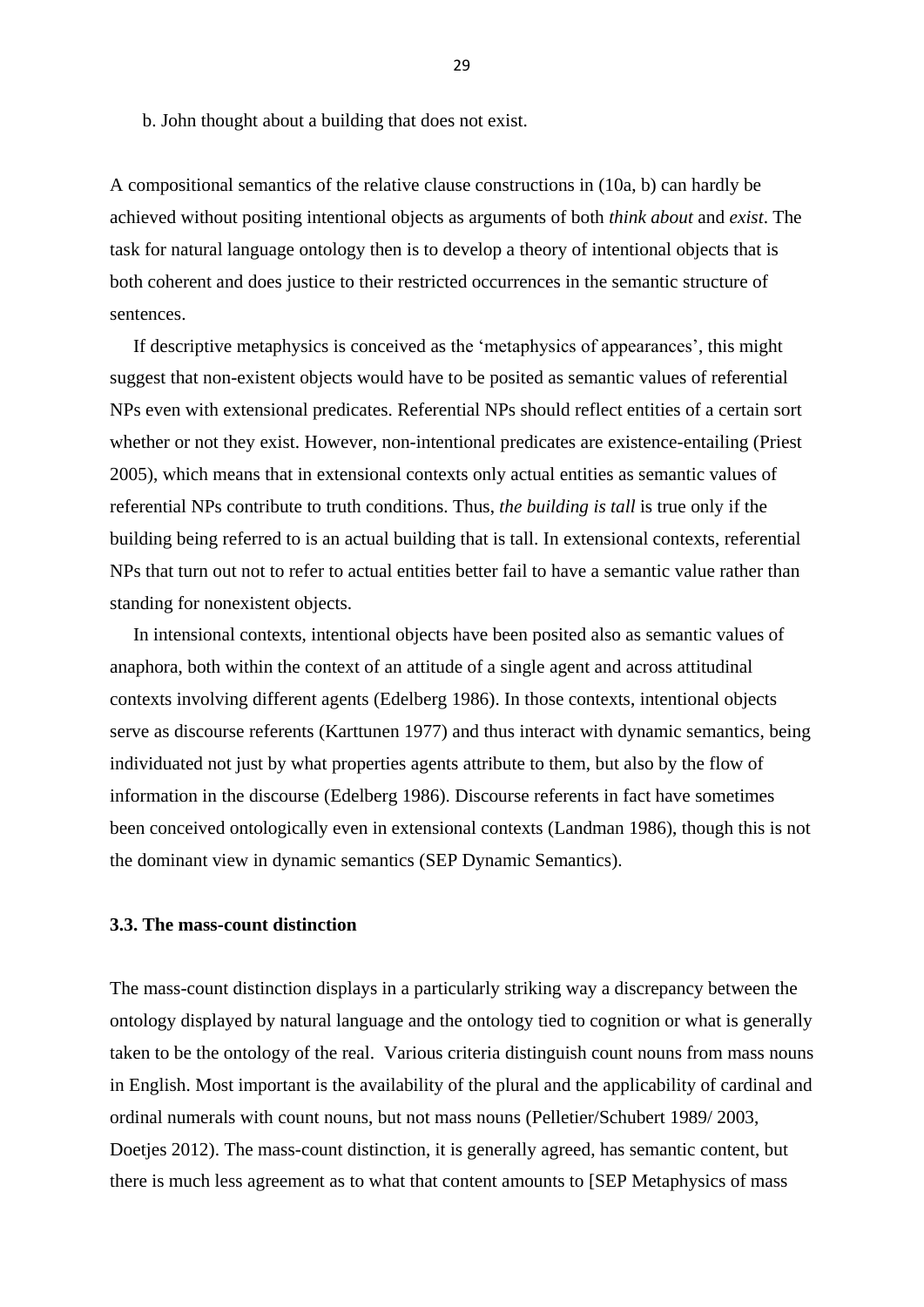expressions]. The mass-count distinction has often been taken to reflect the ontological distinction between individuals (*chair, door*) and matter or stuff (*metal, wood*), a distinction that has been cast either in terms of the notion of having a boundary or integrity or being an atom. However, more recently linguists have drawn attention to a number of generalizations that indicate that the distinction between singular count, mass, and plural nouns does not strictly go along with an ontological distinction between different types of beings (Pelletier/Schubert 1989/ 2003, Chierchia 1998, Moltmann 1997, Rothstein 2017). First, singular count NPs seem to be able to stand for the very same things as definite plural or mass NPs (*the (loose) collection of stuff on this desk – the stuff on this desk, the quantity of liquid in the container – the liquid in the container*). Second, languages may make a choice of mass as opposed to count without apparent perceptual differences (*rice – oats*, *corn – peas*, *cattle – cows*). Also crosslinguistically, the choice of mass vs count for particular entities appears to an extent arbitrary (Engl. *hair* - Italian *capelli*, English *pasta* – French *pâtes*). Third, there is an important class of so-called object mass nouns, mass nouns that appear to stand for pluralities of well-individuated objects, such as *hardware, jewelry, luggage, staff*, *police force*, often competing with apparent co-extensional plural nouns in the same language (*clothes – clothing, policemen – police force, cows – cattle, carpets – carpeting*). Yet like other mass nouns, object mass nouns resist numerals (\* *the three police force*) as well as a range of other predicates applicable to plurals (*John listed the clothes* / ??? *the clothing*, *The policemen* / ?? *the police force are / is numerous*). Whether a language chooses a singular count, plural, or mass noun appears to an extent arbitrary; yet the choice between mass and count plays a role for the applicability of number-related predicates and quantifiers. The mass-count distinction thus displays a form of 'grammaticized individuation' (Rothstein 2017), involving a language-driven notion of unity that may diverge from the notion of unity that pertains to cognition or what is taken to be the real structure of things.

#### **4. The issue of ontologies**

#### **4.1. The ontology of natural language and the core-periphery distinction**

Not only metaphysical assertions are generally set aside when pursuing natural language ontology. Philosophers when clarifying an intuition make use only of certain sorts of expressions (or uses of expressions) and not others, and so for a linguist interested in the ontology of natural language. Certainly, they will not appeal to technical philosophical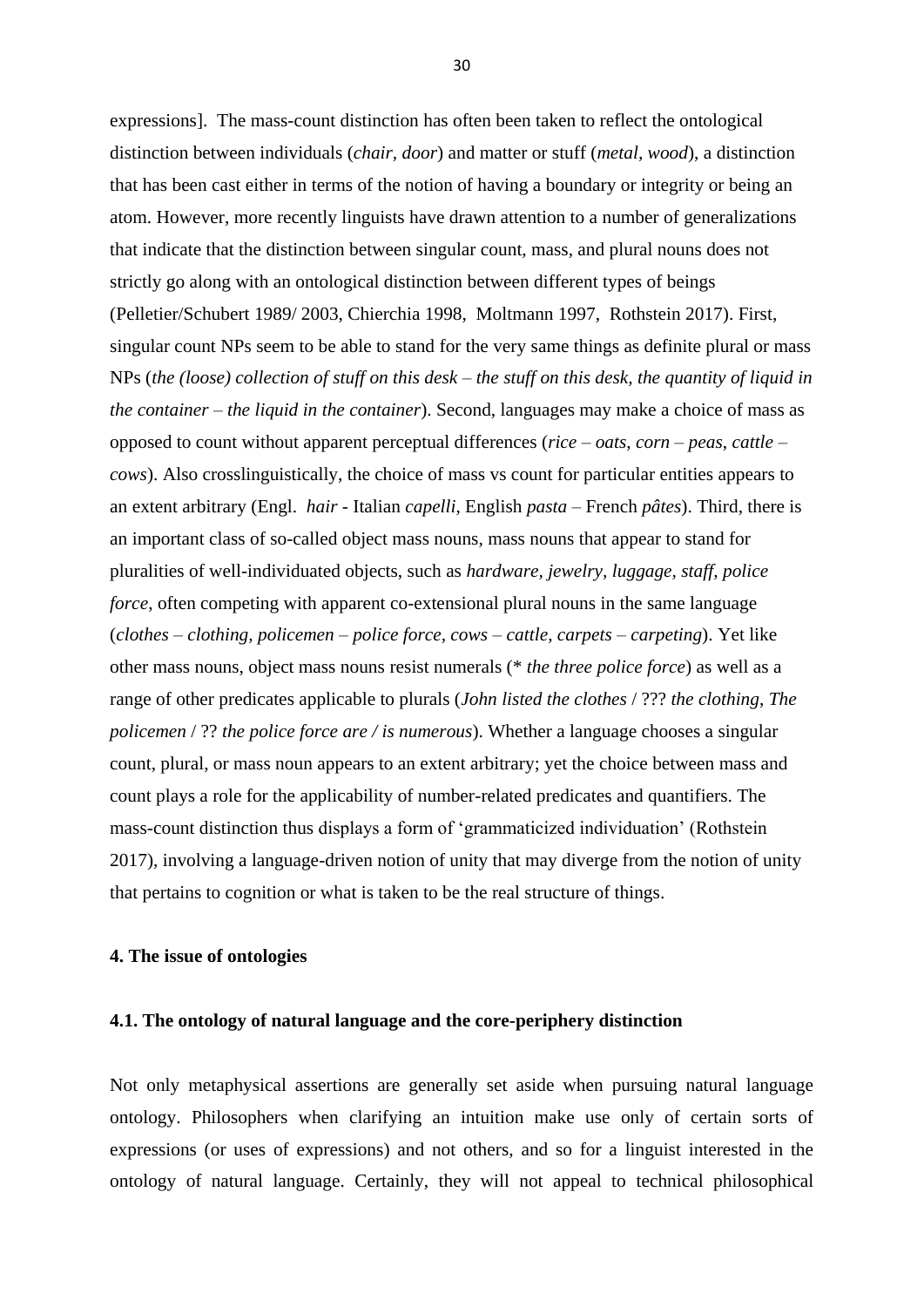expressions or uses of expressions, that is, (uses of) expressions meant to convey philosophical notions arrived at by reflection, whether by philosophers or non-philosophers (the 'folk'). It is a characteristic feature of natural language to allow for *expansion*, permitting at least certain types of expressions to be used with a particular intended meaning and to allow conveying new concepts through the formation of new expressions, by means of morphological processes or syntactic composition. These are entirely legitimate ways of using language, but they are generally set aside when philosophers appeal to language as a way of clarifying metaphysical intuitions. For example, Heidegger introduced the nominalization *das Nichts* 'the nothing' as well as the verb *nichten* 'to nothing'. While this is not an illegitimate use of language, no philosopher or linguist would take the existence of the nominalization or the verb to be evidence for there to be an entity that is a nothing or a corresponding process or state. Likewise, the possibility of forming, legitimately, the term *the truth value true* is certainly never taken as evidence for truth values being entities. Another example is the various meanings philosophers associate with the noun *existence*. The fact that there are different notions of existence that different philosophers endorse and associate as the meaning of the noun *existence* does not mean that the ontology of natural language reflects those notions all at once. As was mentioned in Section 2.2.4., not all expressions allow for 'nonordinary' or 'philosophical' uses in that way. Expressions that belong to the functional part of grammar generally do not, such as auxiliaries (*have, be*, *can, may*), determiners, and quantifiers, and neither does the verb *exist* (Section 1.3.).

 Philosophers or non-philosophers when engaging in ontological reflection may use or introduce expressions specifically meant to convey their ontological views. But such (uses of) expressions are never considered indicative of the ontology implicit in natural language. Yet they should come with a semantics as well, and may have to be assigned entities or properties (even if fictional), in order to be integrated within a single compositional semantics. Still a distinction needs to be maintained, in some way, between what is implicitly accepted as part of our linguistically manifest intuitions (non-technical expressions with their ordinary meaning) and what is added on through reflection.

 The different ways in which the two sorts of linguistic data are treated, by both philosophers and by linguists, motivate a distinction between the (ontological) *core* of natural language (or the use of it) and its (ontological) *periphery* (Moltmann 2020c): only the core, not the periphery, reflects our metaphysical intuitions and thus the ontology of natural language of language. Clearly, without a core-periphery distinction, any ontological view or notion, as reflected in particular technical (uses) of terms, would be part of the ontology of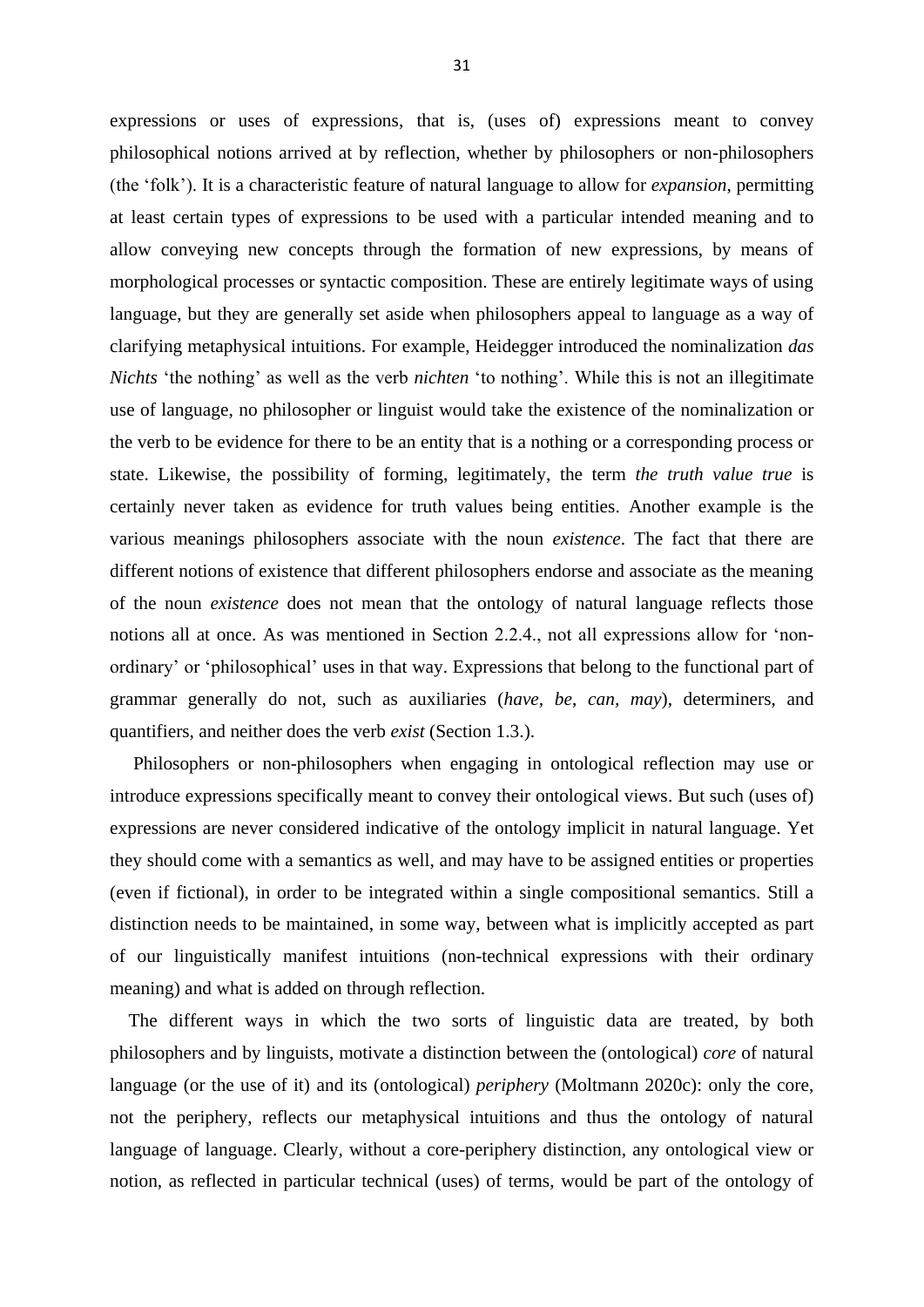natural language. This would mean that the ontology of natural language would no longer reflect metaphysical intuitions and would comprise an unrestricted range of (not generally mutually compatible) ontologies.

 Though the core-periphery distinction appears to have been tacitly made throughout the history of philosophy as well as in the practice of contemporary semanticists, the task of making it precise faces considerable challenges. One challenge is to elaborate the distinction content-wise, say in terms of cognitive relations on the part of agents, distinguishing, in some way, between intuition or implicit acceptance and inferential or reflective acceptance (of part of the ontology). A second challenge is to investigate whether the distinction is grounded in the grammar of language. A plausible hypothesis to pursue is that it goes along with the divide between the functional part of language (which includes syncategorematic expressions, syntactic categories and features, and auxiliary verbs) and the lexicon. The example of the contrast between *existence* and *exist* suggests, though, that this may be too simplified: the noun *existence* should belong to the periphery (since it is able to convey just any notion of existence a particular metaphysician has in mind), whereas the verb *exist* belongs to the core, not permitting a non-ordinary use.

 The question also arises whether and how the distinction relates to the core-periphery distinction that Chomsky (1981, 2006) introduced for syntax, where, very roughly, the core of the syntactic system of a language represents universal grammar and the periphery exceptions and outside influences.

 Note that 'periphery' is not meant to mean 'marginal' in the sense of statistically less used. Moreover, it does not concern the kind of ontology itself: the periphery may contain a technical use of a term which ends up to denoting the very same category or entity as a term from the core. What matters, rather, is language-users' cognitive relation to semantic values, whether it involves some form of reflection or derivative acceptance rather than implicit acceptance.

Given the core-periphery distinction, (1) will need to be revised as follows:

(11) The ontology of a natural language is the ontology a speaker implicitly accepts by way of making use of the *core* of the language.

 The periphery by itself imposes challenges for natural language semantics and natural language ontology. The periphery, from a linguistic point of view at least, is a legitimate part of natural language (or a legitimate extension of it): technical (uses) of terms certainly have a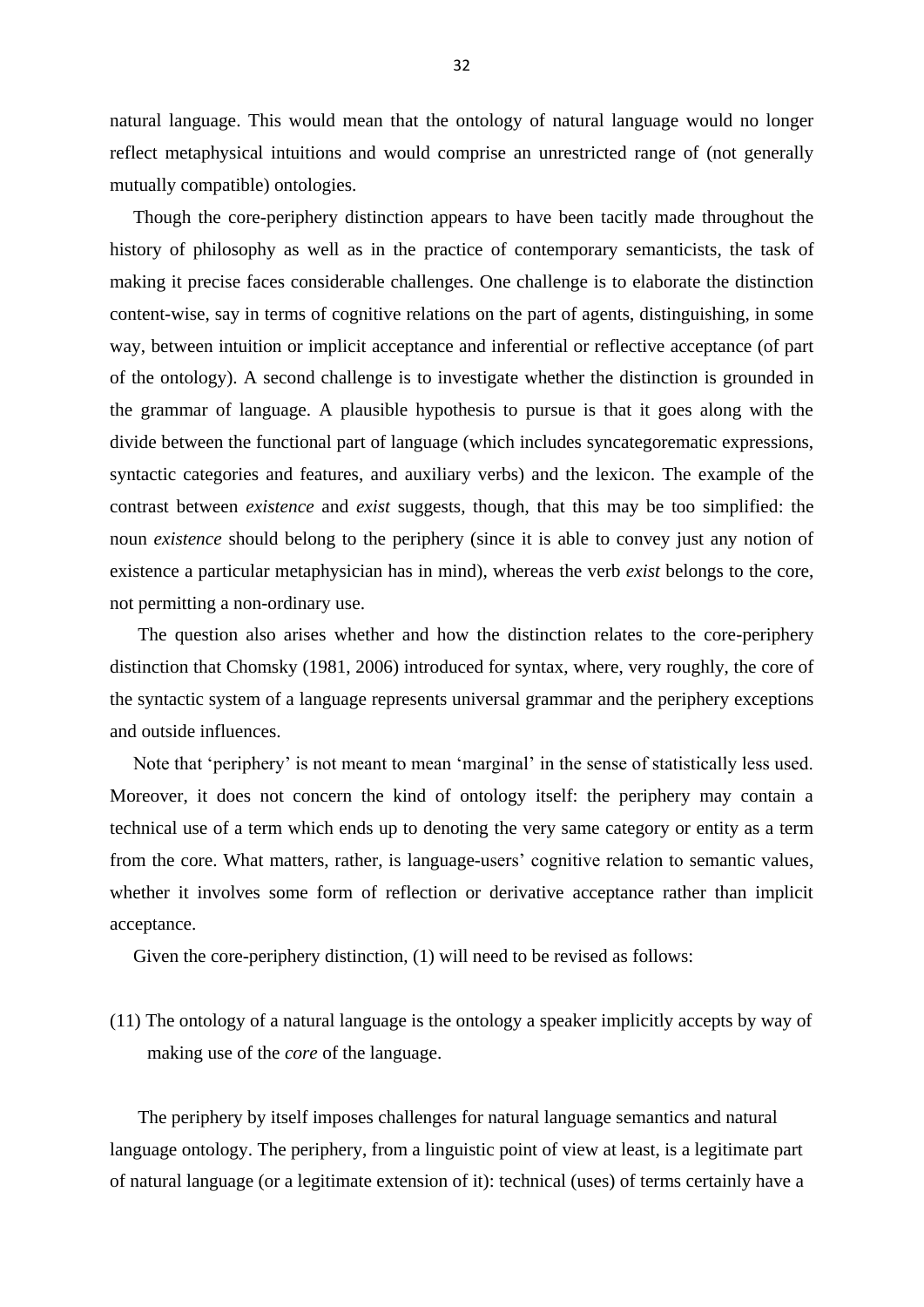semantics and will reflect an ontology, even if it is not the ontology of natural language, but one that goes beyond it. It is part of the task of natural language semantics to in principle allow for semantic composition of sentences with philosophical (uses) of terms and their ontology.

 There appears to be one kind of complex expression that generally belongs to the periphery, and that is reifying NPs of the sort *the number eight, the property of being happy, the proposition that it is raining*, or *the truth value true*. It is a general observation that philosophers usually stay away from reifying NPs when drawing on natural language for motivating an ontological category. For example, Frege (1884) did not motivate numbers as objects by appealing to the construction *the number eight* in natural language, and he did not motivate truth values as objects by appealing to *the truth value true*. Rather he used expressions from the core like *the number of planets* and *eight* when arguing for numbers being objects, and his motivations for considering truth values to be objects did not come from particular natural language sentences at all. Likewise, Hale (1987) argued for properties being objects not on the basis of terms like *the property of mercy*, but rather simple terms like *mercy* from the core of language. Finally, Link (1983) motivated mereological sums being part of the ontology of language not on the basis of terms like *the sum of the students* from the periphery of language, but rather simple definite plurals like *the students*. The semantics of reifying terms itself appears to be associated with abstraction involving the introduction of an entity on the basis of a nonreferential (use of) an expression. If such an operation of object introduction (a form of derivative acceptance) defines the content of reifying terms (Section 3.1.3.), their classification as part of the periphery may become plausible.

 The core-periphery distinction in natural language ontology would be important also for the quest for universals of natural language ontology. Only the core reflects metaphysical intuitions, which are generally held to not display interpersonal variance [SEP Intuition]. This means that only the core, not the periphery can represent a form of universal language-related ontology. Of course, the general presupposition that intuitions show no interpersonal inconsistency may be in error, and so may be the assumption that the ontology of the core is universal rather than showing language-particular differences.

 While philosophers and linguists generally appear to adopt a core-periphery distinction implicitly, the distinction appears explicitly in a general hypothesis about reference to abstract objects in natural language that has been pursued in Moltmann (2013):

# (12) The Abstract-Objects Hypothesis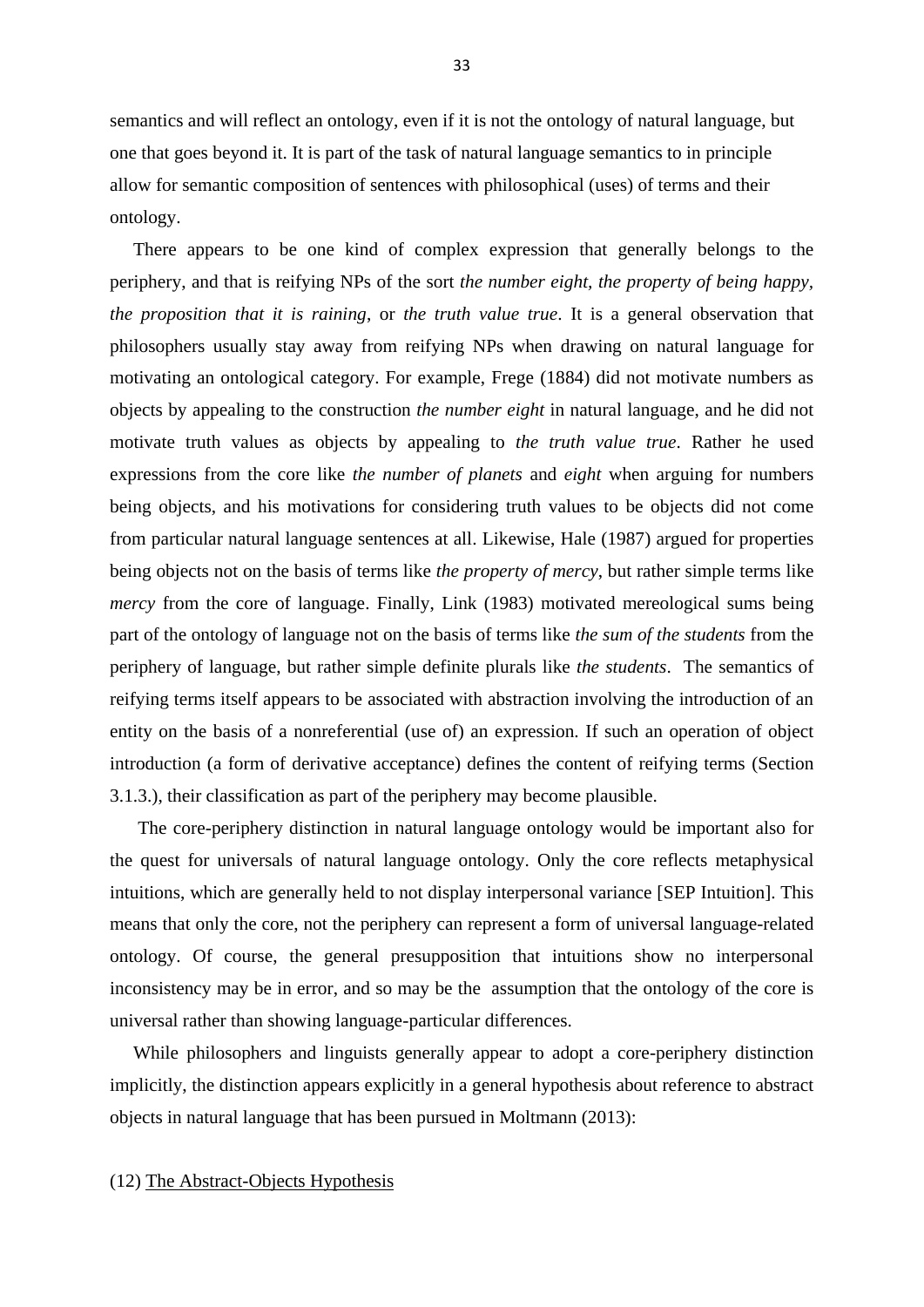Natural language does not involve reference to abstract objects in its core, but only in its periphery.

The Abstract-Object Hypothesis is a particular thesis *within* natural language ontology; it is not a methodological principle of natural language ontology as such. This means that natural language ontology, with (or even without) its core-periphery distinction, may be pursued while not subscribing to the Abstract-Objects Hypothesis.

 The Abstract-Objects Hypothesis goes against the widely held belief that reference to abstract objects in natural language is rampant (Section 1.6.). Instead, what appeared to be expressions in the core of natural language, referring to abstract objects (numbers, properties, propositions, degrees, expression types) are in fact expressions referring to particulars, pluralities of (actual or possible) particulars, or variable objects, or else they are expressions that fail to have a referential function in the first place (numerals, clausal complements, predicative complements, complements of intensional transitive verbs). The particulars include tropes, including quantitative tropes (John's height) and number tropes (the number of planets) (SEP Tropes). Only in the periphery, so the view, is reference to abstract objects possible, for example through the use of reifying terms such as *the number eight*, *the property of being happy, the word 'happy'* or *the proposition that it is raining.* Thus, the view is that in its core, the ontology of natural language displays a form of trope nominalism (SPE nominalism).

#### **4.2. The question of ontologies**

Distinguishing different branches of metaphysics goes hand in hand with the view according to which there is not a single ontology, but several, at least apparent, ontologies: such as ontologies pertaining to language, to cognition, and to fundamental reality. But there is also the question whether there is in fact a single ontology of natural language. When natural language has been used to clarify metaphysical intuitions, the presupposition was that metaphysical intuitions do not show interpersonal inconsistencies, which means that there is a unique ontology reflected in the relevant ways in natural language. There are reasons to be skeptical of that presupposition. It is not necessarily the case that there is a single ontology implicit in all natural languages, just as there may in fact be interpersonal differences among intuitions, which have now become the subject of experimental philosophy [SEP Experimental Philosophy]. The proper subject matter of natural language ontology should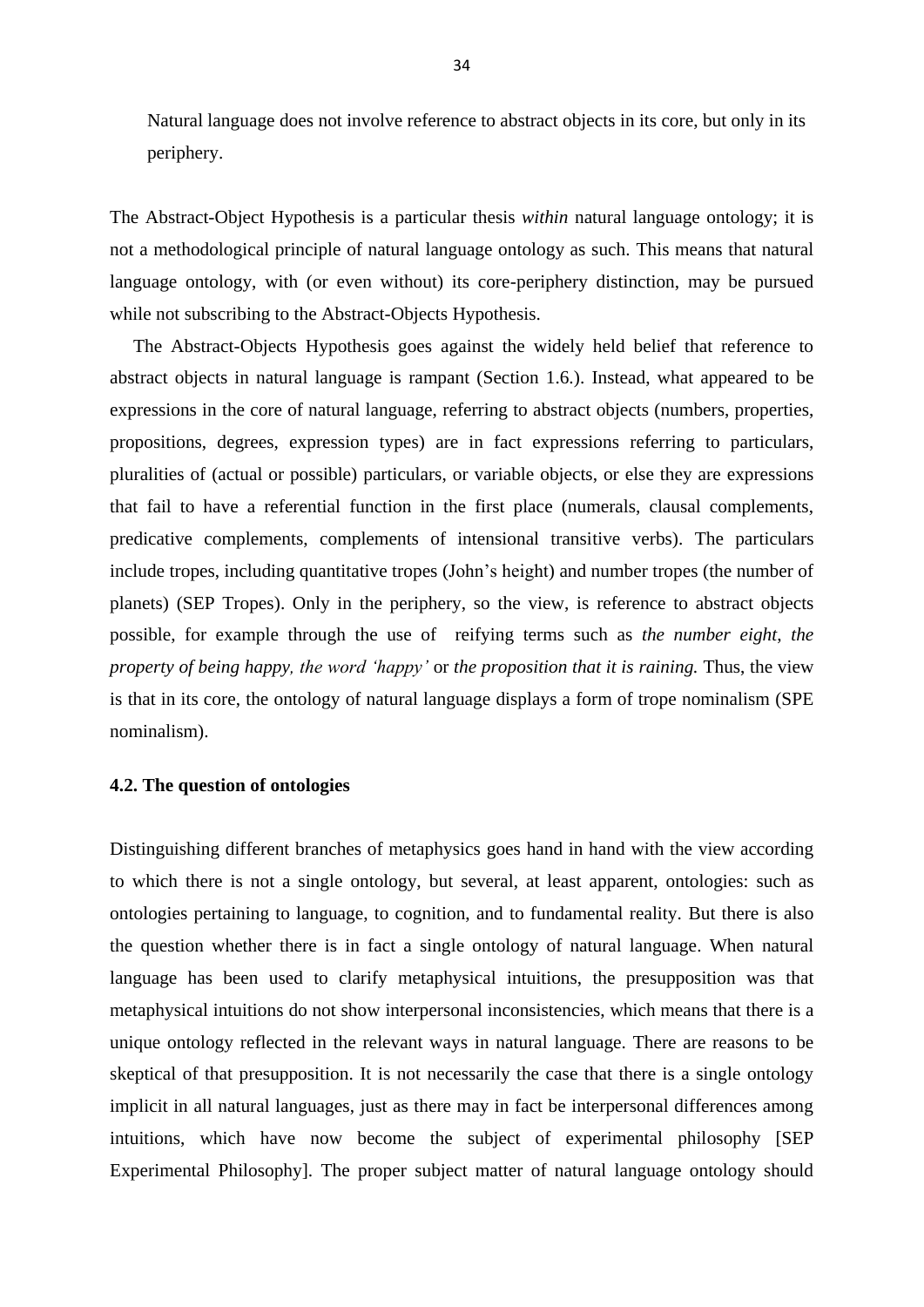thus be the *ontologies* of natural languages. The possibility of interlinguistic ontological differences touches touches upon the Sapir-Whorf hypothesis and the controversy surrounding it (Pinker 1982, Hespos/Spelke 2004, Pelletier 2011). Of course, it may turn out that the ontologies of natural languages are in fact the same or at least that there are constraints on how the they may differ from each other and what linguistic phenomena (of the lexical or functional part of grammar) such differences may pertain to. Assuming a distinction between core and periphery, clearly, if there is a universal ontology shared by human languages, it should pertain to the core only. Generative linguists may furthermore be interested in such constraints, or a universal ontology, as a way of explaining how the grammar of a language with the ontology that goes along with it can be learned.

#### **5. Outlook**

Natural language ontology is just at the initial stage of a developing discipline of its own. The methodological issues surrounding it still await a serious discussion, such as the relation of the ontology reflected in language to different conceptions of reality and to ontologies tied to other representational or cognitive functions, the particular notion of implicit acceptance that the ontology of natural language involves, a potential core-periphery distinction, the ontological status associated with different semantic roles, the way ontological categories are reflected in natural language given recent theoretical syntactic and crosslinguistic research, and the different connections of the ontology of natural language to the functional and the lexical part of grammar.

#### **Bibliography**

- Abney, S. P., 1987, *The English noun phrase in its sentential aspect*. Ph. D. thesis, MIT, Cambridge MA.
- Arapinis, A. and L. Vieu, 2015, "A Plea for Complex Categories in Ontologies," *Applied Ontology*, IOS Press, vol. 10, 3-4, 285-296.
- Asher, N., 1993, *Reference to Abstract Objects in Disciurse. A Philosophical Semantics for Natural Language Metaphysics*. Dordrecht: Kluwer.
- Austin, J. L., 1950, "Truth" reprinted in J. L. Austin, *Philosophical Papers*, Oxford: Clarendon Press 1961.
- Azzouni, Jody, 2004, *Deflating Existential Consequence: A Case for Nominalism*, New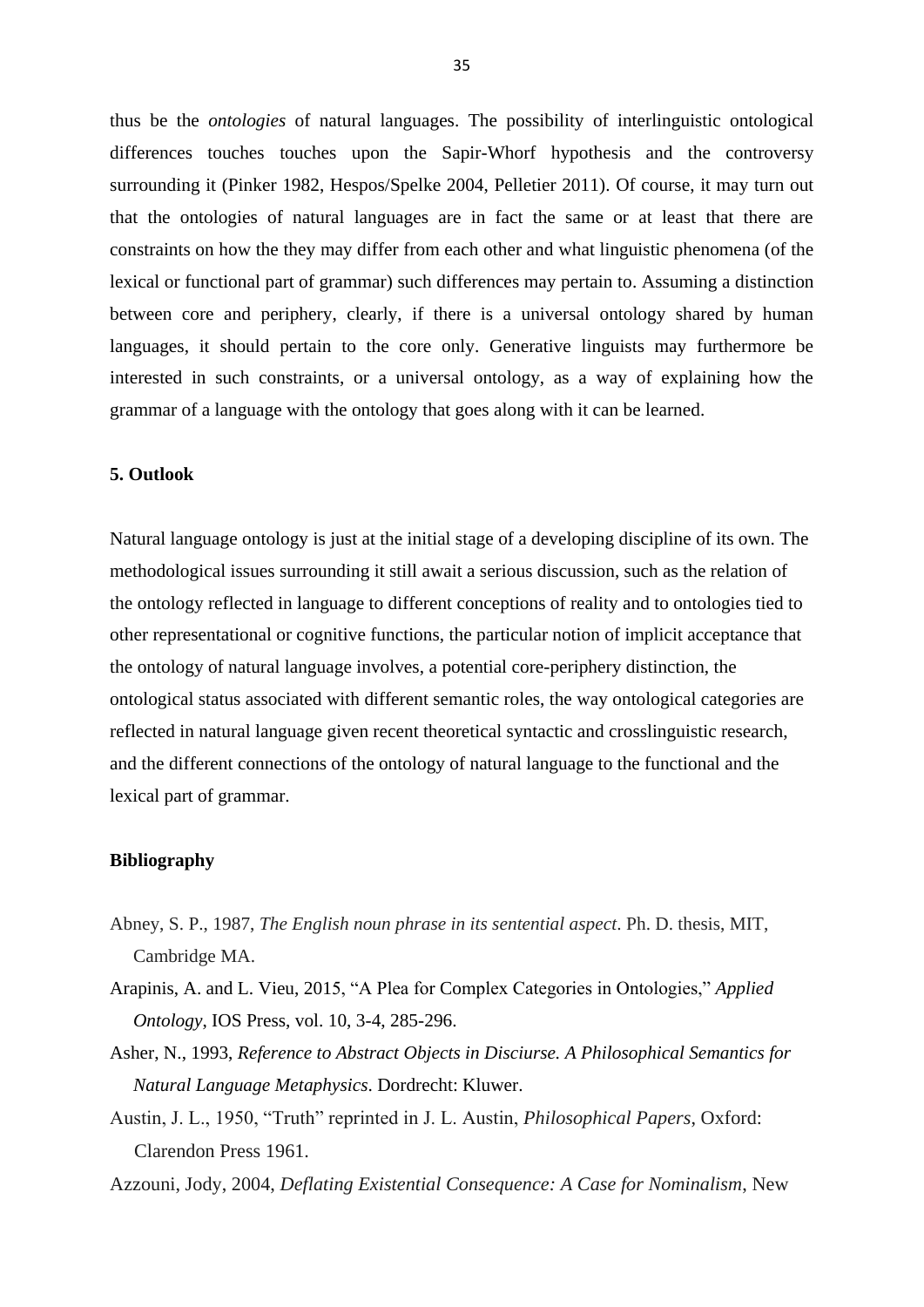York: Oxford University Press.

Bach, E., 1986, "Natural Language Metaphysics," in R. Barcan Marcus et al. (eds), *Logic, Methodology, and Philosophy of Science* VI , Amsterdam: North Holland, pp. 573-595.

Barwise, J. and J. Perry, 1983, *Situations and Attitudes*, Cambridge (Mass.): MIT Press.

Bealer, G., 1993, "Universals", *Journal of Philosophy*, 90 (1): 5–32.

- Boolos, G. (1998), "Must we believe in set theory?," In R. Jeffrey (ed.), *Logic, Logic, and Logic*. Harvard University Press. Harvard, pp. 120-132
- Borer, H., 2005, *Structuring Sense. In Name only*. Volume I. Oxford: Oxford University Press.
- Carlson, G. N. (1977): *Reference to Kinds in English*. Ph.D. thesis. University of Massachusetts at Amherst. Published 1980, Garland. New York.
- Chao, W. and Bach, E., 2012, "The Metaphysics of Natural Language(s)," in R. Kempson et al. (eds.), *Philosophy of Linguistics, 14.* Amsterdam: North Holland, Elsevier, pp. 175-196.
- Chierchia, G. 1998, "Plurality of Mass Nouns and the Notion of 'Semantic Parameter'," in S. Rothstein (ed.). *Events and Grammar*, Dordrecht: Kluwer, pp. 53–103.
- Chierchia, G. and R. Turner. 1988, "Semantics and Property Theory, ". *Linguistics and Philosophy* 11, 261-302.
- Chomsky, N., 1986, *Knowledge of Language. Its Nature, Origin, and Use*. Westport (Ct) and London: Praeger.
- Chomsky, N. 1995, "Language and Nature," *Mind* 104, pp. 1-61.
- Chomsky, N., 2000, *New Horizons in the Study of Language and Mind*, Cambridge: Cambridge University Press.
- Cinque, G. and L. Rizzi, 2010, "The Cartography of Syntactic Structure," in B. Heine and H. Narrog (eds.), *The Oxford Handbook of Linguistic Analysis,* Oxford: University Press, pp. 51-65.
- Copley, B. and H. Harley, 2015, "A Force-Theoretic Framework for Event Structure,"  *Linguistics and Philosophy* 38 (2), 103-158.
- Cresswell, M., 1986, 'Why Objects Exist but Events Occur', *Studia Logica*, 45: 371–375
- Davidson, D., 1967, "The Logical Form of Action Sentences," in N. Rescher (ed.), *The Logic of Decision and Action*, Pittsburgh: Pittsburgh University Press, pp. 81–95.
- Doetjes J.S., 2012, "Count/Mass Distinctions across Languages," in C. Maienborn, K. von Heusinger and P. Portner (eds.), *Semantics: An International Handbook of Natural Language Meaning, Part III*. Berin: De Gruyter, pp. 2559-2580.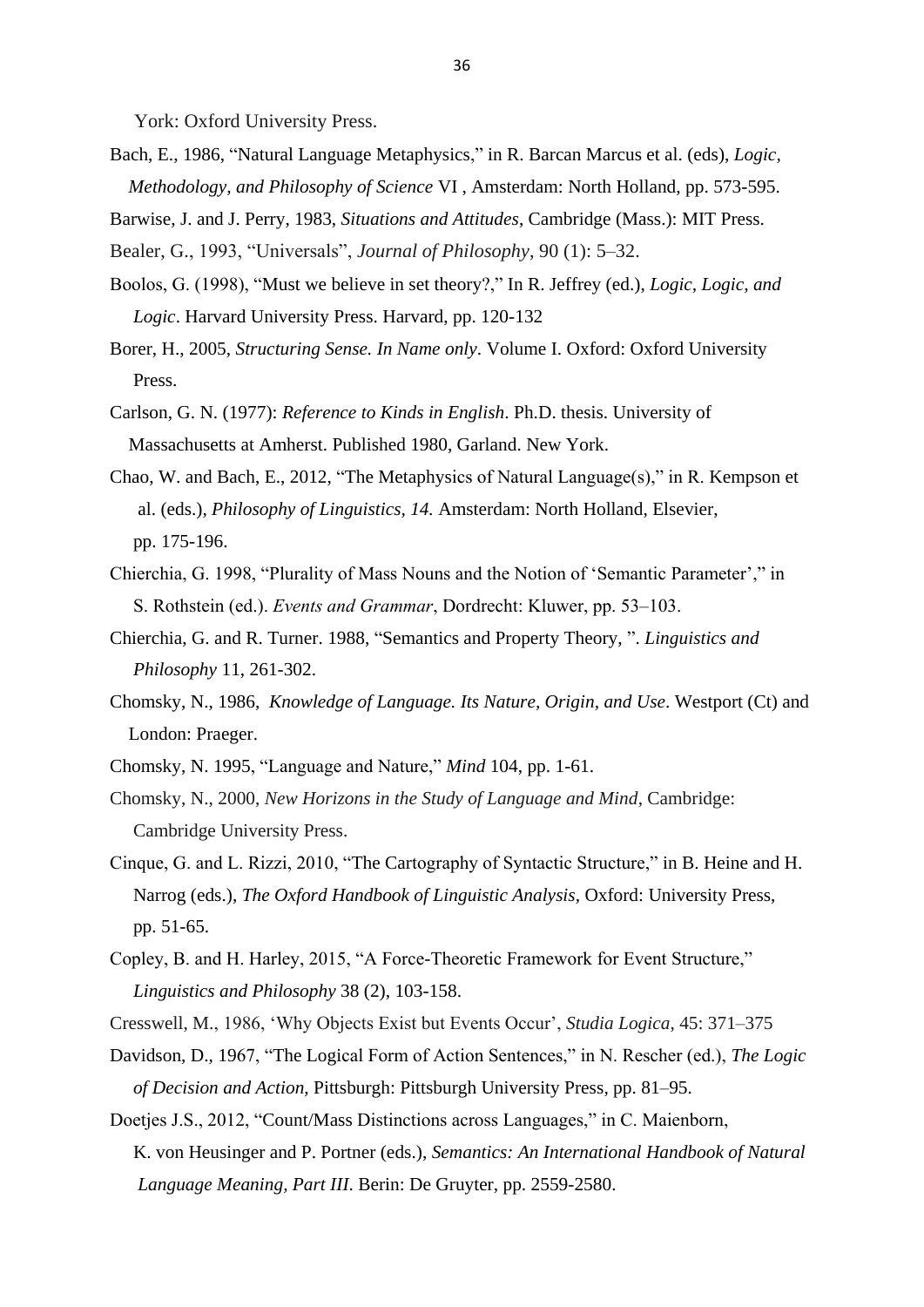- Edelberg, W., 1986, "A New Puzzle about Intentional Identity," *Journal of Philosophical Logic* 15, 1–25.
- Eklund, M., 2008, "The Picture of Reality as an Amorphous Lump," in T. Sider, J. Hawthorne and D. W. Zimmerman (eds.), *Contemporary Debates in Metaphysics*. Oxford: Blackwell, pp. 382-396.
- Elbourne, P., 2005, *Situations and Individuals*. Cambridge (Mass.): MIT Press.
- Fine, K., 1982, "The Problem of Non-Existents. I. Internalism," *Topoi* 1, 97–140.
- ---------, 1999, "Things and Their Parts," *Midwest Studies of Philosophy* 23, 61-74.
- ---------, 2003, "The Non-Identity of a Material Thing and Its Matter," *Mind* 112,195 234.
- ---------, 2006, "In Defense of Three-Dimensionalism," *Journal of Philosophy*103 (12), 699- 714.
- ---------., 2017a, "Naïve Metaphysics," *Philosophical Issues* 27.1., pp. 98-113.
- ---------, 2017b, "Truthmaker Semantics," in B. Hale and C. Wright (eds.), *Blackwell Philosophy of Language Handbook*. New York: Blackwell.
- Fiorin G., and D. Delfitto, 2020, *Beyond Meaning: A Journey Across Language, Perception and Experience*. *Perspectives in Pragmatics, Philosophy & Psychology*, vol 25. Cham; Springer.
- Frege, G., 1884, *Die Grundlagen der Arithmetik* ('Foundations of Arithmetic')
- ---------- , 1892, "Funktion und Begriff," reprinted in G. Patzig (ed.), *Funktion, Begriff, Bedeutung*, Goettingen: Vandenhoeck and Ruprecht.
- ---------- , 1918/9, "Thoughts," in B. McGuinness (ed.), *Collected Papers on Mathematics, Logic, and Philosophy*, Oxford: Blackwell, 1984, pp. 351-372.
- Gil, D., 1999, "Syntactic Categories, Cross-linguistic Variation and Universal Grammar," in P. Vogel and B. Comrie (eds.), *Approaches to the Typology of Word Classes. (Empirical Approaches to Language Typology 23).* New York: Mouton de Gruyter, pp. 173-216.
- Grosu, A. and M. Krifka, 2007, "The Gifted Mathematician that you Claim to Be, " *Linguistics and Philosophy* 30, 445-485.
- Hacker, P. M. S., 1982, "Events, Ontology, and Grammar," *Philosophy* 57, 477-486.
- Hale, B., 1987, *Abstract Objects*. Oxford: Blackwell.
- Hale, K. and S. J. Keyser, 2002, *Prolegomenon to a Theory of Argument. Structure*, Cambridge, MA: MIT Press.
- Halle, M. and Marantz, A., 1993, "Distributive Morphology and the Pieces of Inflection," in K. Hale and J. Kayser (eds.), *The Views from Buiding 20*. Cambridge (Mass.): MIT Press, pp. 111-176.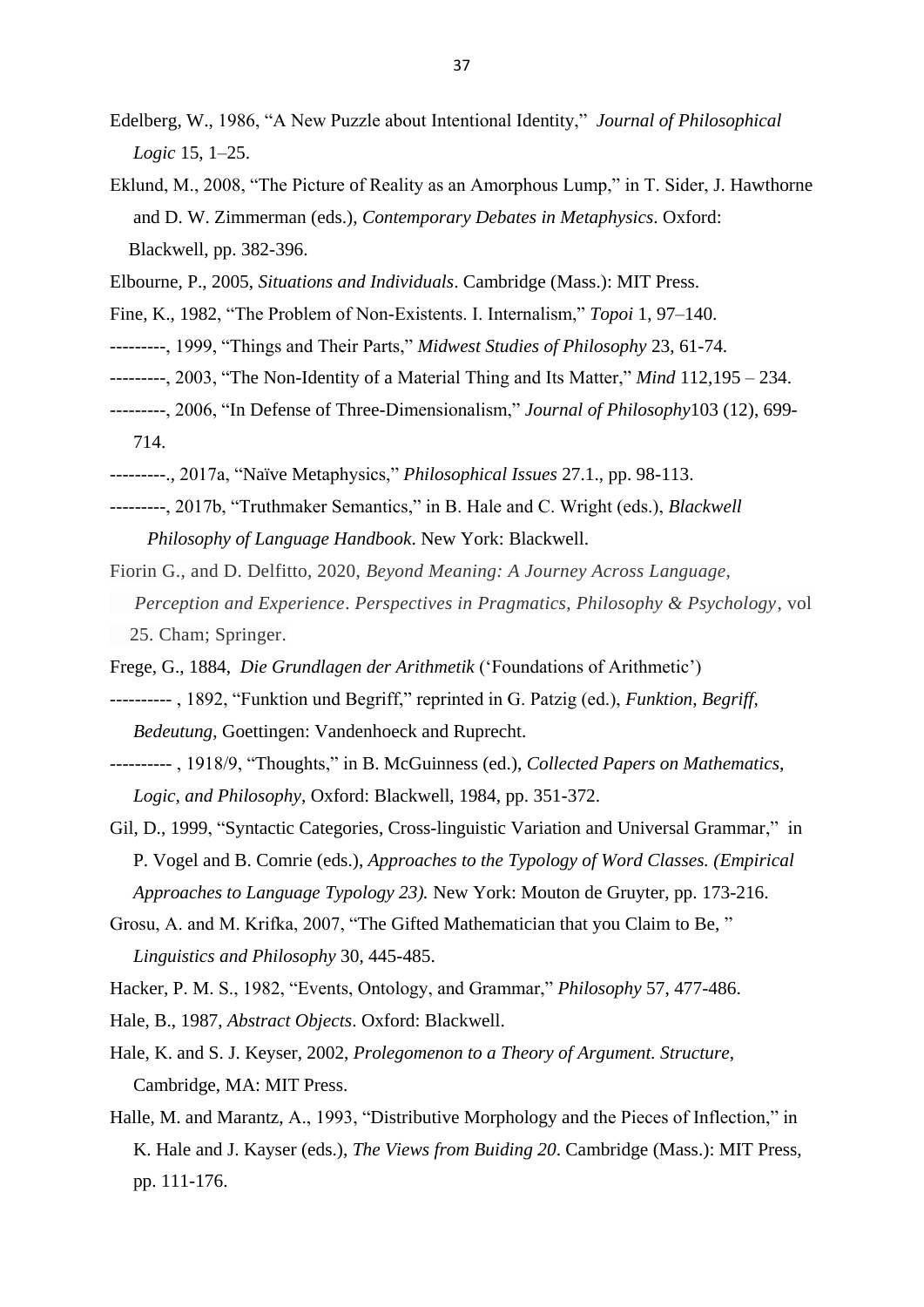- Harves, S. and R. Kayne, 2012, "Having *need* and needing *have*," *Linguistic Inquiry* 43.1, 120–132.
- Hinzen, W. and M. Wiltschko, 2018, "The grammar of truth," *Inquiry*, online first.
- Hofweber, T., 2016, *Ontology and the Ambitions of Metaphysics*, Oxford: Oxford University Press.
- Hespos, S. and E. Spelke, 2004, "Conceptual Precursors to Language," *Nature* 430, 453-456
- Karttunen, L., 1976, "Discourse Referents," in J. D. McCawley (ed.), *Syntax and Semantics, Vol.7.* New York: Academic Press, pp. 363 - 386.
- Kayne, R., 2005, *Movement and Silence*. Oxford: Oxford University Press.
- Kennedy, C., 2007, "Vagueness and Grammar: The Semantics of Relative and Absolute Gradable Adjectives," *Linguistics and Philosophy* 30, pp.1–45 .
- Kim, J., 1976, "Events as Property Exemplifications", in M. Brand and D. Walton (eds.), *Action Theory*, Dordrecht: Reidel, pp. 310-326.
- Kripke, S., 2013, *Reference and Existence*, Oxford: Oxford University Press.
- Landman, F., 1986, "Pegs and Alecs," in F. Landman, *Towards a Theory of Information. The Status of Partial Objects in Semantics*, GRASS 6, Dordrecht: Foris, pp. 97-155.
- Laycock, H., 2006, *Words without Objects: Semantics, Ontology, and Logic for Non- Singularity*, Oxford: Oxford University Press.
- Liebesman, D. and O. Magidor, 2017, "Copredication and Property Inheritance," *Philosophical Issues* 2, pp. 131-166.
- Link, G., 1983, "The Logical Analysis of Plurals and Mass Nouns," in R. Baeuerle et al. (eds.), *Semantics from Different Points of View*, Berlin: Springer, pp. 302-323.
- Lowe, E. J., 2006, *The Four-Category Ontology: A Metaphysical Foundation for Natural Science*. Oxford: Oxford University Press.
- Ludlow, P., 1999, *Semantics, Tense, And Time: An Essay in the Metaphysics of Natural Language*. Cambridge (Mass.): MIT Press.
- McGinn, C. 2000. *Logical properties*. Oxford: Oxford University Press.
- Magidor, O., 2013, *Category Mistakes*. Oxford: Oxford University Press.
- Maienborn, C., 2007, "On Davidsonian and Kimian States", in I. Comorovski and K. von Heusinger (eds.), *Existence: Semantics and Syntax*. Springer, pp. 107-130.
- McKay, T., 2006, *Plural Predication*. Oxford: Oxford University Press.
- ------------, 2016, "Mass and Plural," in Carrara et al. (eds.), *Unity and Plurality. Logic, Philosophy, and Semantics*, Oxford: Oxford University Press.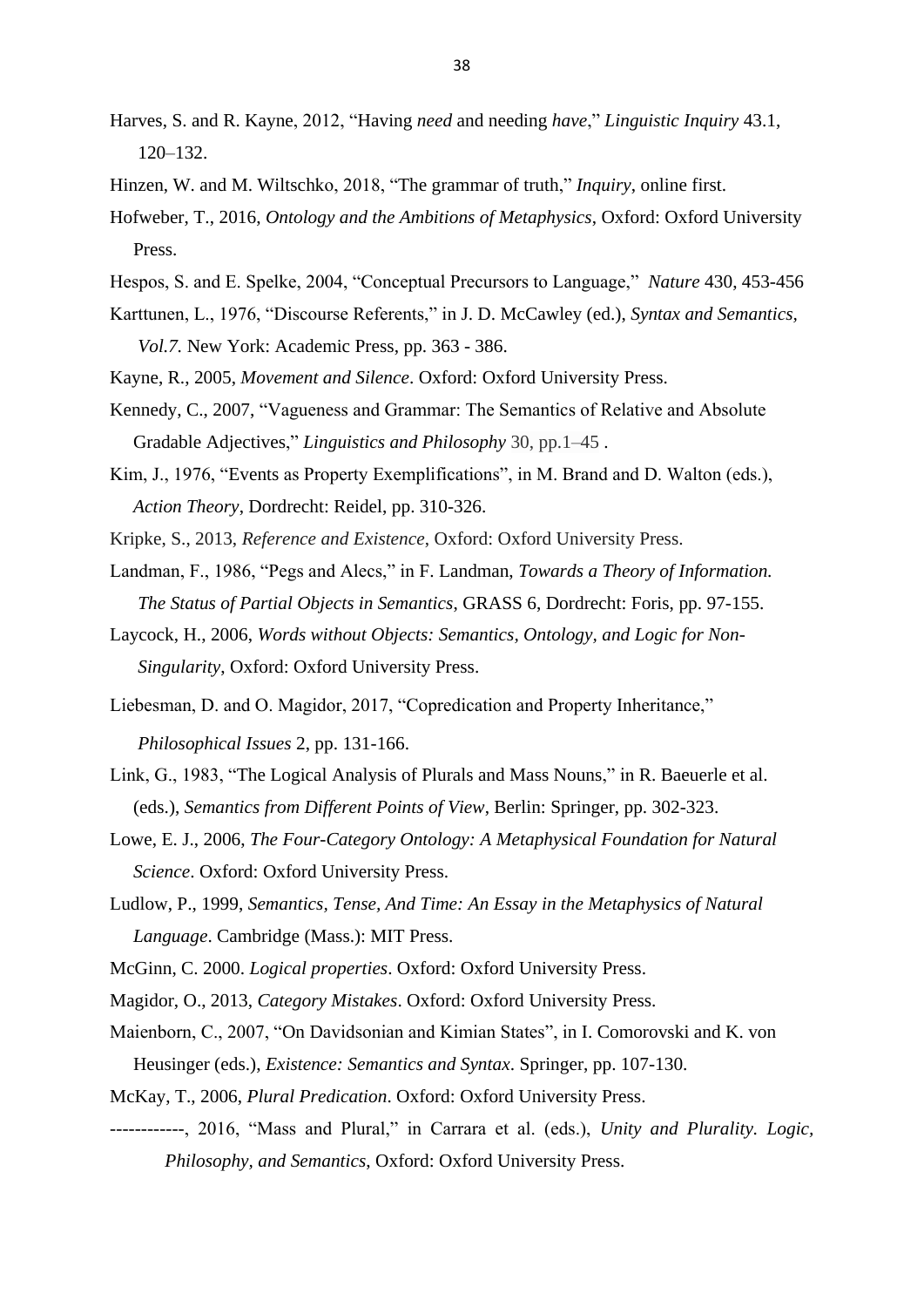Moltmann, F., 1997, *Parts and Wholes in Semantics*, New York: Oxford University Press., ----------------, 2013, *Abstract Objects and the Semantics of Natural Language*, Oxford: Oxford University Press.

---------------, 2016, "Quantification with Intentional and with Intensional Verbs," in A. Torza (ed.), *Quantifiers, Quantifiers, Quantifiers*, Dordrecht : Springer, Synthese Library.

---------------, 2019, "Natural Language and Its Ontology," in A. Goldman and B.

 McLaughlin (eds.), *Metaphysics and Cognitive Science*, Oxford: Oxford University Press, pp. 206-232.

--------------, 2020a, "Natural Language Ontology," in R. Bliss and J. Miller (eds.), *Routledge Handbook of Metametaphyics*, New York: Routledge.

-------------, 2020b, "Existence Predicates," *Synthese* 197(1), 311–335.

--------------, 2020c, "Abstract Objects and the Core-Periphery Distinction in the Ontological and Conceptual Domain of Natural Language," in Falguera, J. L. and C. Martínez (eds.), *Abstract Objects. For and Against*. Synthese Library, Dordrecht: Springer pp. 255-276

-----------------, 2021a, "Situations, alternatives, and the semantics of 'cases'," *Linguistics and Philosophy* 44, 153-193.

------------------, 2021b, ["Truth Predicates, Truth Bearers, and their Variants"](http://friederike-moltmann.com/uploads/Moltmann2018_Article_TruthPredicatesTruthBearersAnd%20(1).pdf). *Synthese* 198, 689–716

- Montague, R., 1974, *Formal Philosophy*. Selected Papers, ed. by R. Thomason , New Haven Yale University Press
- Ojeda, D., 1993, *Linguistic Individuals*. Stanford: CSLI Lecture Notes, CSLI Publications.

Oliver, A. and T. Smiley, 2013, *Plural Logic*. Oxford: Oxford University Press.

Parsons, T. 1980. Nonexistent objects. New Haven: Yale University Press.

- Perry, J. (1986). "Thought without representation". *Proceedings of the Aristotelian Society, Supplementary Volumes*, 60, 137–151.
- Pietroski, P., 2018, *Conjoining Meanings Semantics Without Truth Values*. Oxford UP, New York.
- Pinker*,* S., 1994, *The Language Instinct*, New York: Harper Perennial Modern Classics.
- Paul M. Postal, 2018, 'The ontology of natural language' , in Christina Behme and Martin Neef. eds., *Essays on Linguistic Realism*, Benjamins, pp. 1–6
- Recanati, F., 2010, *Truth-Conditional Pragmatics,* Oxford: Oxford University Press.

Rosefeldt, T., 2008, " 'That'-Clauses and Non-Nominal Quantification,".*Philosophical*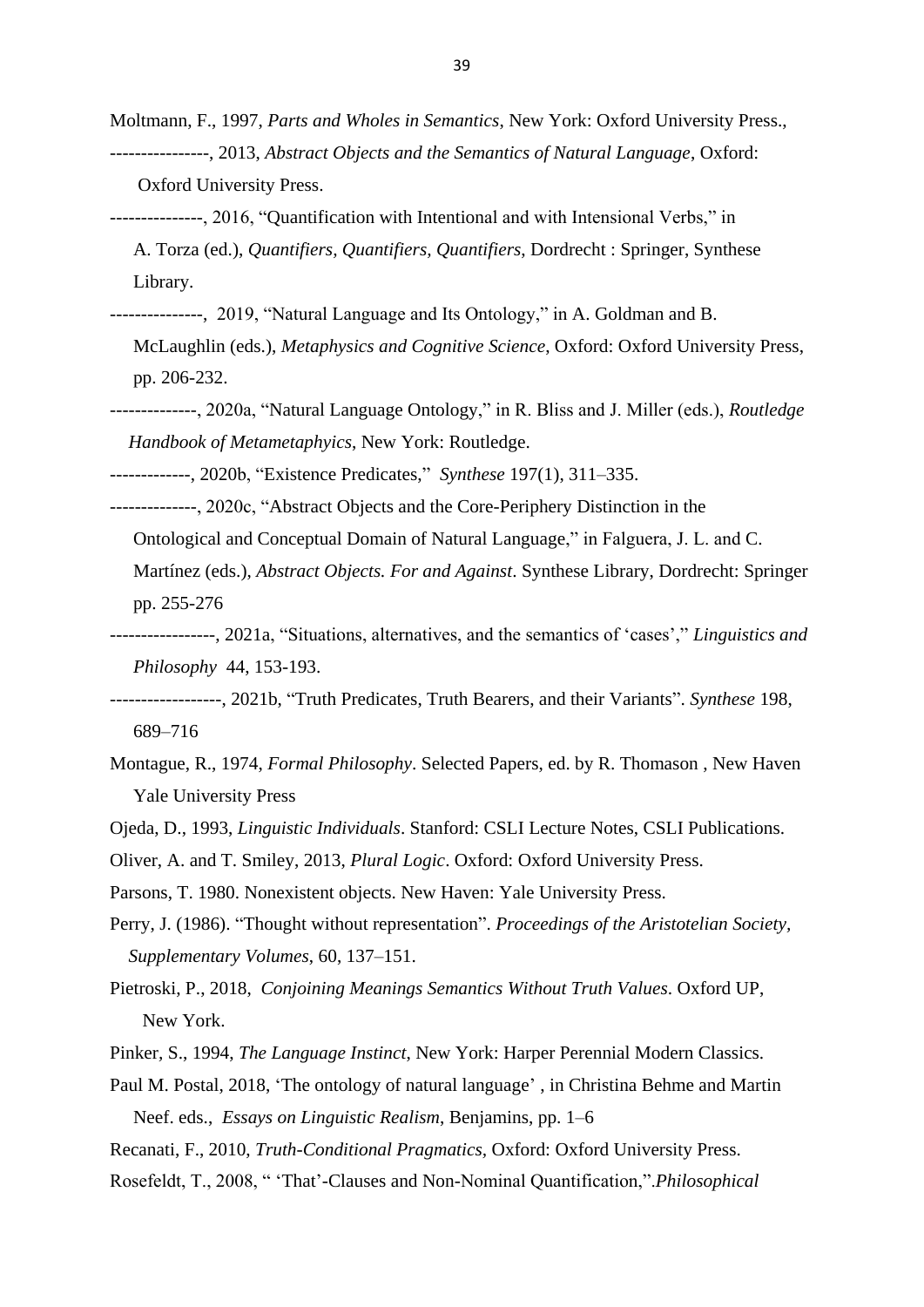*Studies*, 137(3), pp. 301-333

- Quine, W. V., 1948, "On What There Is," *The Review of Metaphysics* 2(1), 21–38, reprinted in W. V. Quine, *From a Logical Point of View*, New York: Harper, New York, 1953, pp. 1–19.
- Romero, M., 2005, "Concealed questions and specificational subject," *Linguistics and Philosophy* 25, pp. 687–737.
- Sainsbury, M., 2005, *Reference without Reference*. Oxord: Oxford University Press. (eds.), Metametaphysics. Oxford: Oxford University Press, pp. 347-83.
- Salmon, N., 1987, "Existence," Philosophical Perspectives 1, pp. 49-108.
- -------------, 1998, "Nonexistence," *Nous* 32.3., pp. 277-319.
- Schaffer, J., 2019, "Cognitive Science and Metaphysics: Partners in Debunking," in A. Godman and B. McLaughlin (eds.): *Cognitive Science and Metaphysics*. Oxford: Oxford University Press.
- Schaffer, J. and D. Rose, 2017, "Folk Mereology is teleological," *Nous* 51, pp. 238-270.
- Schiffer, S., 1996, "Language-Created and Language-Independent Entities," *Philosophical Topics* 24(1), pp; 149-167.
- Simons, P., 1987, *Parts. A Study in Ontology*. Oxford UP, Oxford.
- Stephenson, T., 2007, "Judge dependence, epistemic modals, and predicates of personal taste." *Linguistics and Philosophy* 30(4), 487-525.
- Strawson, P. L., 1950, "Truth", *Proceedings of the Aristotelian Society*, reprinted in Strawson 1971, *Logico-Linguistic Papers*, London: Methuen.
- Strawson, P., 1959, *Individuals. An Essay in Descriptive Metaphysics*. London: Methuen.
- Swanson, E., 2012, "The Language of Causation," in D. Graff Fara and G. Russell (eds.), *The Routledge Companion to the Philosophy of Language*, London: Routledge, pp. 716–728.
- Szabo, Z., 2007, "Counting Across Times," *Philosophical Perspectives 20: Metaphysics*, pp. 399 – 426.
- ------------, 2015, "Major Parts of Speech," *Erkenntnis* 80, 3–29.
- Thomasson, A. L., 1999, *Fiction and Metaphysics*, Cambridge: Cambridge University Press.
- Twardowski, K., 1911, "Actions and Products. Some Remarks on the Borderline of Psychology, Grammar, and Logic," in J. Brandl and J. Wolenski (eds.), *Kazimierz Twardowski. On Actions, Products, and Other Topics in the Philosophy*. Amsterdam and